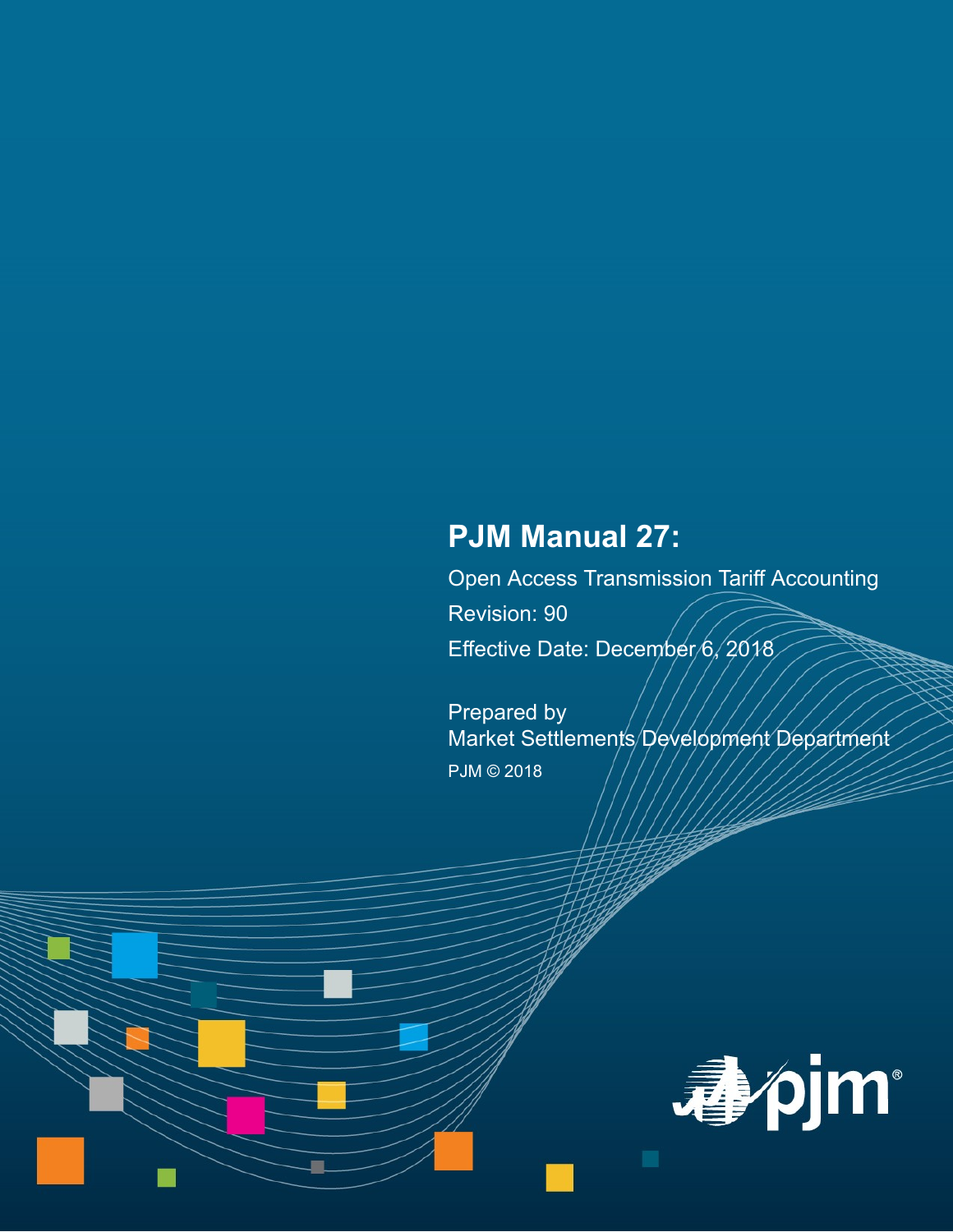

# **Table of Contents**

| Section 2: Scheduling, System Control and Dispatch Service (&<br>AC2, PJMSETTLEMENT, MMU, FERC, OPSI, CAPS, NERC & RFC)                         |  |
|-------------------------------------------------------------------------------------------------------------------------------------------------|--|
| 2.1 Scheduling, System Control and Dispatch Accounting Overview 12                                                                              |  |
|                                                                                                                                                 |  |
|                                                                                                                                                 |  |
|                                                                                                                                                 |  |
| 2.5 Reconciliation for PJM and TO Scheduling, System Control and Dispatch Service<br>(and AC2, MMU, FERC, OPSI, CAPS, NERC, and RFC) Charges 19 |  |
| Section 3: Reactive Supply and Voltage Control from Generation and                                                                              |  |
|                                                                                                                                                 |  |
|                                                                                                                                                 |  |
| 3.1 Reactive Supply and Voltage Control Service Accounting Overview21                                                                           |  |
|                                                                                                                                                 |  |
| Section 4: Energy Imbalance Service Accounting24                                                                                                |  |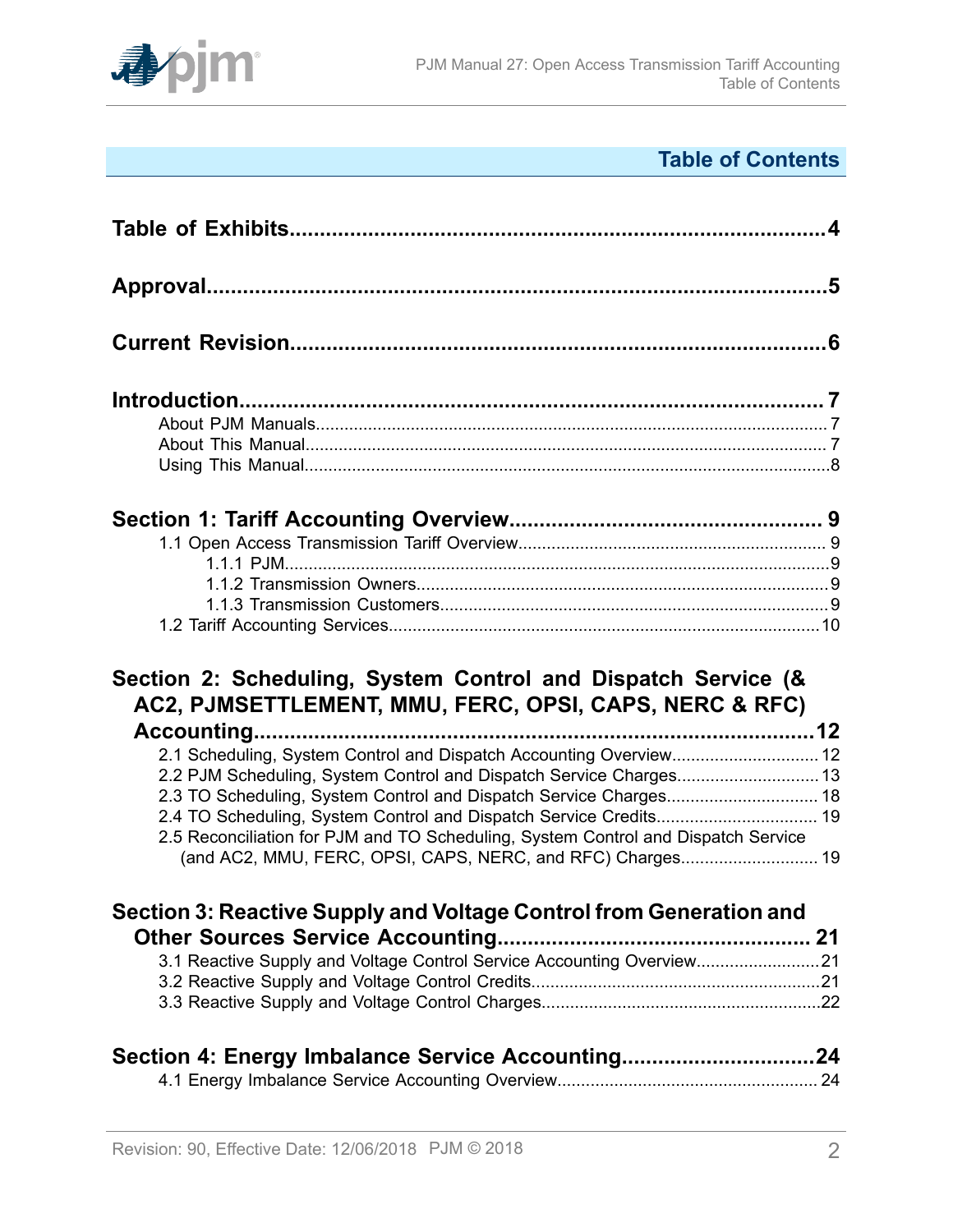

| Section 5: Network Integration Transmission Service Accounting 25              |  |
|--------------------------------------------------------------------------------|--|
|                                                                                |  |
|                                                                                |  |
|                                                                                |  |
|                                                                                |  |
|                                                                                |  |
|                                                                                |  |
| 5.7 Business Rules for Changing Settlement Area Definitions of Network Load 29 |  |
| Section 6: Point-to-Point Transmission Service Accounting31                    |  |
|                                                                                |  |
|                                                                                |  |
|                                                                                |  |
|                                                                                |  |
|                                                                                |  |
| 6.2.2 Adjustment to Firm Daily Point-to-Point Transmission Service Charges 32  |  |
|                                                                                |  |
|                                                                                |  |
|                                                                                |  |
|                                                                                |  |
|                                                                                |  |
|                                                                                |  |
|                                                                                |  |
|                                                                                |  |
|                                                                                |  |
|                                                                                |  |
|                                                                                |  |
|                                                                                |  |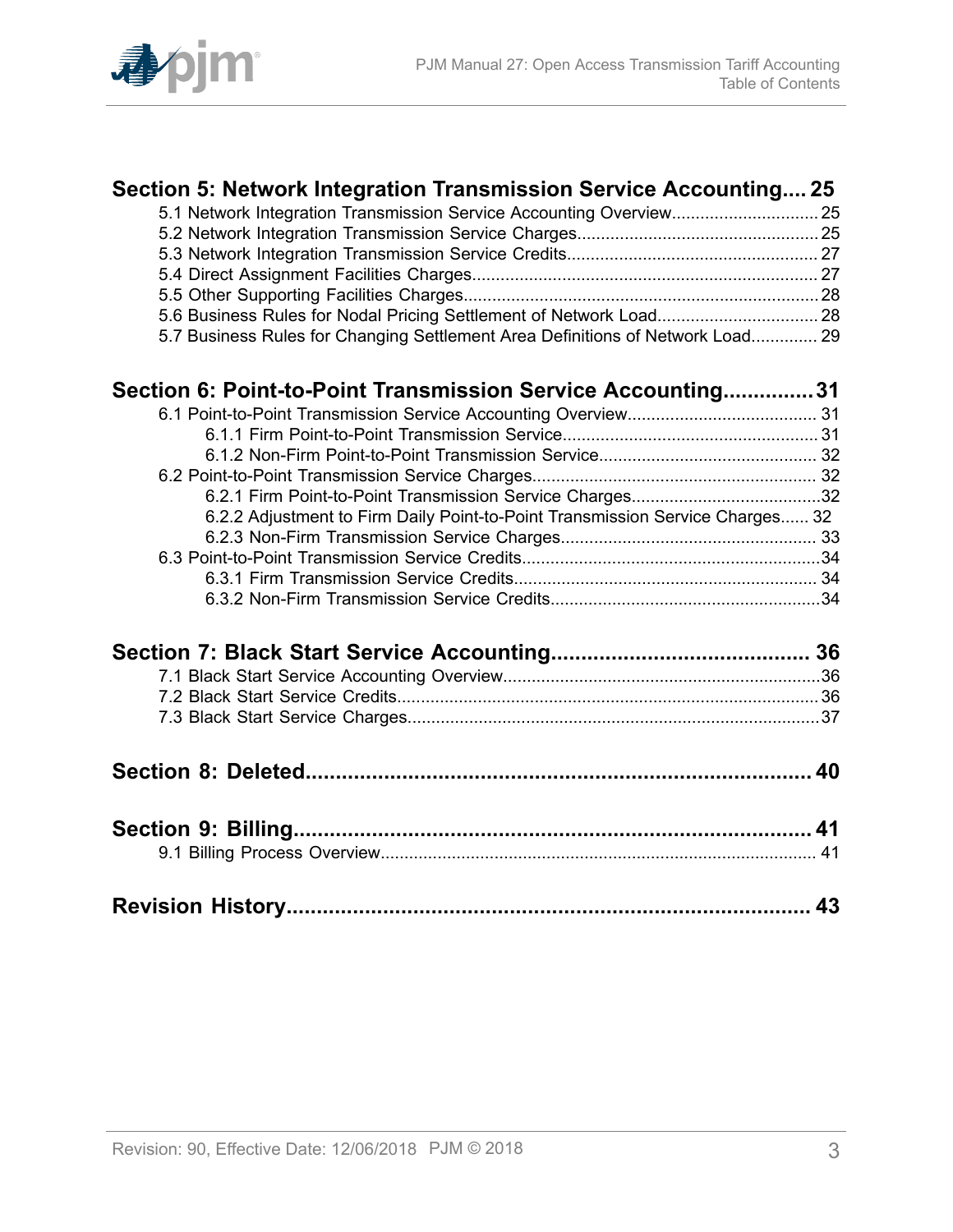

# **Table of Exhibits**

<span id="page-3-0"></span>

|--|--|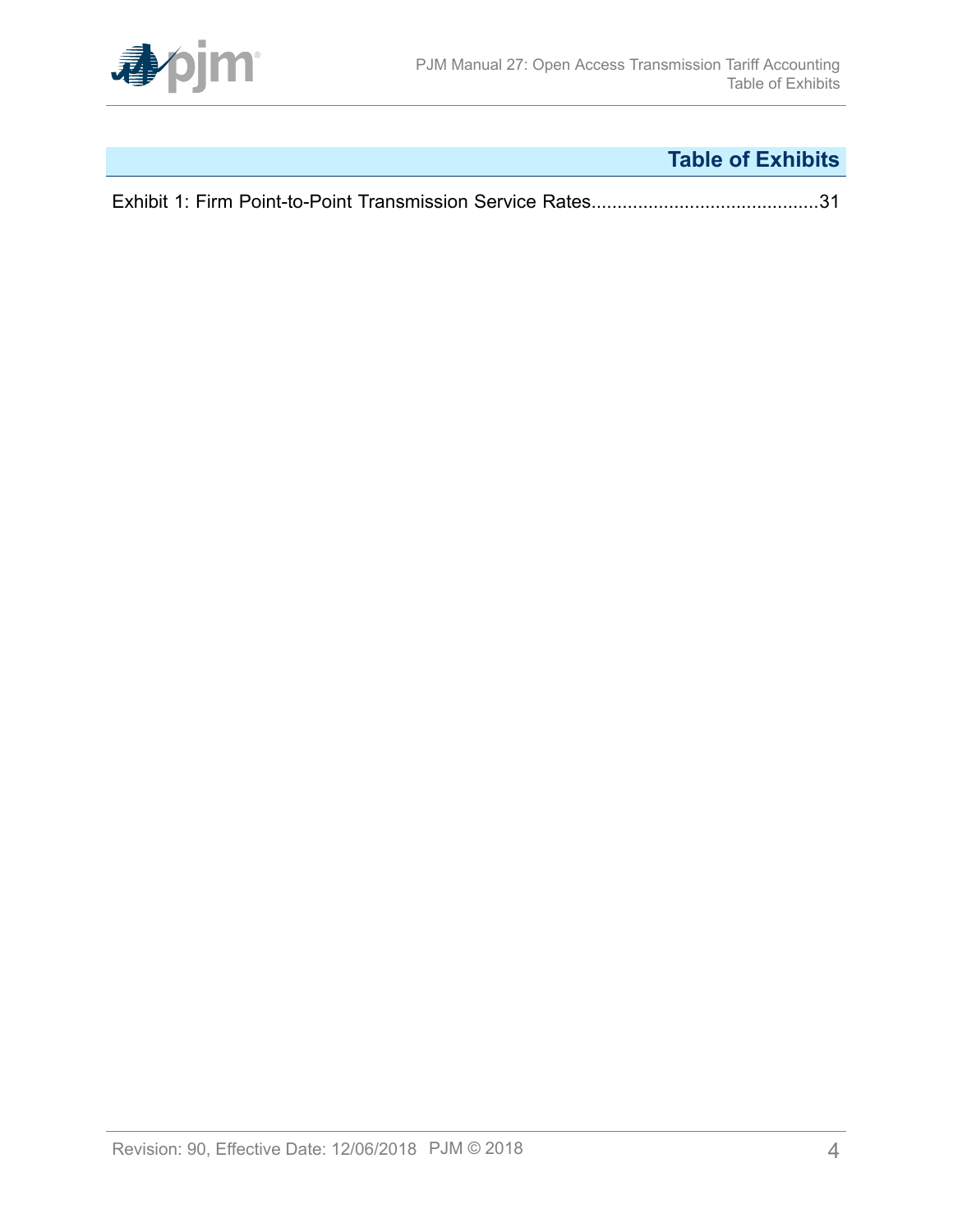

# <span id="page-4-0"></span>**Approval**

Approval Date: 12/06/2018 Effective Date: 12/06/2018

Raymond Fernandez, Manager

Market Settlements Development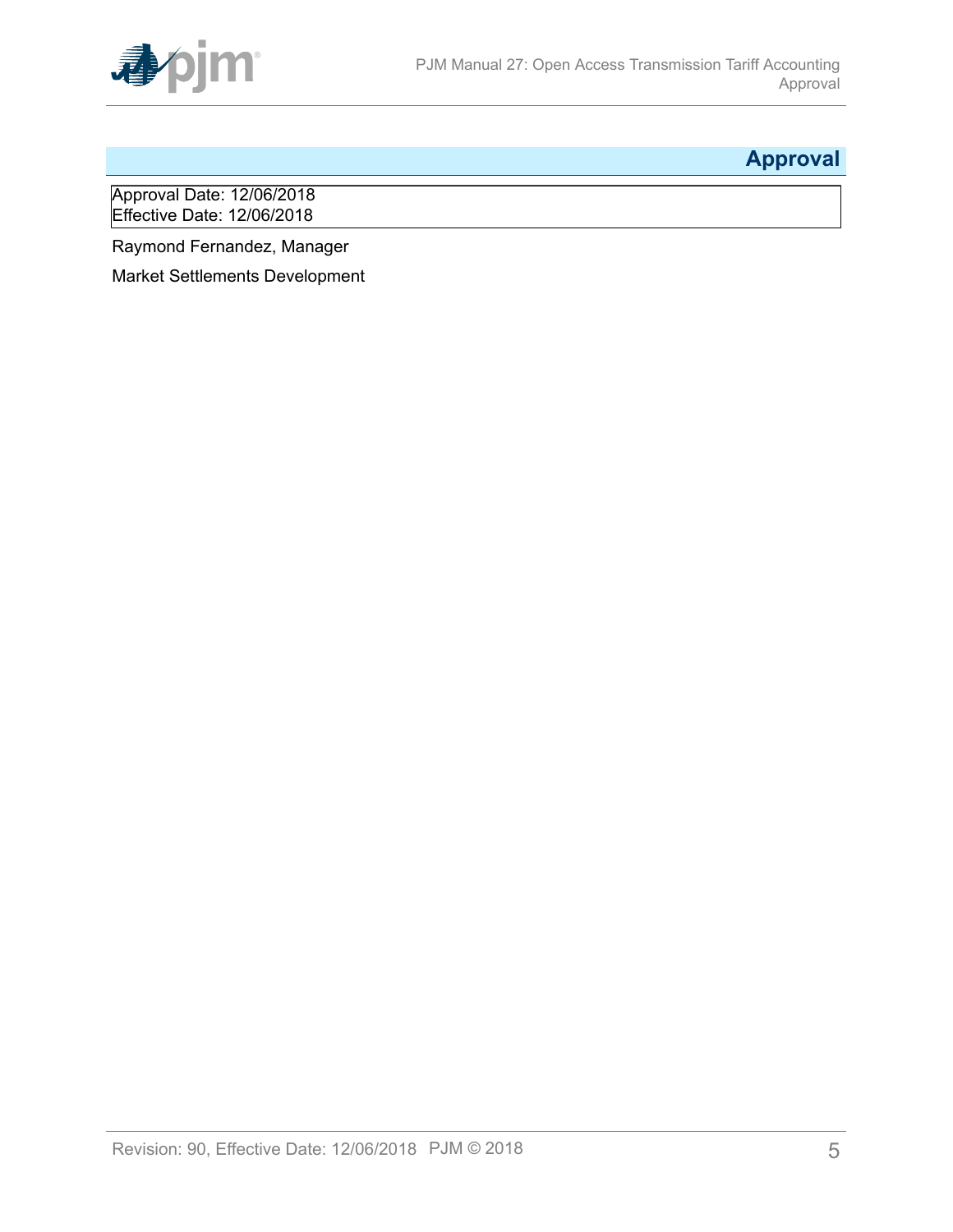

# <span id="page-5-0"></span>**Current Revision**

### **Revision 90 (12/06/2018):**

- Biennial Cover to Cover Review
	- o Section 2.2
		- − Replace "eRPM" with "Capacity Exchange"
	- o Section 5.2
		- − Remove specific TOs as being network customers
		- − Remove ComEd from RTO Startup Recovery Charges
	- o Section 5.3
		- − Remove specific TOs as being network customers
	- o Section 6.3
		- − Provided clarification on AEP and Dominion point-to-point transmission service credits
	- o Section 8
		- − Marked Expansion Cost Recovery Accounting Overview as deleted since these charges and credits are no longer applicable.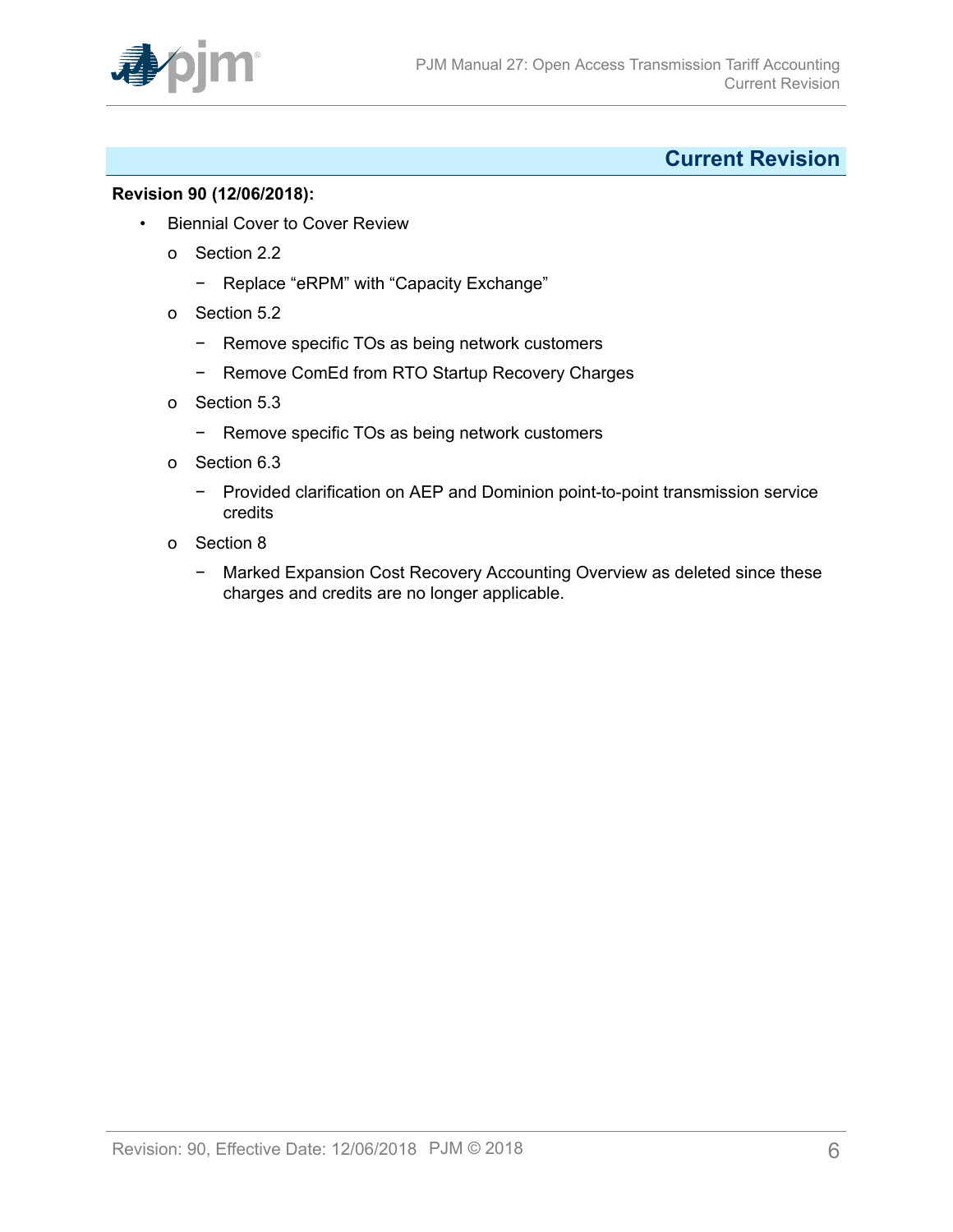

# <span id="page-6-0"></span>**Introduction**

Welcome to the *PJM Manual for Open Access Transmission Tariff Accounting*. In this Introduction, you will find the following information:

- What you can expect from the PJM Manuals (see "About PJM Manuals").
- What you can expect from this PJM Manual (see "About This Manual").
- How to use this manual (see "Using This Manual").

# <span id="page-6-1"></span>**About PJM Manuals**

The PJM Manuals are the instructions, rules, procedures, and guidelines established by the PJM for the operation, planning, and accounting requirements of PJM and the PJM Energy Market. The manuals are grouped under the following categories:

- **Transmission**
- PJM Energy Market
- Generation and transmission interconnection
- Reserve
- Accounting and Billing
- PJM administrative services
- Miscellaneous

For a complete list of all PJM manuals, go to the Library section on PJM.com.

# <span id="page-6-2"></span>**About This Manual**

The *PJM Manual for Open Access Transmission Tariff Accounting* is one of a series of manuals within the Accounting and Billing group. This manual focuses on the accounting for transmission services within the PJM Open Access Transmission Tariff.

The *PJM Manual for Open Access Transmission Tariff Accounting* consists of nine sections. These sections are listed in the table of contents beginning on page ii.

#### **Intended Audience**

The intended audiences for the PJM Manual for Open Access Transmission Tariff Accounting are:

- PJM Members
- External auditors, lawyers, and regulators
- PJM accounting staff and auditing staff

#### **References**

The References to other documents that provide background or additional detail directly related to the *PJM Manual for Open Access Transmission Tariff Accounting* are: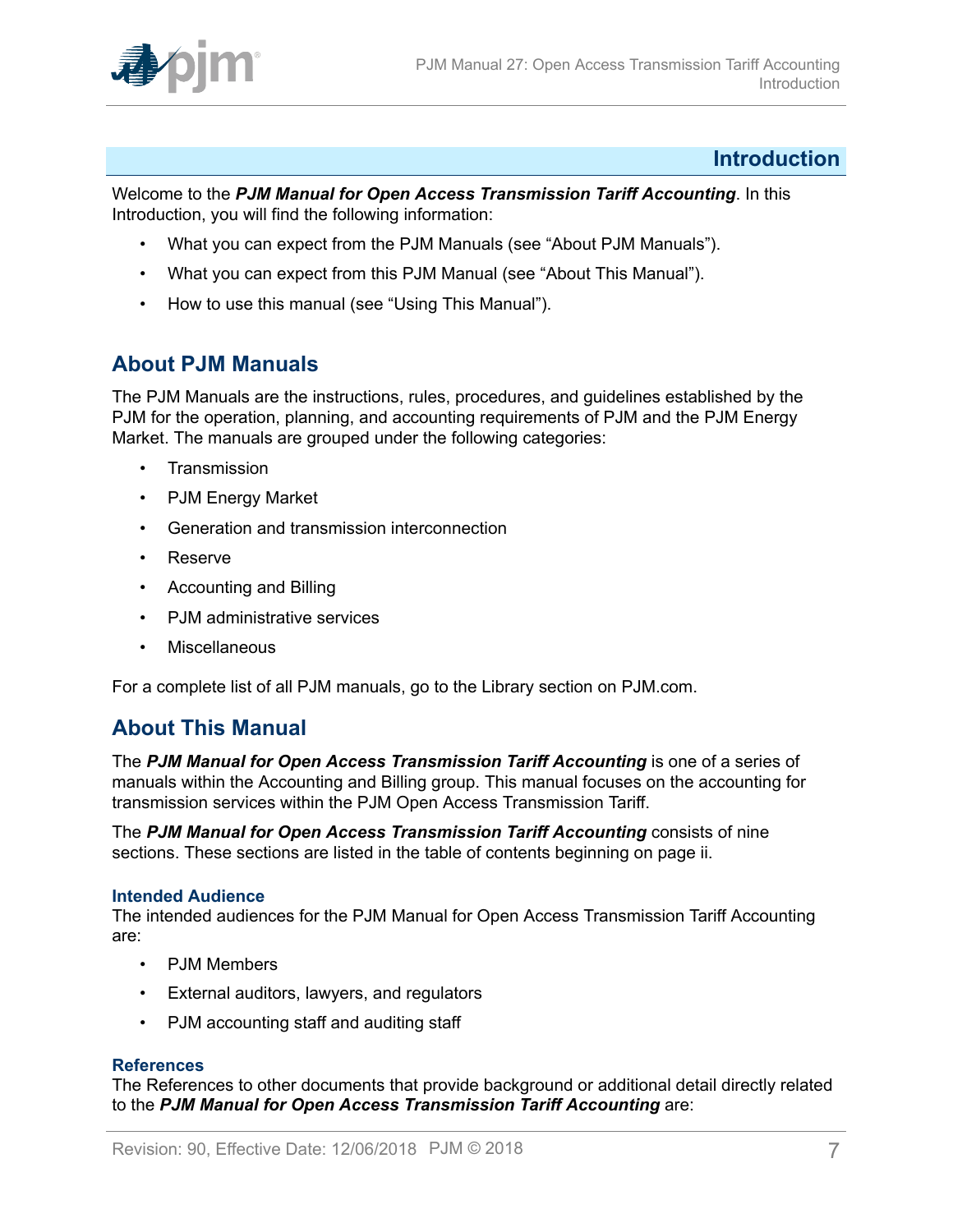

- Operating Agreement of PJM Interconnection, L.L.C.
- Transmission Owners Agreements
- PJM Manual for *[Operating Agreement Accounting \(M-28\)](http://www.pjm.com/~/media/documents/manuals/m28.ashx)*
- PJM Manual for *[Billing \(M-29\)](http://www.pjm.com/~/media/documents/manuals/m29.ashx)*
- PJM Manual for *[Balancing Operations \(M-12\)](http://www.pjm.com/~/media/documents/manuals/m12.ashx)*
- PJM Manual for *[Transmission](http://www.pjm.com/~/media/documents/manuals/m03.ashx) Operations (M-3)*

# <span id="page-7-0"></span>**Using This Manual**

We believe that explaining concepts is just as important as presenting procedures. This philosophy is reflected in the way we organize the material in this manual. We start each section with an overview. Then we present details, procedures or references to procedures found in other PJM manuals. The following provides an orientation to the manual's structure.

# **What You Will Find In This Manual**

- A table of contents that lists two levels of subheadings within each of the sections
- An approval page that lists the required approvals and a brief outline of the current revision
- Sections containing the specific guidelines, requirements, or procedures including PJM actions and PJM Member actions
- A section at the end detailing all previous revisions of this PJM Manual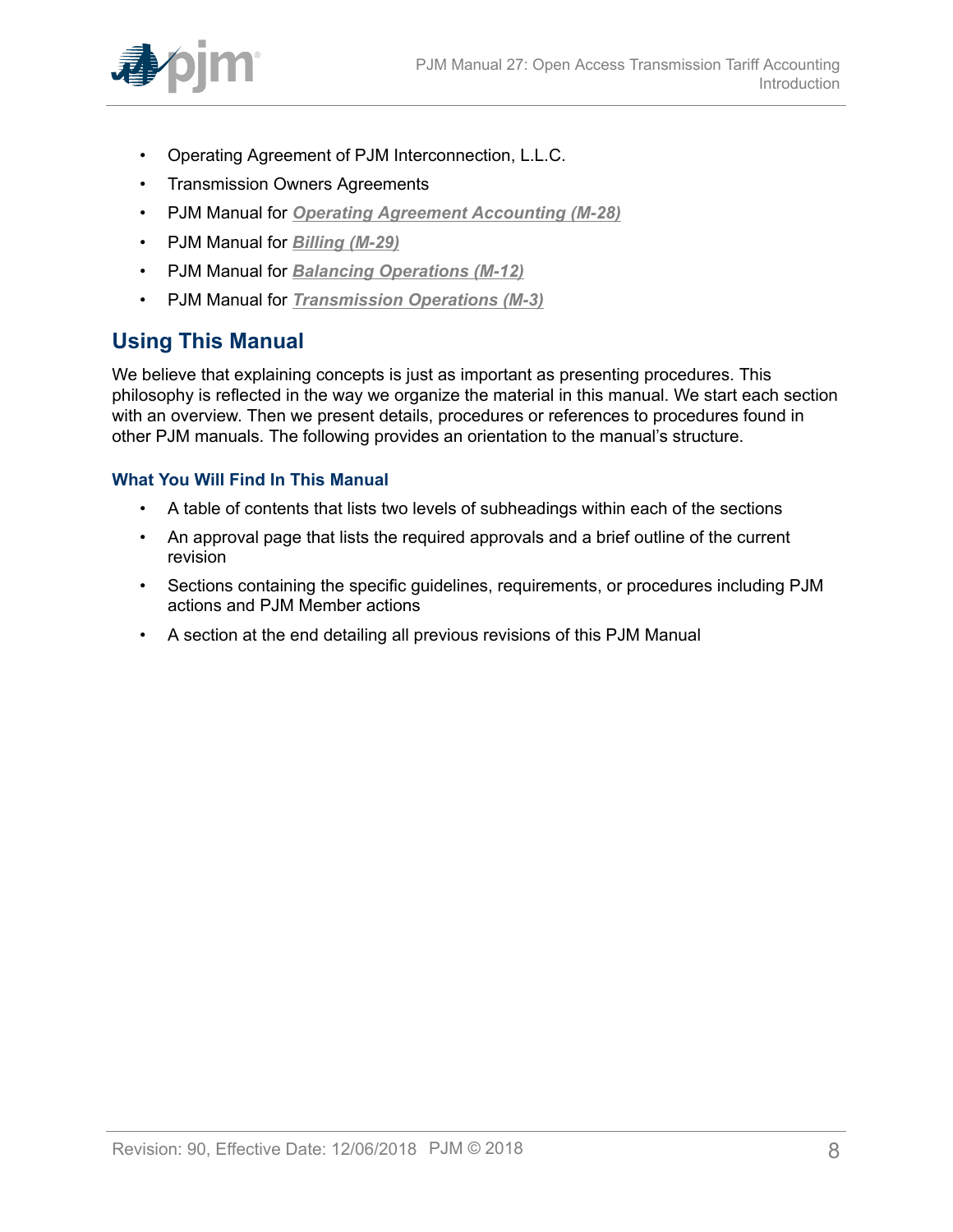

# <span id="page-8-0"></span>**Section 1: Tariff Accounting Overview**

Welcome to the *Tariff Accounting Overview* section of the *PJM Manual for Open Access Transmission Tariff Accounting*. In this section, you will find the following information:

- A general description of the PJM Open Access Transmission Tariff (see "*Open Access Transmission Tariff Overview*").
- A description of the PJM Open Access Transmission Tariff accounting services (see "*Tariff Accounting Services*").

# <span id="page-8-1"></span>**1.1 Open Access Transmission Tariff Overview**

To be compliant with the FERC Order 888, the Transmission Owners (TO) in PJM filed with the FERC an open access transmission service tariff, called the PJM Open Access Transmission Tariff. Transmission open access provides the ability to make use of existing transmission facilities that are owned by others, in this case the TOs, in order to deliver power to customers. Transmission Service is the reservation to transport power from one point to another and all of the ancillary services that are necessary to make the transport of power possible.

The PJM TOs' transmission facilities are operated with free-flowing transmission ties. The PJM manages the operation of these facilities, in accordance with the PJM Operating Agreement.

### <span id="page-8-2"></span>**1.1.1 PJM**

PJM operates the Transmission System that is used to provide Transmission Service. Transmission services include Point-To-Point Transmission Service (long-term and shortterm firm and non-firm) and Network Integration Transmission Service. In carrying out this responsibility, PJM performs the following functions:

- Acts as transmission provider and system operator for the PJM Region
- Maintains the OASIS
- Receives and acts on applications for transmission service
- Conducts system impact and facilities studies
- Schedules transactions
- Directs redispatch, curtailment, and interruptions
- Accounts for, collects, and disburses transmission revenues

#### <span id="page-8-3"></span>**1.1.2 Transmission Owners**

Each TO in PJM is a signatory to the PJM Open Access Transmission Tariff. They collectively have delegated the responsibility to administer the PJM Open Access Tariff to PJM. Each TO has the responsibility to design or install transmission facilities to satisfy requests for Transmission Service under the tariff.

# <span id="page-8-4"></span>**1.1.3 Transmission Customers**

There are two types of Transmission Customers for whom PJM Open Access Transmission Tariff charges are determined: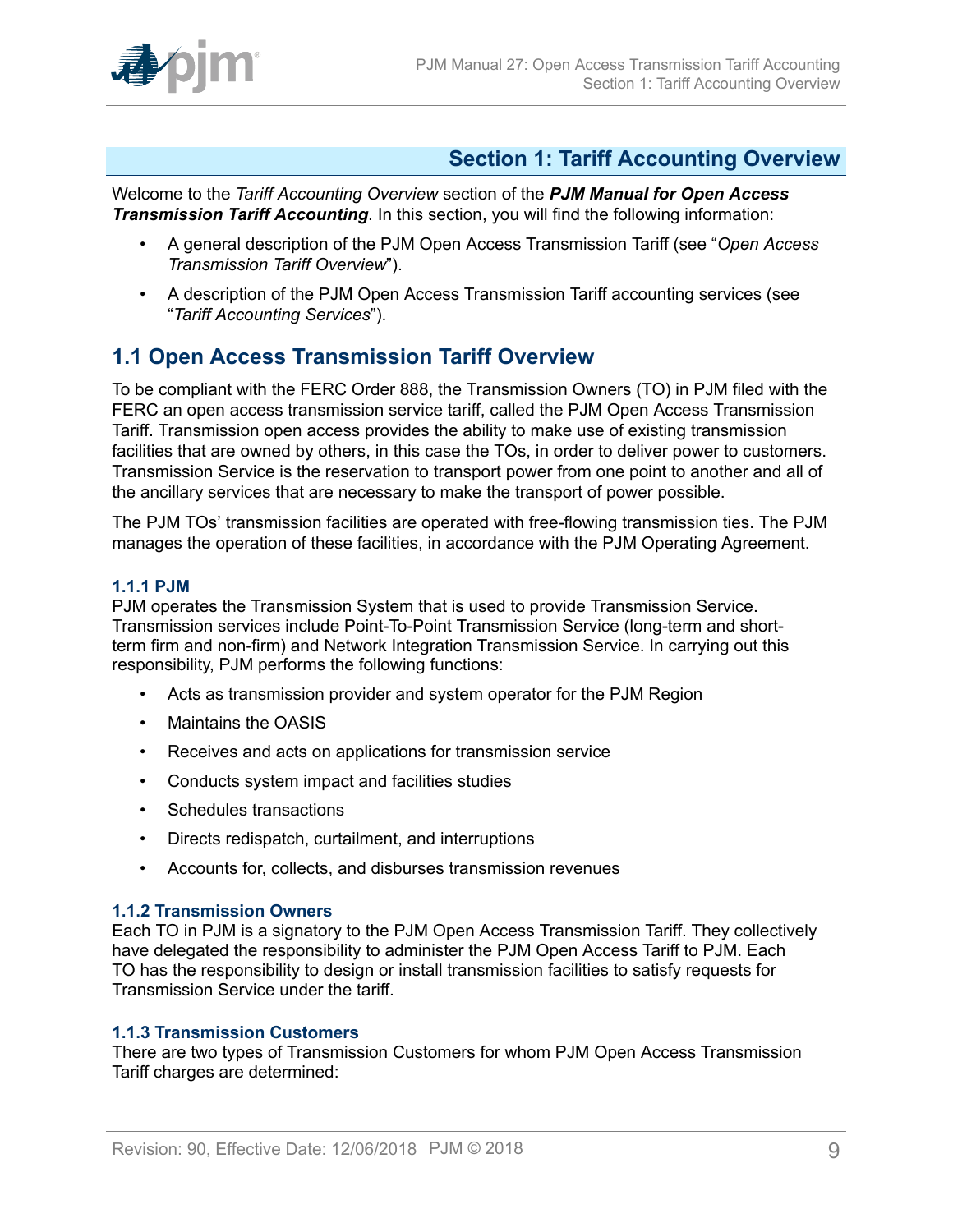

- Point-to-Point Transmission Customers entities receiving Transmission Service pursuant to the terms of the Transmission Provider's Point-to-Point Transmission Service.
- Network Customers entities receiving Transmission Service pursuant to the terms of the Transmission Provider's Network Integration Transmission Service.

# <span id="page-9-0"></span>**1.2 Tariff Accounting Services**

There are several transmission-related services for which the PJM calculates charges and credits for the monthly and weekly billing statements. (See the *[PJM Manual for Billing \(M-29\)](http://www.pjm.com/~/media/documents/manuals/m29.ashx)* for more information.)

The PJM accounts for the following types of transmission service:

- Network Integration Transmission Service Transmission Service provided pursuant to the rates, terms, and conditions set forth in the Tariff.
- Firm Point-to-Point Transmission Service Transmission Service that is reserved and/or scheduled between specified Points of Receipt(s) and Point(s) of Delivery. The minimum term is one day and the maximum term is specified in the Service Agreement.
- Non-Firm Point-to-Point Transmission Service Transmission Service that is reserved and scheduled on an as-available basis and is subject to curtailment or interruption. Non-Firm Point-To-Point Transmission Service is available on a stand-alone basis for periods ranging from one hour to one month.

PJM accounts for the following Ancillary Services, which PJM is required to provide and Transmission Customers are required to purchase:

- Scheduling, System Control and Dispatch scheduling and administering the movement of power through, out of, or within PJM.
- Reactive Supply and Voltage Control from Generation Sources operating generating facilities to produce reactive power to maintain transmission voltages within acceptable limits.

In addition to the services listed above, the following Ancillary Services, which PJM is required to provide to Transmission Customers that serve load within PJM, are also accounted for by PJM:

- Regulation and Frequency Response committing on-line generation whose output is raised or lowered as necessary to follow the moment-to-moment changes in load.
- Operating Reserves the amount of generating capacity actually operated for specified periods of an Operating Day to ensure the reliable operation of PJM.
- Energy Imbalance provided when a difference occurs between the scheduled and actual delivery of energy to a load.
- Black Start Service the capability of generating units to start without an outside electrical supply or the demonstrated ability of a generating unit with a high operating factor to automatically remain operating at reduced levels when disconnected from the grid.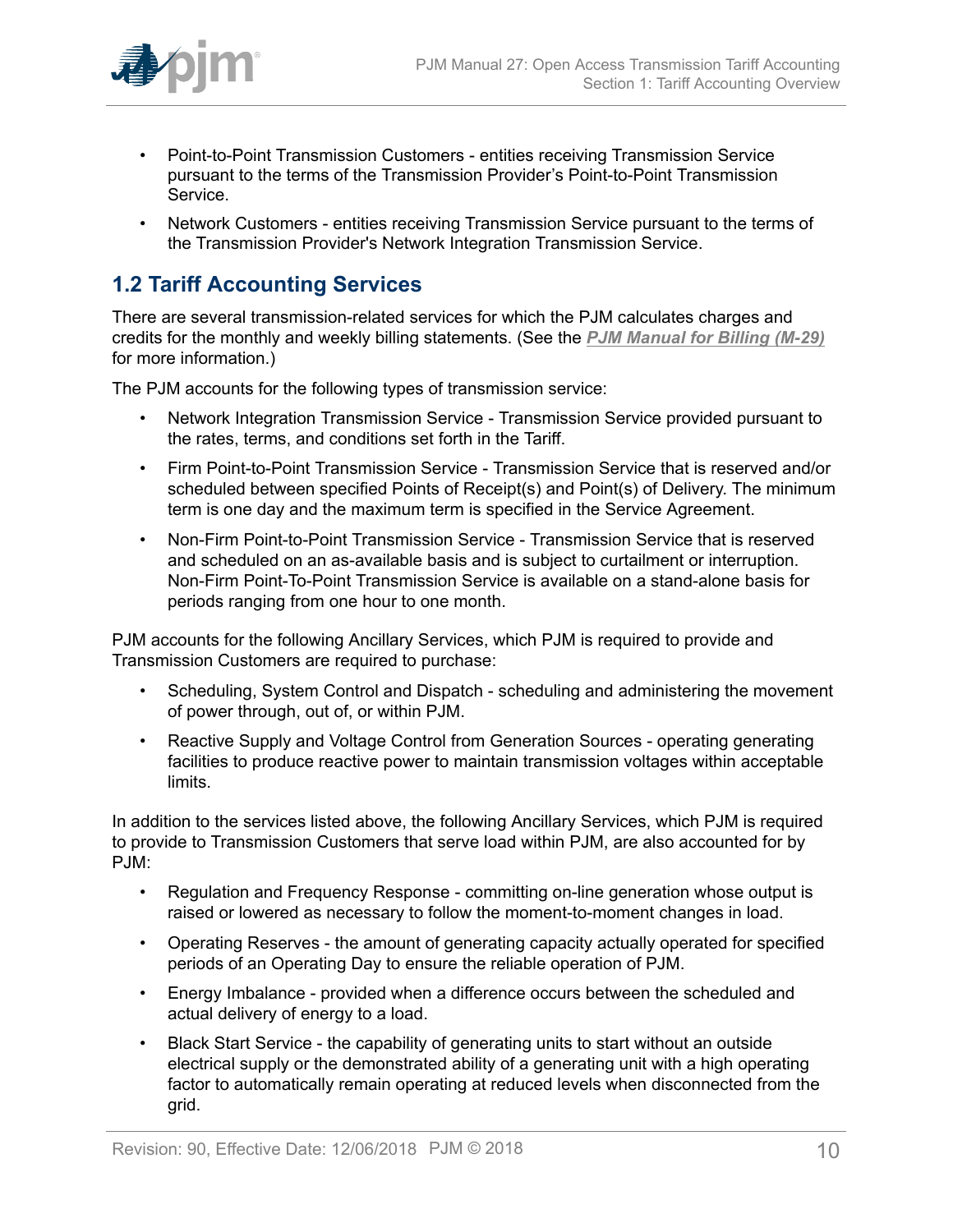

- The regulation and frequency response service, energy imbalance service (for network customers), and operating reserves - spinning and supplemental services are billed through the Operating Agreement and, therefore, are not covered in this manual. (See the *[PJM Manual for Operating Agreement Accounting \(M-28\)](http://www.pjm.com/~/media/documents/manuals/m28.ashx)* for more details.)
- PJM also accounts for the following charges/credits: Expansion Cost, RTO Start-up Cost Recovery, and FERC/OPSI/CAPS/NERC/RFC/MMU/AC2/PJMSettlement fees.
- Accounting Input Data.

After-the-fact, PJM collects information regarding actual operations which is recorded by PJM dispatchers or automated systems. The tariff accounting processes use this information as input data. Other accounting input data is provided from various systems and databases. This information includes basic data describing scheduling information for Transmission Customers' transactions, and Transmission System parameters. The tariff accounting process uses this information as described in the other sections of this manual.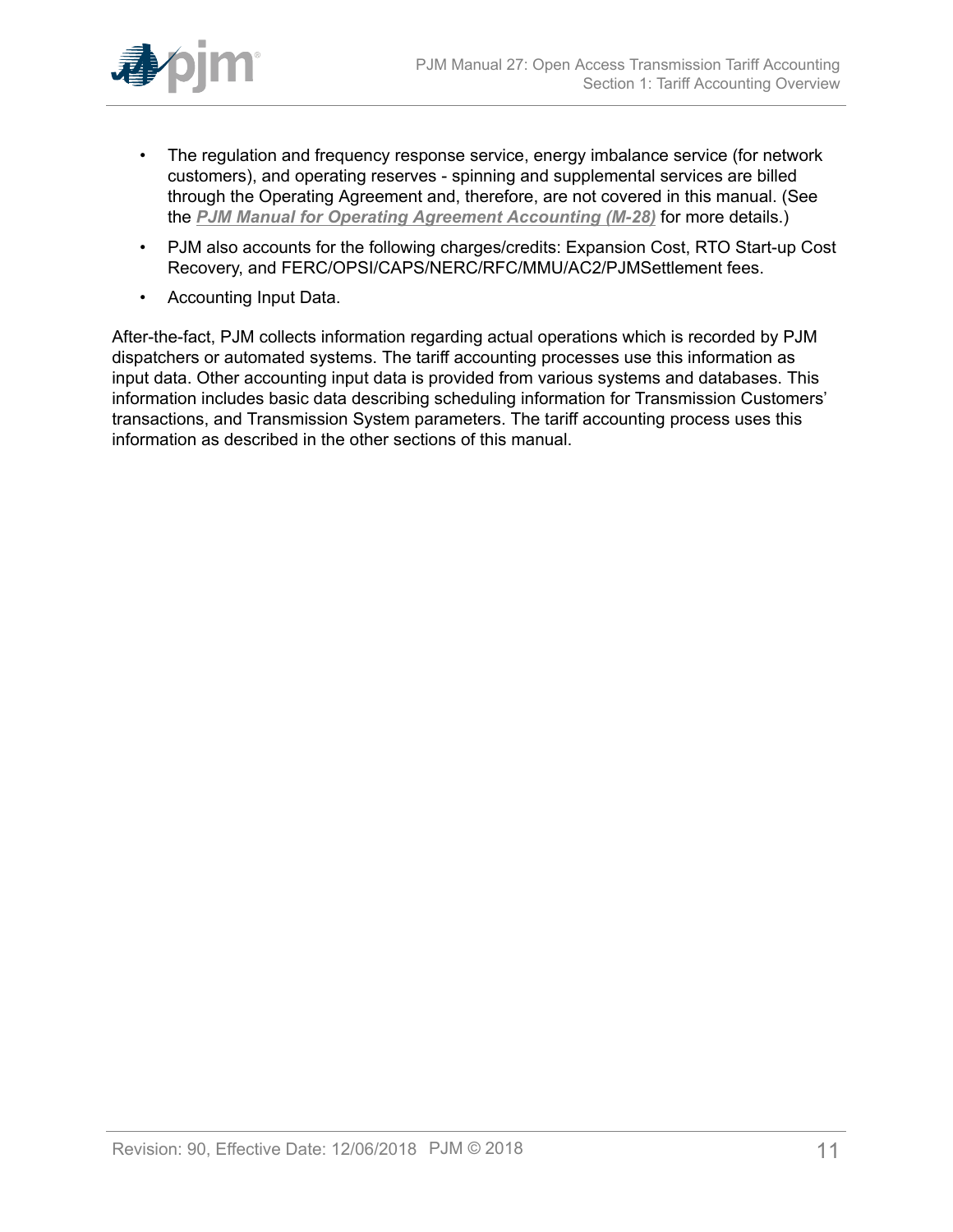

# <span id="page-11-0"></span>**Section 2: Scheduling, System Control and Dispatch Service (& AC2, PJMSETTLEMENT, MMU, FERC, OPSI, CAPS, NERC & RFC) Accounting**

Welcome to the Scheduling, System Control and Dispatch Service Accounting section of the **PJM Manual for Open Access Transmission Tariff Accounting**. In this section, you will find the following information:

- A description of the scheduling, system control and dispatch ancillary service accounting (see "Scheduling, System Control and Dispatch Accounting Overview").
- How the PJM scheduling, system control and dispatch service charges are calculated for PJM Members (see "Scheduling, System Control and Dispatch Service Charges").
- How the TO scheduling, system control and dispatch service charges are calculated for Transmission Customers (see "TO Scheduling, System Control and Dispatch Service Charges").
- How the TO scheduling, system control and dispatch service credits are calculated for TOs (see "TO Scheduling, System Control and Dispatch Service Credits").
- How the PJM and TO scheduling, system control and dispatch service charge reconciliations are calculated for Network Transmission Customers (see "Reconciliation for PJM and TO Scheduling, System Control and Dispatch Service Charges").

# <span id="page-11-1"></span>**2.1 Scheduling, System Control and Dispatch Accounting Overview**

Scheduling, system control and dispatch service is required to schedule the movement of power through, out of, or into PJM. This service can only be provided by the operator of the PJM Region in which the transmission facilities that are used for Transmission Service are located. PJM Members, therefore, must purchase this service from PJM.

PJM scheduling, system control and dispatch service charges are based on the costs of operating PJM. This includes the costs associated with implementing the PJM Operating Agreement, administering the PJM Open Access Transmission Tariff, and implementing the Reliability Assurance Agreements. These costs include:

- Salary and expenses of personnel
- Facilities
- Committee activities and investigations
- Communication facilities
- Principal and/or depreciation expense
- Interest expense and financing costs
- Costs accrued for  $AC<sup>2</sup>$
- Costs accrued for PJM Settlement, Inc.
- Costs accrued for MMU
- Payments made to FERC and OPSI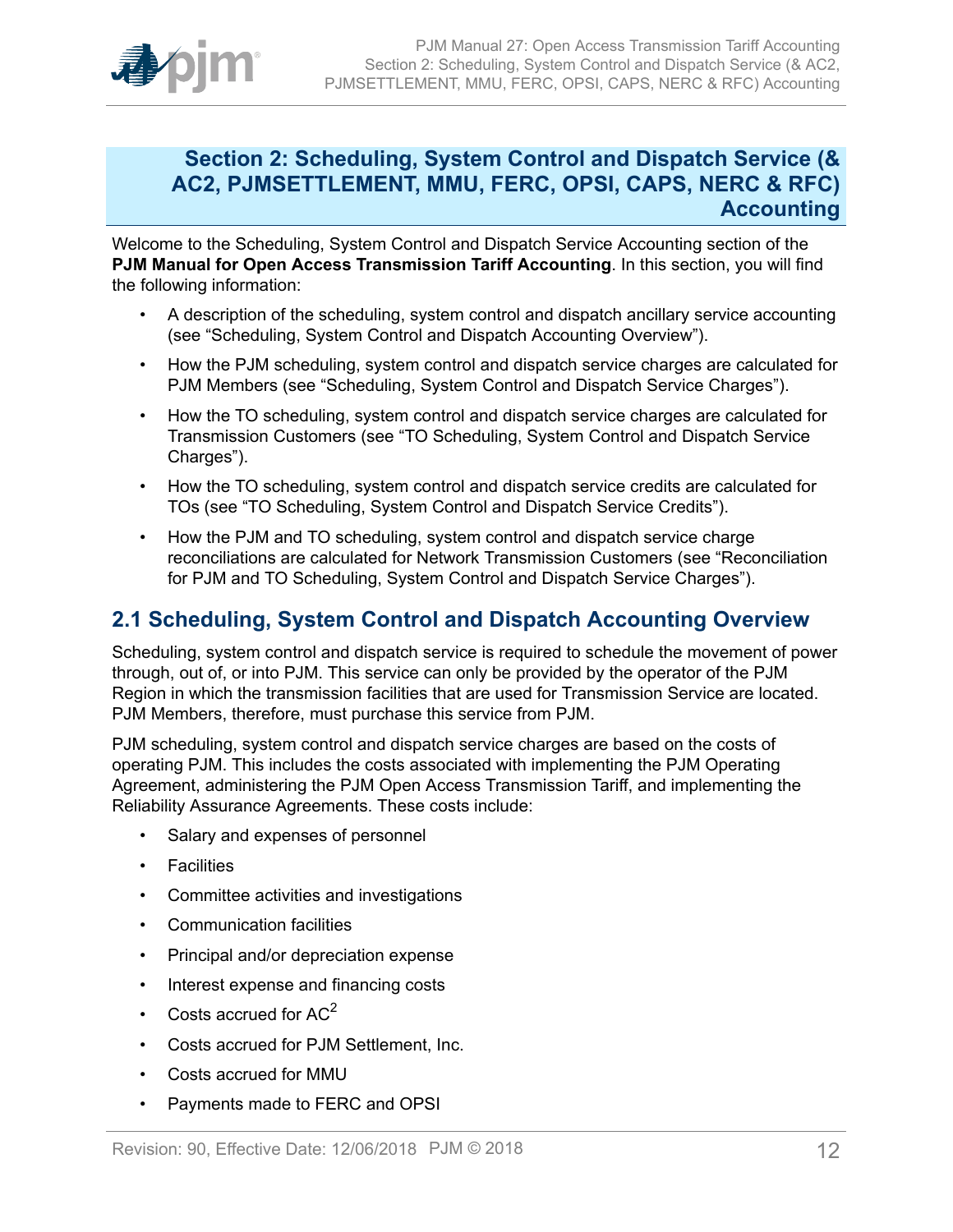

- Payments made to NERC and RFC
- Payments made to CAPS

The charges for PJM scheduling, system control and dispatch service are allocated on an unbundled basis.

Certain control center facilities of the TOs also are required to provide scheduling, system control and dispatch service, which the Transmission Customer must also purchase. The charges collected are used to reimburse the TOs for their monthly control center expenses.

# <span id="page-12-0"></span>**2.2 PJM Scheduling, System Control and Dispatch Service Charges**

This section describes the process of calculating the PJM scheduling, system control and dispatch service charge. The charges for PJM scheduling, system control, and dispatch service are allocated on an unbundled basis in accordance with Schedule 9: "PJM Interconnection, L.L.C. Administrative Services" of the PJM Open Access Transmission Tariff. The PJM scheduling, system control and dispatch service charge in any month to any PJM Member is the sum of the charges calculated for that Member under the following Service Categories:

- Schedule 9-1: Control Area Administration Service
- Schedule 9-2: Financial Transmission Rights Administration Service
- Schedule 9-3: Market Support Service
- Schedule 9-3: Market Support Offset
- Schedule 9-4: Regulation and Frequency Response Administration Service
- Schedule 9-5: Capacity Resource and Obligation Management Service
- Schedule 9-6: Costs of Advanced Second Control Center
- Schedule 9-PJMSettlement: Costs of PJM Settlement, Inc.
- Schedule 9-MMU: MMU Funding
- Schedule 9-FERC: FERC Annual Charge Recovery
- Schedule 9-OPSI: OPSI Funding
- Schedule 9-CAPS: CAPS Funding
- Schedule 10-NERC: NERC Charges
- Schedule 10-RFC: RFC Charges

For each Service Category, PJM has established criteria by which to measure each PJM Members' usage of that service. Each PJM Member's Service Category charge is calculated by multiplying that Member's monthly usage of that Service by a rate (in \$ per unit of usage) for that Service Category in that month. All Service Category rates are determined by PJM. The fixed rates associated with Schedules 9-1 through 9-5 (with quarterly refund rates to account for the prior years over or under collection) and Schedules 9-FERC, 9-OPSI, and 9-CAPS are determined annually by PJM, based on budgeted costs and forecast usage associated with those categories. Starting in June 2008, PJM began recovering costs associated with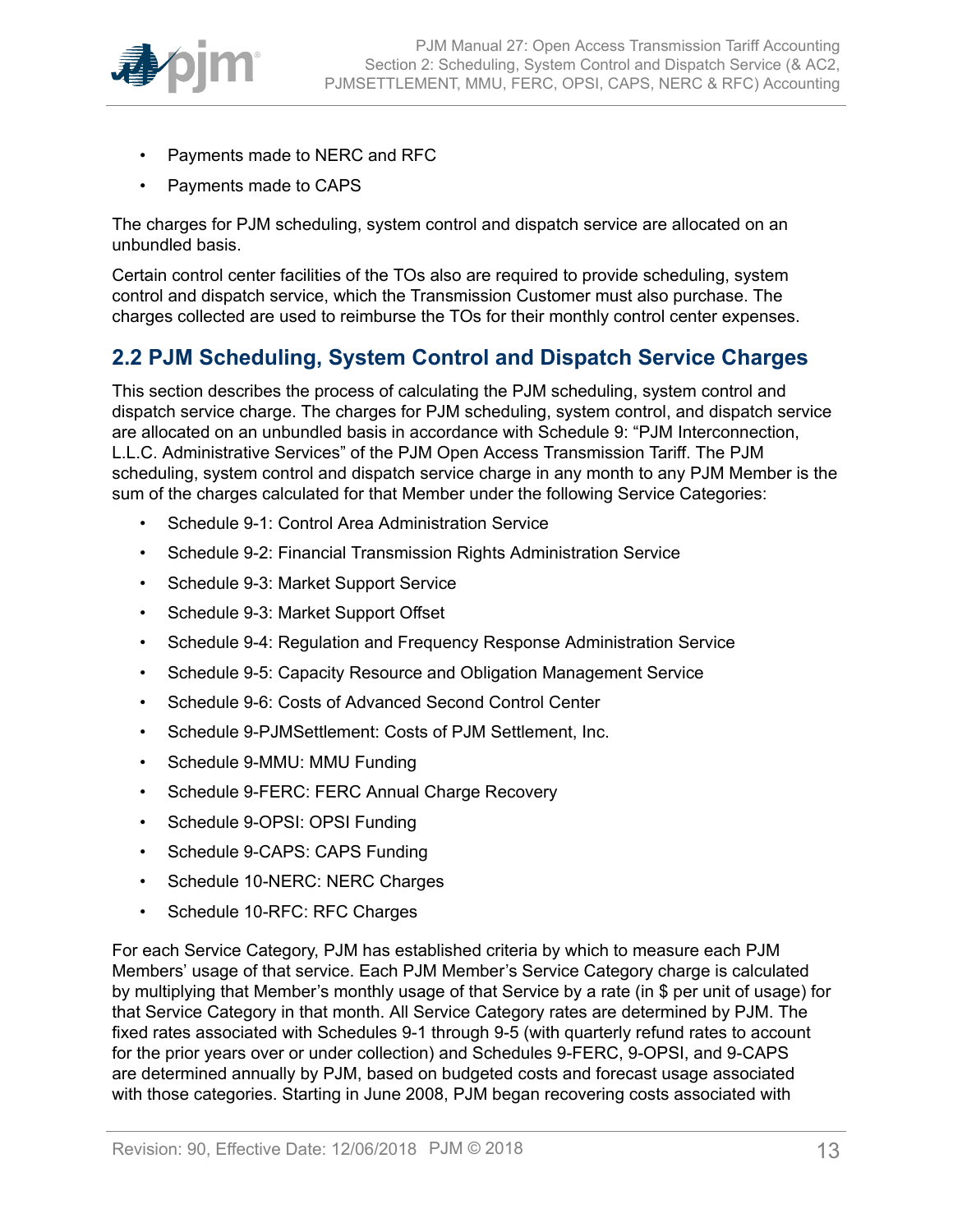

its advanced second control center (AC<sup>2</sup>). Starting in August 2008, PJM began recovering costs associated with the Market Monitoring Unit (MMU). Starting in January 2011, PJM began recovering costs associated with PJM Settlement, Inc. The following paragraphs contain details of the calculations for each Service Category:

- Schedule 9-1: Control Area Administration Service This service category comprises all of the activities of PJM associated with preserving the reliability of the PJM Region and administering Point-to-Point Transmission Service and Network Integration Transmission Service. Usage of this service is defined as the sum of the Transmission Customer's actual hourly transmission use during the month, and is measured in MWh. Transmission use includes network customers' load plus losses and point-to-point customers' scheduled energy transactions. The Control Area Administration Service Rate is updated annually by PJM, based on budgeted costs and forecasted transmission use. Each Transmission Customer's Control Area Administration Service charge is equal to that customer's total transmission use for the month multiplied by the applicable Control Area Administration Service Rate.
- Schedule 9-2: Financial Transmission Rights Administration Service This service category comprises all of the activities of PJM associated with administering Financial Transmission Rights (FTRs). Usage of this service is comprised of two components. Component one is defined as the sum of the FTR holder's hourly FTR MWs for each hour of the month that the FTR is in effect, regardless of the dollar value of the FTR. Component two is defined as the number of hours associated with all bids to buy FTR Obligations submitted by the market participant plus five times the number of hours associated with all bids to buy FTR Options submitted by each market participant for a month. This charge is applicable to all bids submitted into any round of a Long-term or Annual FTR auction (billed monthly) and to all bids submitted into the applicable monthly FTR auctions. The Financial Transmission Rights Administration Service Rates are updated annually by PJM, based on budgeted costs, forecast FTR MWh and FTR bid/offer hours. Each FTR holder's Financial Transmission Rights Administration Service charge is equal to that member's total FTR MWh for the month multiplied by the applicable Financial Transmission Rights Administration Service Rate, plus the number of hours in all bids to buy FTR Obligations submitted by the market participant for a month, and five times the number of hours in all bids to buy FTR Options submitted by each market participant for a month multiplied by the applicable Financial Transmission Rights Administration Service Rate.
- Schedule 9-3: Market Support Service This service category comprises all of the activities of PJM associated with supporting the operation of the PJM Interchange Energy Market and related functions. Usage of this service is comprised of two components. Component one is charged to Transmission Customers and Generation Providers using the PJM transmission system, and to market participants that submit offers to sell or bids to buy energy in the PJM Interchange Energy Market. Usage for Transmission Customers is defined as the sum of the Network Transmission Customer's hourly energy delivered to serve load (including losses) in PJM plus the Point-to-Point Transmission Customer's hourly energy exported out of PJM (excluding wheeling transactions) for all hours of the month. Usage for Generation Providers is defined as the sum of the hourly energy input into the PJM Transmission System from generation facilities in PJM, plus the Network Transmission Customer's hourly energy imported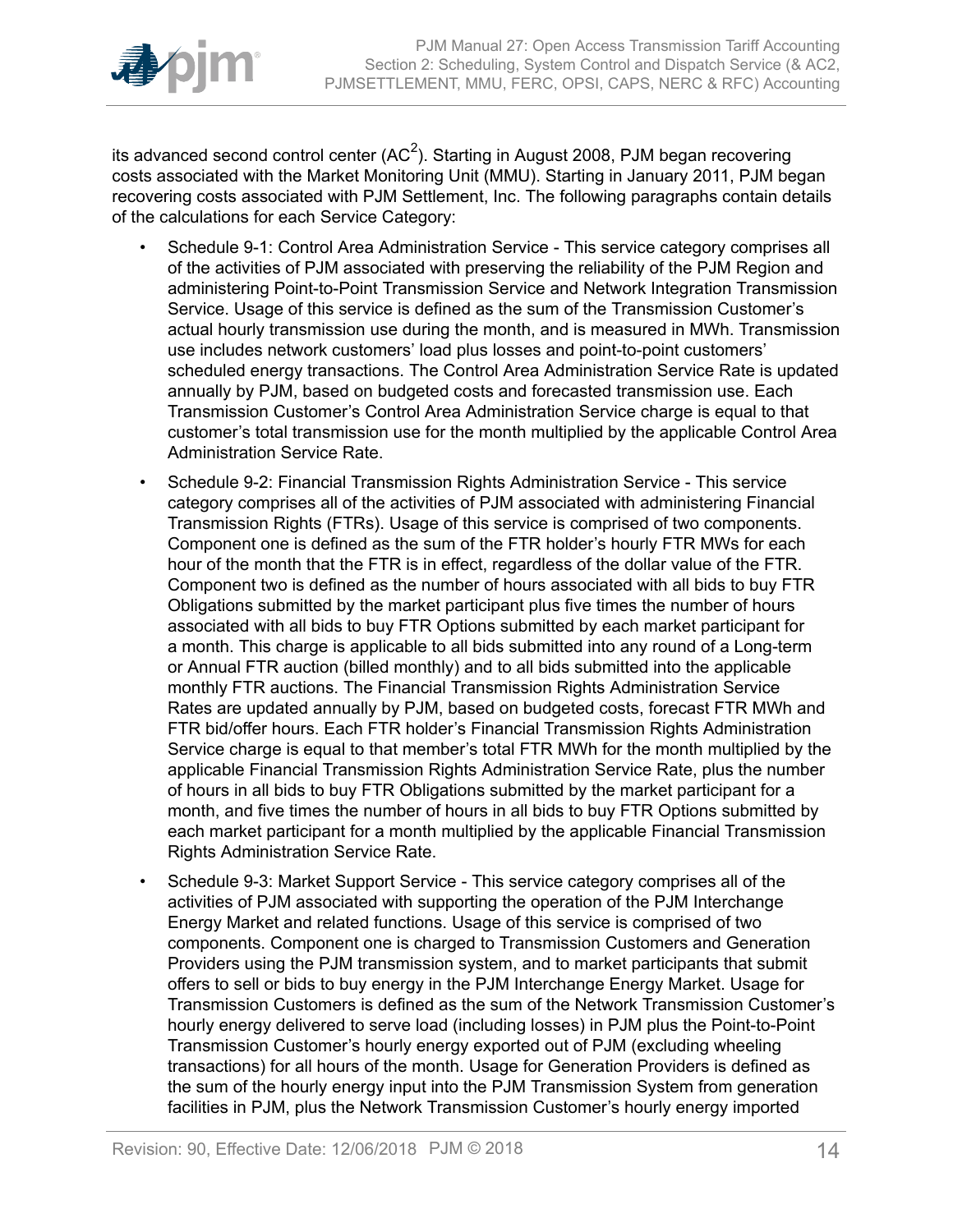

into PJM, plus the Point-to-Point Transmission Customer's hourly energy imported into PJM (excluding wheeling transactions), plus the Market Seller's hourly energy delivered for import to the boundaries of PJM for sale to the PJM Spot Market for all hours of the month. Usage for market participants that submit offers to sell or bids to buy energy in the PJM Interchange Energy Market is defined as the total quantity in MWh of all cleared Increment offers, Decrement bids and "up-to" congestion bids during the month. Component two is defined as the number of bid/offer segments submitted by the market participant. A bid/offer segment equals each price/quantity pair submitted into the day-ahead energy market and is computed hourly for each Network Transmission Customer's fixed or price sensitive Demand bid, each Market Seller's Increment offer, and each Market Buyer's Decrement bid, and computed daily for each generation offer (including offers submitted into the generation rebidding period). In addition, bid/offer segments by Market Buyers or Market Sellers to schedule day-ahead Point-to-Point energy transactions into, out of, or through PJM, including "up-to" congestion bids, may be in single hour or multi-hour periods, provided that the submitted MW value remains unchanged for the duration of the period and that the period does not cross from one day into another. All rates are updated annually by PJM, and are based on budgeted costs, forecast energy MWh, and forecast number of bid/offers and may include Mitigation Factor adjustments in accordance with the rules set forth in Schedule 9-3 of the PJM Open Access Transmission Tariff. Each PJM market participant's Market Support Service charge is equal to that market participant's total Transmission Customer MWh usage for the month plus that market participant's total Generation Provider MWh usage for the month plus that market participant's total cleared bid/offer MWh for the month multiplied by the applicable Market Support Service Rate plus all bid/ offer segments submitted into the day-ahead energy market (including offers submitted into the generation rebidding period) for the month multiplied by the applicable Market Support Service Rate.

• Schedule 9-3: Market Support Offset *–* This service category reimburses participants for the costs accrued for Schedule 9-PJM Settlement, Inc. such that overall Schedule 9 rates are not impacted by the implementation of PJM Settlement, Inc. and the recovery of its accrued costs through Schedule 9-PJMSettlement.Offsets are calculated through a monthly negative charge equal to the negative 9-3: Market Support Offset Rate times the total quantity in MWh of PJM transmission usage by Transmission Customers and Generation Providers and to market participants that submit offers to sell or bids to buy energy in the PJM Interchange Energy Market. Usage for Transmission Customers is defined as the sum of the Network Transmission Customer's hourly energy delivered to serve load (including losses) in PJM plus the Point-to-Point Transmission Customer's hourly energy exported out of PJM (excluding wheeling transactions) for all hours of the month. Usage for Generation Providers is defined as the sum of the hourly energy input into the PJM Transmission System from generation facilities in PJM, plus the Network Transmission Customer's hourly energy imported into PJM, plus the Point-to-Point Transmission Customer's hourly energy imported into PJM (excluding wheeling transactions), plus the Market Seller's hourly energy delivered for import to the boundaries of PJM for sale to the PJM Spot Market for all hours of the month. Usage for market participants that submit offers to sell or bids to buy energy in the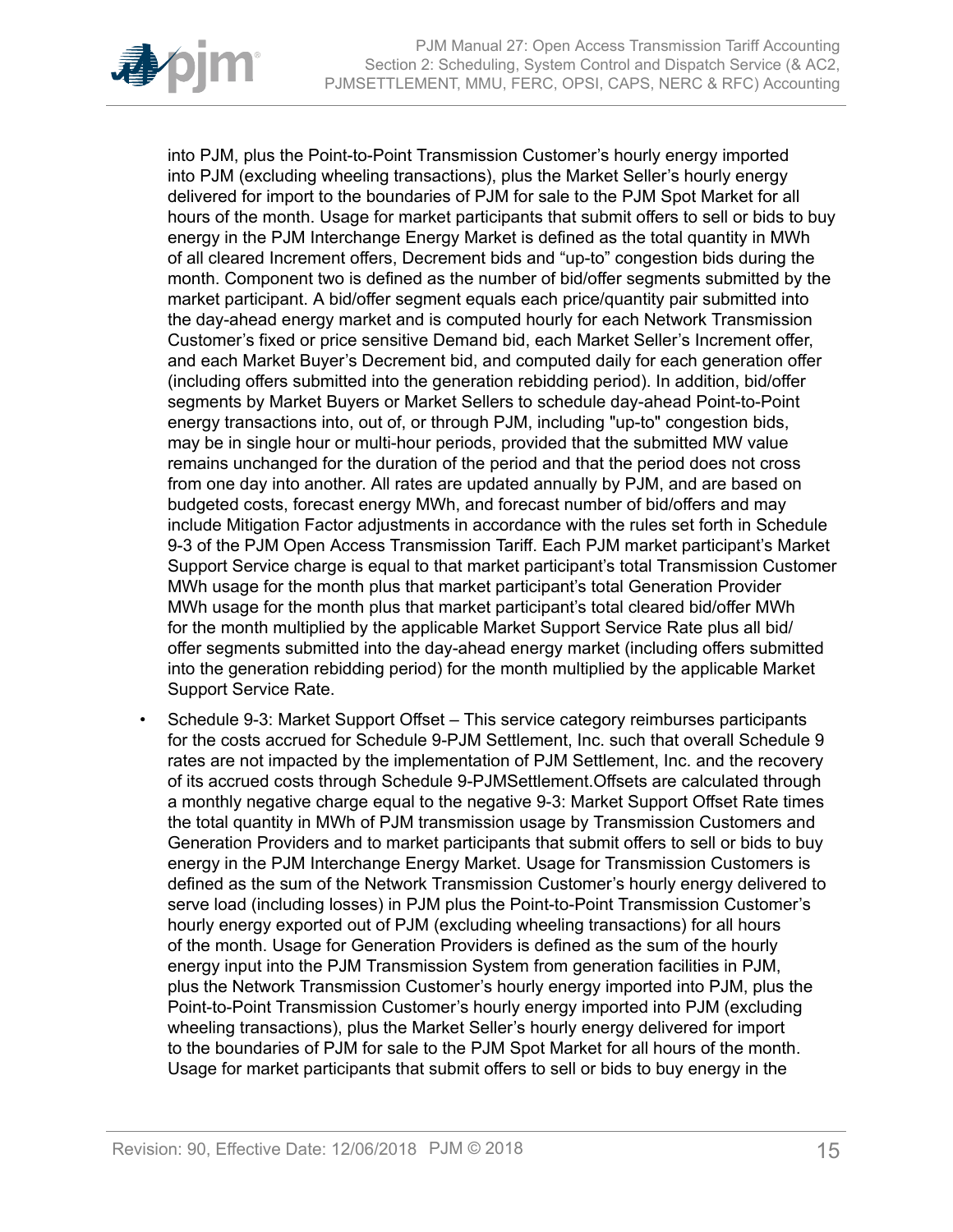

PJM Interchange Energy Market is defined as the total quantity in MWh of all cleared Increment offers, Decrement bids and "up-to" congestion bids during the month.

- Schedule 9-4: Regulation and Frequency Response Administration Service This service category comprises all of the activities of PJM associated with administering the provision of Regulation and Frequency Response Service. Usage of this service is defined as the sum the PJM Member's Regulation Obligation (in MWh) plus the PJM Member's Regulation scheduled (pool-scheduled and self-scheduled) from all generating units qualified to supply regulation in the PJM regulation market (in MWh) for each hour of the month. The Regulation and Frequency Response Administration Service Rate is updated annually by PJM, based on budgeted costs and forecast Regulation usage Each PJM member's Regulation and Frequency Response Administration Service charge is equal to that member's total Regulation usage for the month multiplied by that month's Regulation and Frequency Response Administration Service Rate.
- Schedule 9-5: Capacity Resource and Obligation Management Service This service category comprises the activities of PJM associated with (a) assuring that members have arranged for sufficient generating capacity to meet their capacity obligations under the OATT Att. DD, (b) processing Network Integration Transmission Service, (c) administering the PJM capacity markets, and (d) administering and providing technical support for the RAAs. These activities are performed through the PJM Capacity Exchange internet-based customer interactive tool. Usage of this service is defined as the sum of the Load-Serving Entity's monthly Accounted-for Obligations during the month (including FRRs) and the Capacity Resource Owner's Unforced Capacity measured in MWd. The Capacity Resource and Obligation Management Service Rates are updated annually by PJM, based on budgeted costs and forecast usage. Each PJM member's Capacity Resource and Obligation Management Service charge is equal to that member's total usage for the month multiplied by that month's Capacity Resource and Obligation Management Service Rate.
- Schedule 9-6: Cost of Advanced Second Control Center (AC<sup>2</sup>) This service category recovers the actual monthly costs of owning, leasing, and operating AC<sup>2</sup> (as defined in the tariff) commencing when the first asset is declared to be in service. Total accrued costs each month are allocated across users of each of the Schedules 9-1 through 9-5. Each PJM member's Schedule 9-6 charge is equal to that member's usage share of total PJM usage for the month multiplied by the following cost shares allocated to each of the schedules: Schedule 9-1 (62.2%), Schedule 9-2a (1.4%) and 9-2b (0.9%), Schedule 9-3a (32.9%) and 9-3b (0.4%), Schedule 9-4 (1.5%), and Schedule 9-5 (0.7%).
- Schedule 9-PJMSettlementThis service category recovers the expenses of PJM Settlement, Inc. commencing with the establishment of PJM Settlement, Inc. Total expenses are recovered through a monthly charge equal to the 9-PJMSettlement rate times the total quantity in MWh of PJM transmission usage by Transmission Customers and Generation Providers and to market participants that submit offers to sell or bids to buy energy in the PJM Interchange Energy Market. Usage for Transmission Customers is defined as the sum of the Network Transmission Customer's hourly energy delivered to serve load (including losses) in PJM plus the Point-to-Point Transmission Customer's hourly energy exported out of PJM (excluding wheeling transactions) for all hours of the month. Usage for Generation Providers is defined as the sum of the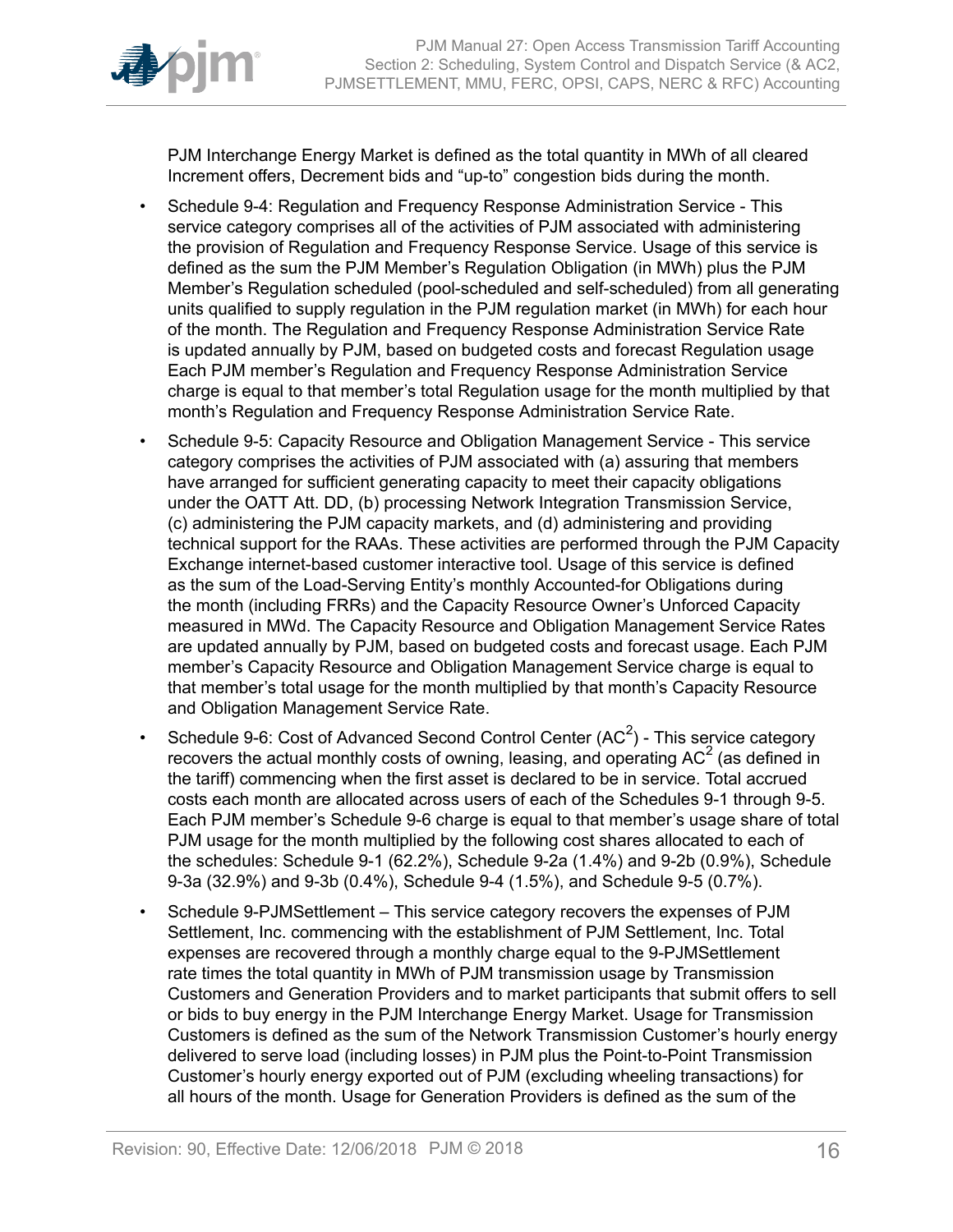

hourly energy input into the PJM Transmission System from generation facilities in PJM, plus the Network Transmission Customer's hourly energy imported into PJM, plus the Point-to-Point Transmission Customer's hourly energy imported into PJM (excluding wheeling transactions), plus the Market Seller's hourly energy delivered for import to the boundaries of PJM for sale to the PJM Spot Market for all hours of the month. Usage for market participants that submit offers to sell or bids to buy energy in the PJM Interchange Energy Market is defined as the total quantity in MWh of all cleared Increment offers, Decrement bids and "up-to" congestion bids during the month.

- Schedule 9-MMU: Market Monitoring Unit (MMU) Funding This service category recovers the expenses of the MMU (as defined in the tariff) commencing when the MMU separates from the PJM LLC. Total expenses are recovered through a monthly charge equal to the MMU Services Rate times the total quantity in MWh of PJM transmission usage by Transmission Customers and Generation Providers and to market participants that submit offers to sell or bids to buy energy in the PJM Interchange Energy Market. Usage for Transmission Customers is defined as the sum of the Network Transmission Customer's hourly energy delivered to serve load (including losses) in PJM plus the Point-to-Point Transmission Customer's hourly energy exported out of PJM (excluding wheeling transactions) for all hours of the month. Usage for Generation Providers is defined as the sum of the hourly energy input into the PJM Transmission System from generation facilities in PJM, plus the Network Transmission Customer's hourly energy imported into PJM, plus the Point-to-Point Transmission Customer's hourly energy imported into PJM (excluding wheeling transactions), plus the Market Seller's hourly energy delivered for import to the boundaries of PJM for sale to the PJM Spot Market for all hours of the month. Usage for market participants that submit offers to sell or bids to buy energy in the PJM Interchange Energy Market is defined as the total quantity in MWh of all cleared Increment offers, Decrement bids and "up-to" congestion bids during the month.
- Schedule 9-FERC: FERC Annual Charge Recovery PJM as a public utility and the Transmission Provider under the PJM Open Access Transmission Tariff is subject to annual charges assessed by FERC in accordance with Part 382 of FERC's regulations. FERC assesses its annual charge to PJM and other public utilities based on their total megawatt-hours of transmission of electric energy in interstate commerce. PJM will charge each user of this service each month a charge equal to the FERC Charge Recovery Rate times the total quantity in MWh of energy delivered during the month by the user as a transmission customer under the tariff for Point-to-Point (scheduled energy transactions) and Network Integration Transmission Service (load plus losses).
- Schedule 9-OPSI: Organization of PJM States, Inc. (OPSI) Funding PJM recovers its payments to OPSI through a monthly charge equal to the OPSI Funding Rate times the total quantity in MWh of energy delivered during the month by the user as a transmission customer under the tariff for Point-to-Point (scheduled energy transactions) and Network Integration Transmission Service (load plus losses).
- Schedule 9-CAPS: The Consumer Advocates of PJM States, Inc. (CAPS) Funding PJM recovers its payments to CAPS through a monthly charge to each customer using Network Integration and Point-to-Point Transmission Service under the Tariff equal to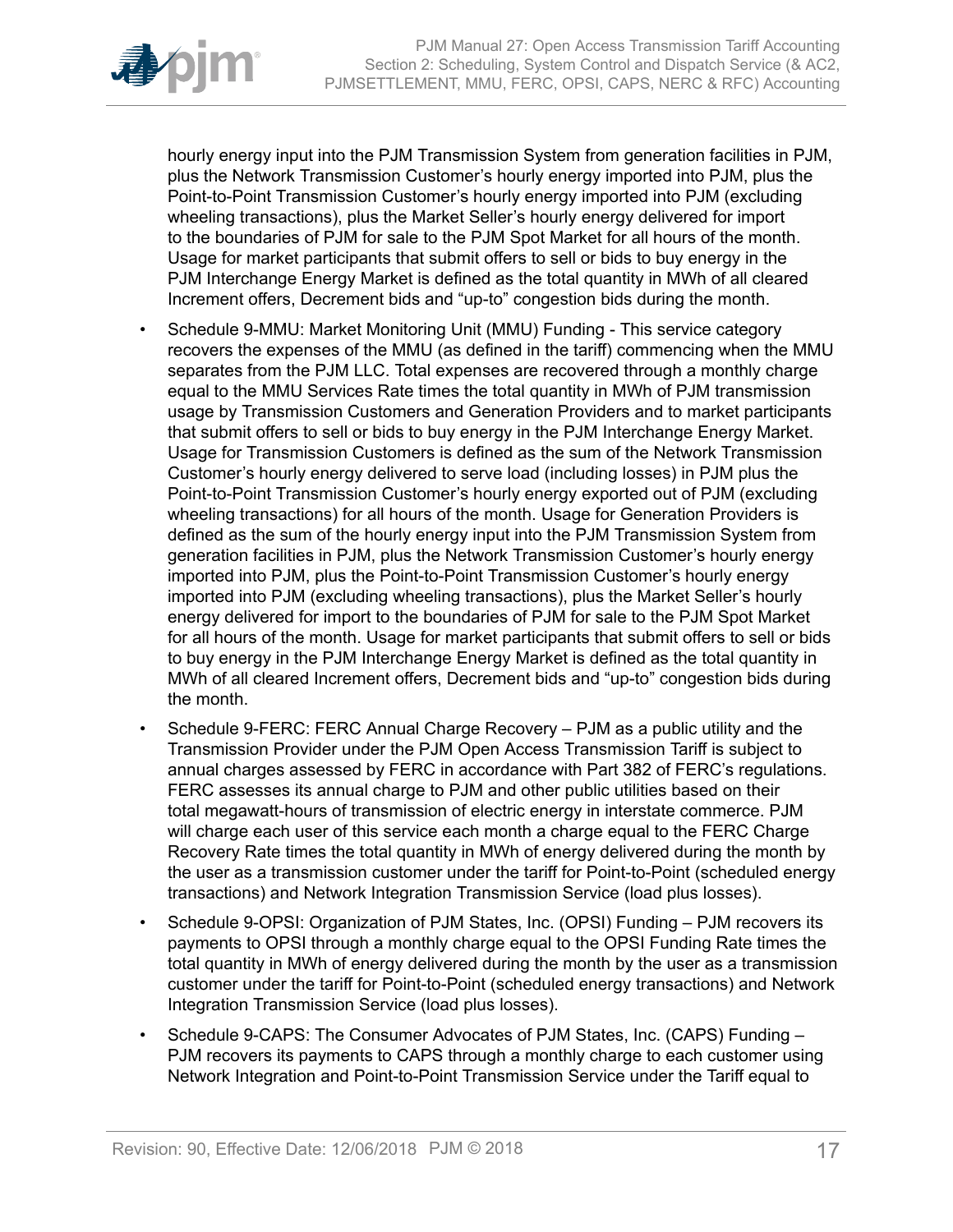

the CAPS Funding Rate times the total quantity in MWhs of energy delivered to load (including losses) in the PJM Region during the month.

- Schedule 10-NERC: North American Electric Reliability Corporation (NERC) Charge A monthly charge to recover a share of NERC's operating costs equals the NERC rate times the total quantity of MWh of energy delivered to load (including losses) excluding the Dominion, ATSI, and EKPC Zones during the month by the user under Network Integration Transmission Service. The exclusion applicable to the ATSI Zone shall expire on January 1, 2012. Any over or under collection of NERC's actual costs for a given calendar year will be trued up via a billing adjustment each December of that year.
- Schedule 10-RFC: Reliability First Corporation (RFC) Charge A monthly charge to recover RFC's operating costs equals the RFC rate times the total quantity of MWh of energy delivered to load (including losses) excluding the Dominion, ATSI, and EKPC Zones during the month by the user under Network Integration Transmission Service. The exclusion applicable to the ATSI Zone shall expire on January 1, 2012. Any over or under collection of RFC's actual costs for a given calendar year will be trued up via a billing adjustment each December of that year.

# <span id="page-17-0"></span>**2.3 TO Scheduling, System Control and Dispatch Service Charges**

This section describes the process of calculating the TO scheduling, system control, and dispatch service charge. Each Transmission Customer's charge is calculated by determining the Transmission Customer's hourly zone and non-zone transmission use and using these values to determine the Transmission Customer's monthly zone and non-zone transmission use. Zone transmission use is a Transmission Customer's Network or Point-to-Point load (including losses) within a PJM transmission zone. Non-zone transmission use is a Transmission Customer's nonzone Network load and its point-to-point energy transactions not directly serving load in PJM. The monthly values of all Transmission Customers are summed both by transmission zone and for the total PJM Region.

Transmission Customers with zone transmission use are charged by multiplying their transmission use for each zone by the applicable zonal rate in Schedule 1A of the Tariff. Transmission Customers with non-zone transmission use are charged by multiplying their nonzone transmission use by the pool-wide rate in Schedule 1A of the Tariff.

# **PJM Actions**

- The PJM accounting process prepares a list of Transmission Customers.
- The PJM accounting staff collects each TO's zonal rate (\$/MWh).
- The PJM accounting staff collects the non-zonal rate (\$/MWh).
- The PJM accounting process retrieves the hourly list of point-to-point energy transactions for each Transmission Customer (MWh).
- The PJM accounting process calculates each Network Transmission Customer's monthly zone transmission use (MWh) by summing the Transmission Customer's entire hourly Network load (including losses) for each zone.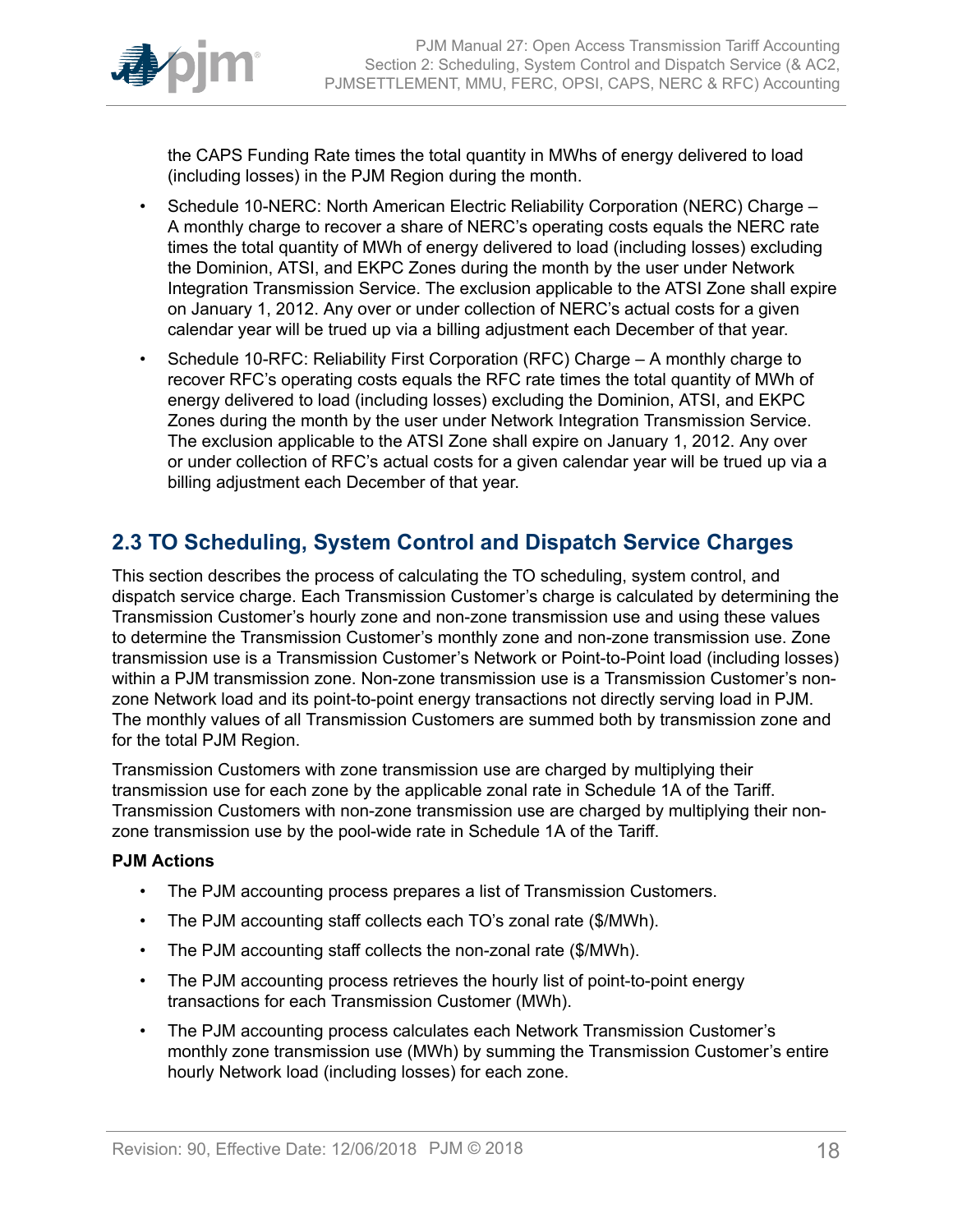

- The PJM accounting process calculates each Transmission Customer's monthly nonzone transmission use (MWh) by summing all of the Transmission Customer's hourly point-to-point energy transactions and non-zone Network load.
- The PJM accounting process calculates each Transmission Customer's TO monthly charge for use in each zone as follows:

TO Monthly Charge for Zone Use=Transmission Customer's Zone Transmission Use \* Zonal Rate

• The PJM accounting process calculates each Transmission Customer's TO monthly charge for non-zone use as follows:

TO Monthly Charge for Non-Zone Use=Non-Zone Rate \* Total Non-Zone Transmission Use

• The PJM accounting process calculates each Transmission Customer's total monthly TO scheduling, system control and dispatch service charge by summing its monthly charges for all zone and non-zone use.

# <span id="page-18-0"></span>**2.4 TO Scheduling, System Control and Dispatch Service Credits**

Each TO receives a monthly TO scheduling, system control, and dispatch service credit equal to charges collected from Transmission Customers serving load in that TOs zone plus the TOs share of the charges collected from Transmission Customers serving non-zone load (e.g., non-zone network and point-to-point transmission customers). The TOs share of the charges collected from Transmission Customers serving non-zone load is determined according to the share percentage filed in Schedule 1A of the PJM Open Access Transmission Tariff.

# <span id="page-18-1"></span>**2.5 Reconciliation for PJM and TO Scheduling, System Control and Dispatch Service (and AC2, MMU, FERC, OPSI, CAPS, NERC, and RFC) Charges**

PJM will calculate reconciled Schedules 9, 1A, and 10 charges for EDCs and Retail Load Aggregators (a.k.a. Electric Generation Suppliers) for past months' billings that were based on load ratio shares. The reconciliation kWh data must be supplied to PJM by the EDCs, and represents the difference between the scheduled Retail Load Responsibility InSchedules (in MWh) and the "actual" usage based on metered data. This hourly kWh data must be reported separately for each applicable InSchedule contract. PJM calculates the Scheduling, System Control and Dispatch Service charge reconciliations by multiplying the kWh data (not de-rated for transmission losses) by the applicable Schedule 9, 1A, and 10 billing determinants for that month.

The reconciliation of the PJM Scheduling, System Control and Dispatch Service charge uses two billing determinants: the Control Area Administration Service billing determinant and the Transmission Customers' Market Support Service billing determinant. The Control Area Administration Service billing determinant is equal to the Monthly Control Area Administration Service Rate that was calculated in accordance with Schedule 9-1 of the PJM Open Access Transmission Tariff for the month being reconciled. The Transmission Customers' Market Support Service billing determinant is equal to the Market Support Service Rate for Transmission Customers that was calculated in accordance with Schedule 9-3 of the PJM Open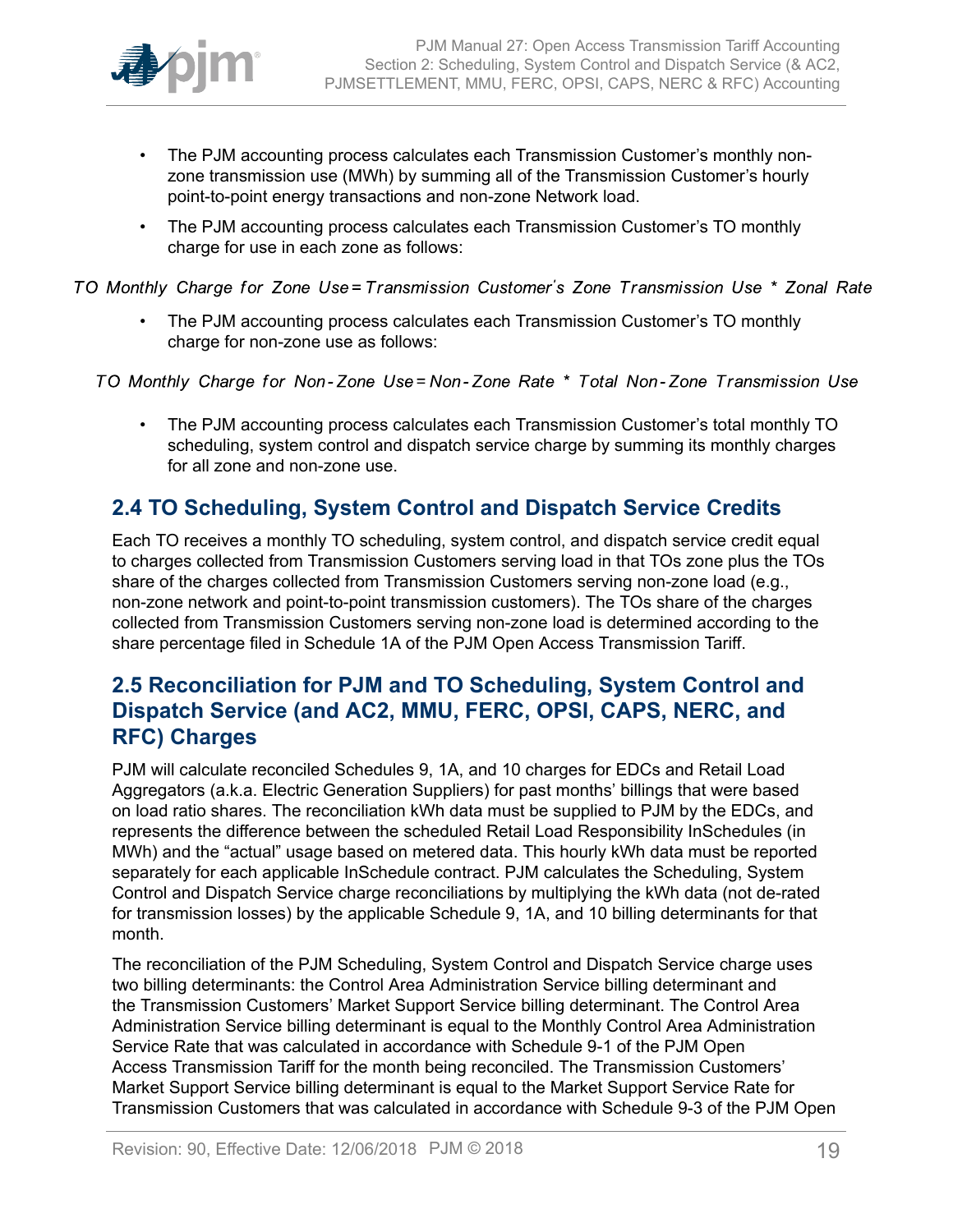

Access Transmission Tariff for the month being reconciled. Note that the reconciliation for PJM Scheduling, System Control and Dispatch Service charges for a month may be either a positive or a negative value. Schedule 9 refunds are also reconciled in the same manner as described above.

The monthly TO Scheduling, System Control and Dispatch Service billing determinant is the \$/ MWh rate for each zone as filed in Schedule 1A of the PJM Open Access Transmission Tariff. Note that the reconciliation for TO Scheduling, System Control and Dispatch Service charges for a month may be either a positive or a negative value.

The monthly Schedule 9-6, 9-MMU, 9-FERC, 9-OPSI, 9-CAPS, 10-NERC, and 10-RFC billing determinants are the applicable \$/MWh rates for those services. Note that the reconciliation charges for a month may be either a positive or a negative value.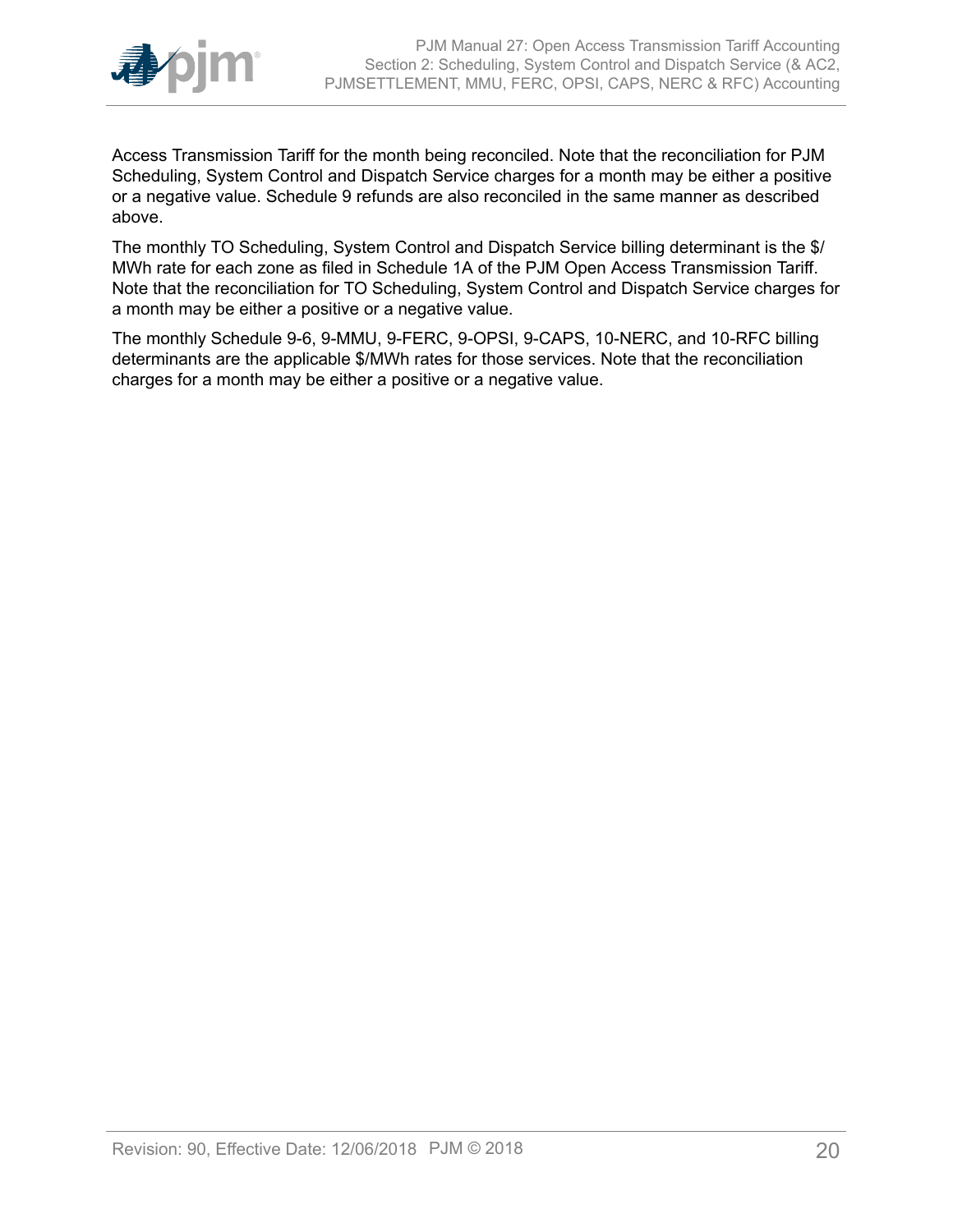

# <span id="page-20-0"></span>**Section 3: Reactive Supply and Voltage Control from Generation and Other Sources Service Accounting**

Welcome to the Reactive Supply and Voltage Control from Generation and Other Sources Service Accounting section of the *PJM Manual for Open Access Transmission Tariff Accounting.* In this section, you will find the following information:

- An overview of the reactive supply and voltage control from generation and other sources service accounting process (see "Reactive Supply and Voltage Control Service Accounting Overview").
- How credits for reactive supply and voltage control from generation and other sources service are calculated (see "Reactive Supply and Voltage Control Credits").
- How charges for reactive supply and voltage control from generation and other sources service are calculated for Network and Point-to-Point Transmission Customers (see "Reactive Supply and Voltage Control Charges").

# <span id="page-20-1"></span>**3.1 Reactive Supply and Voltage Control Service Accounting Overview**

To maintain transmission voltages within acceptable limits, generation and other resources in PJM are operated to produce or absorb reactive power. Reactive supply and voltage control from generation sources service must be provided for each transaction on the Transmission Provider's transmission facilities. The amount that must be supplied is determined based on the reactive power support that is necessary to maintain voltages within established limits. (See the *PJM Manual for [Transmission](http://www.pjm.com/~/media/documents/manuals/m03.ashx) Operations (M-3)* for more details.)

Reactive supply and voltage control from generation and other sources service is provided by the Transmission Provider. Transmission Customers must purchase this service from the Transmission Provider. The charges for this service are based on a formula rate that allocates generation owners' reactive revenue requirements to Network and Point-to-Point Transmission Customers based on their monthly transmission use on a megawatt basis. Customers serving zonal Network and Point-to-point load are allocated a ratio share of the total revenue requirements in the applicable zone(s). Customers serving non-zone load and Point-to-Point Transmission Customers not directly serving PJM load are allocated a ratio share of the total revenue requirements for PJM.

# <span id="page-20-2"></span>**3.2 Reactive Supply and Voltage Control Credits**

Each generation owner receives a monthly Reactive Supply and Voltage Control from Generation Sources Service credit equal to one-twelfth (1/12) of its annual reactive revenue requirement. The initial zonal revenue requirements based on existing settlement rates were approved by FERC on September 25, 2000 to be effective October 1, 2000 (Docket No. ER00-3327-000).

A zonal revenue requirement may be allocated or assigned to generation owners within that zone as agreed among those generation owners by informing the PJM Market Settlement Operations Department of any such agreement. Also, generation owners are free at any time to file for FERC approval of new reactive revenue requirements. The current zonal revenue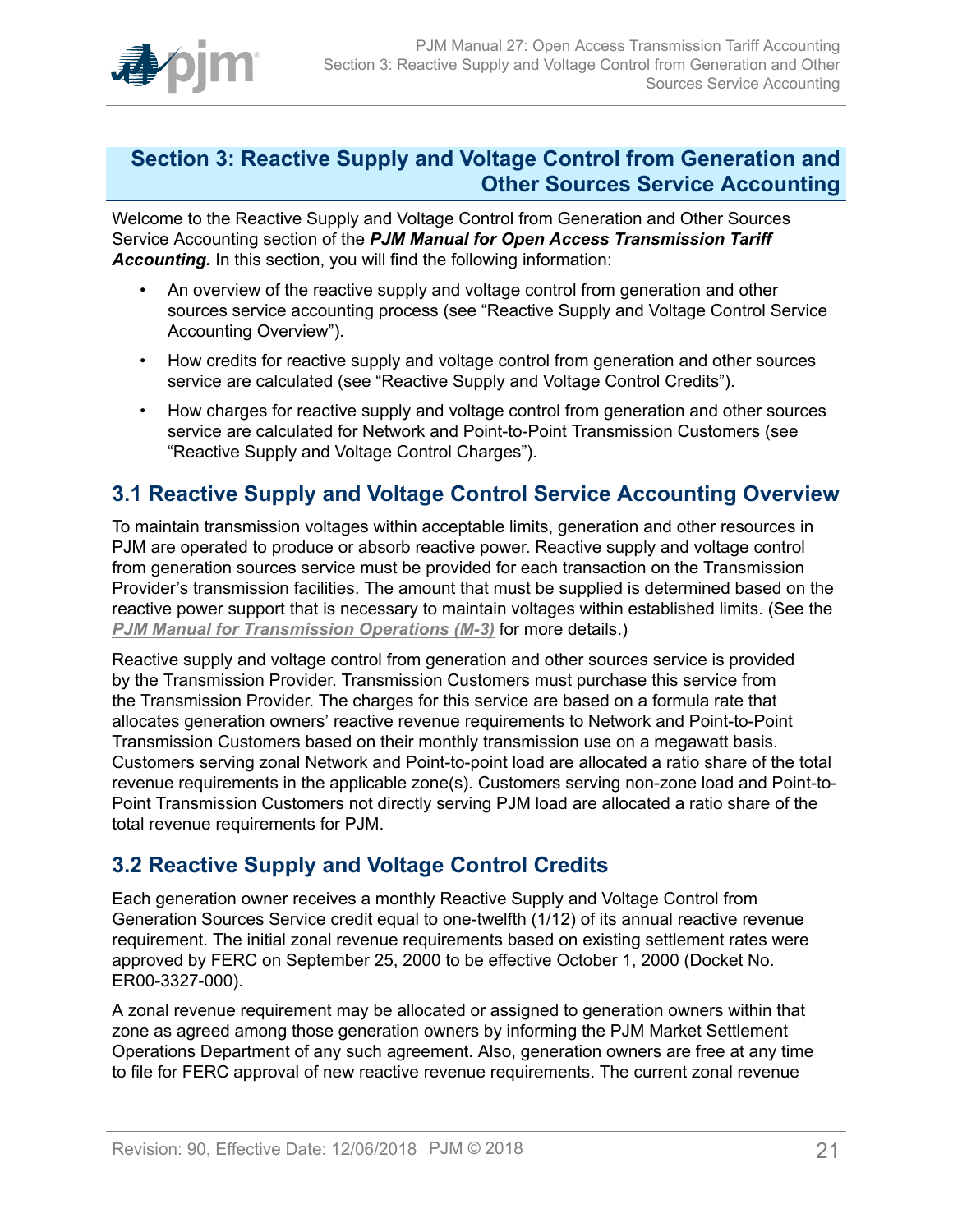

requirements are posted on the PJM website at [http://www.pjm.com/markets-and-operations/](http://www.pjm.com/markets-and-operations/billing-settlements-and-credit.aspx) [billing-settlements-and-credit.aspx.](http://www.pjm.com/markets-and-operations/billing-settlements-and-credit.aspx)

# <span id="page-21-0"></span>**3.3 Reactive Supply and Voltage Control Charges**

This section describes the process of calculating the Reactive Supply and Voltage Control from Generation Sources Service charges. Charges for reactive supply and voltage control service are calculated for zone (typically Network Customers) and for non-zone (typically Point-to-Point Transmission Customers and Network Transmission Customers in a zone with no reactive revenue requirement) load separately. The sum of all customers' monthly charges equal onetwelfth (1/12) of the total annual reactive revenue requirements that are credited to generation owners.

Each Transmission Customer's charge is calculated by determining the Transmission Customer's monthly zone and non-zone transmission use on a megawatt basis.

- Monthly zone transmission use is the sum of a Transmission Customer's Network daily peak load contributions to a PJM zone and daily average Point-to-Point energy reservations where the point of delivery is within a PJM zone.
- Monthly non-zone transmission use is the sum of a Transmission Customer's nonzone Network daily peak load contributions and daily average Point-to-Point energy reservations where the point of delivery is the border of PJM.

Transmission Customers with monthly non-zone transmission use are charged a share of the total PJM pool-wide reactive revenue requirement based on their portion of the total PJM monthly transmission use. Transmission Customers with monthly zone transmission use are charged a share of the applicable zonal reactive revenue requirements (less the total share of revenue requirements recovered from non-zone transmission use) based on their portion of monthly transmission use in that zone(s).

# **PJM Actions**

- The PJM accounting process collects each generation owner's annual reactive revenue requirement for each zone. Monthly reactive revenue requirements equal 1/12 of the annual revenue requirements.
- The PJM accounting process retrieves the point-to-point energy reservations for each Transmission Customer.
- The PJM accounting process calculates each Transmission Customer's monthly nonzone transmission use (MW) by summing for all hours in the month all of their point-topoint energy reservations (adjusted for PJM curtailments) and dividing that value by 24, plus their daily network peak load contributions for zones that have no reactive revenue requirement.
- The PJM accounting process calculates each Transmission Customer's monthly zone transmission use (MW) by summing for all days in the month all of their daily network integration transmission service peak load contributions for each zone (see *Network Integration Transmission Service Accounting* section of the *PJM Manual for Open Access Transmission Tariff Accounting*).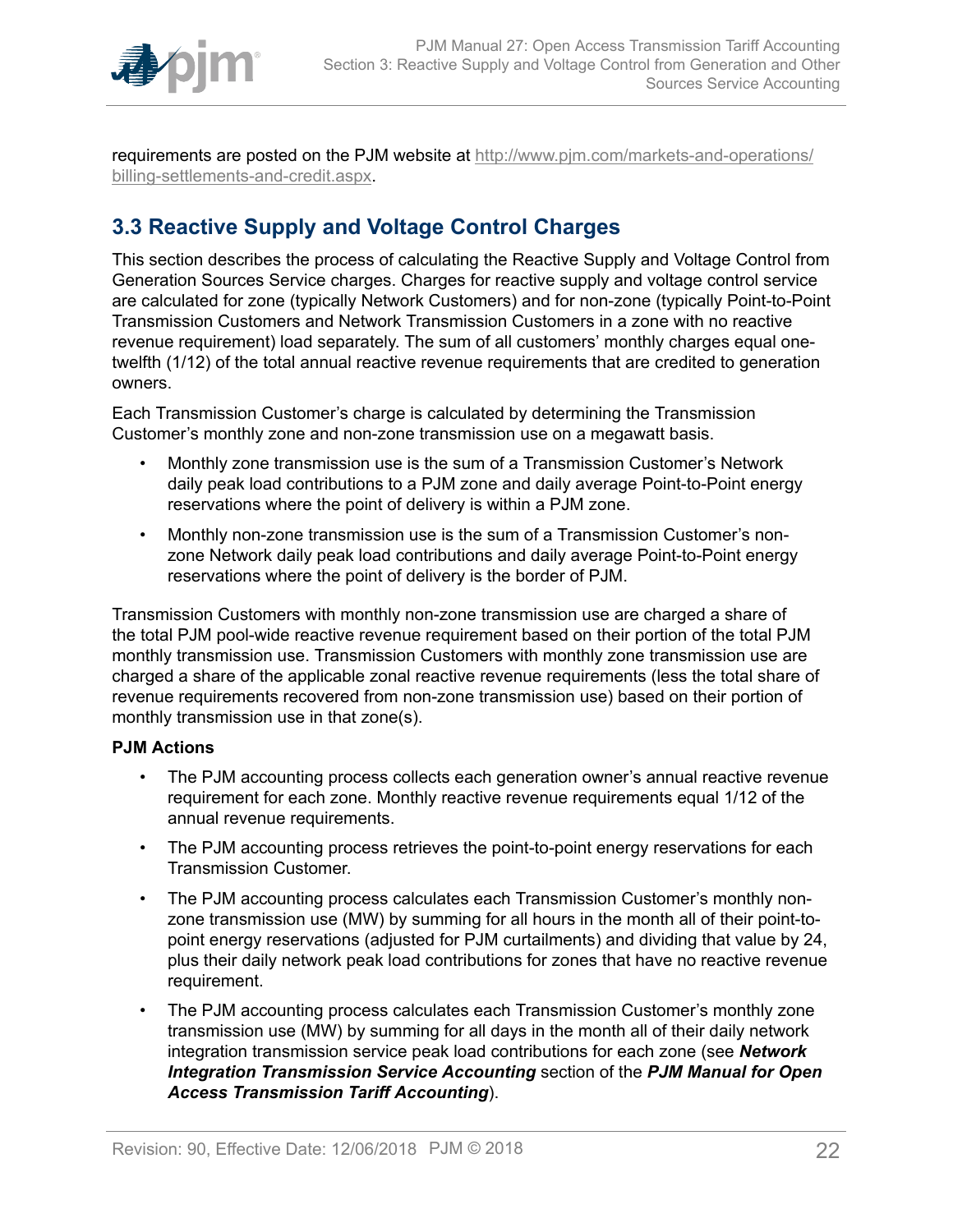

• The PJM accounting process calculates charge allocations for each Transmission Customer with monthly non-zone transmission use as follows:

Transmission Customer's Monthly Non-Zone Transmission Use Monthly Non-Zone Charge=( **PJM Total Transmission Use** × PJM Total Generation Owners' Monthly Reactive Revenue Requirements

• The PJM accounting process calculates an Adjustment Factor to be applied to all monthly zone charges as follows:

Total Monthly Zone Transmission Use for all PJM Zones<br>PJM Total Monthly Transmission Use Adjustment  $Factor =$ 

• The PJM accounting process calculates charge allocations for each Transmission Customer with monthly zone transmission use as follows:

Transmission Customer's Monthly Zone Transmission Use Monthly Zone Charge= $($ Total Monthly Zone Transmission Use in Zone x Total Generation Owners' Monthly Reactive Revenue Requirements in Zone × Adjustment Factor

• The PJM accounting process calculates each Transmission Customer's total monthly reactive support and voltage control service charge by summing its monthly charge allocations for all zone and non-zone transmission use.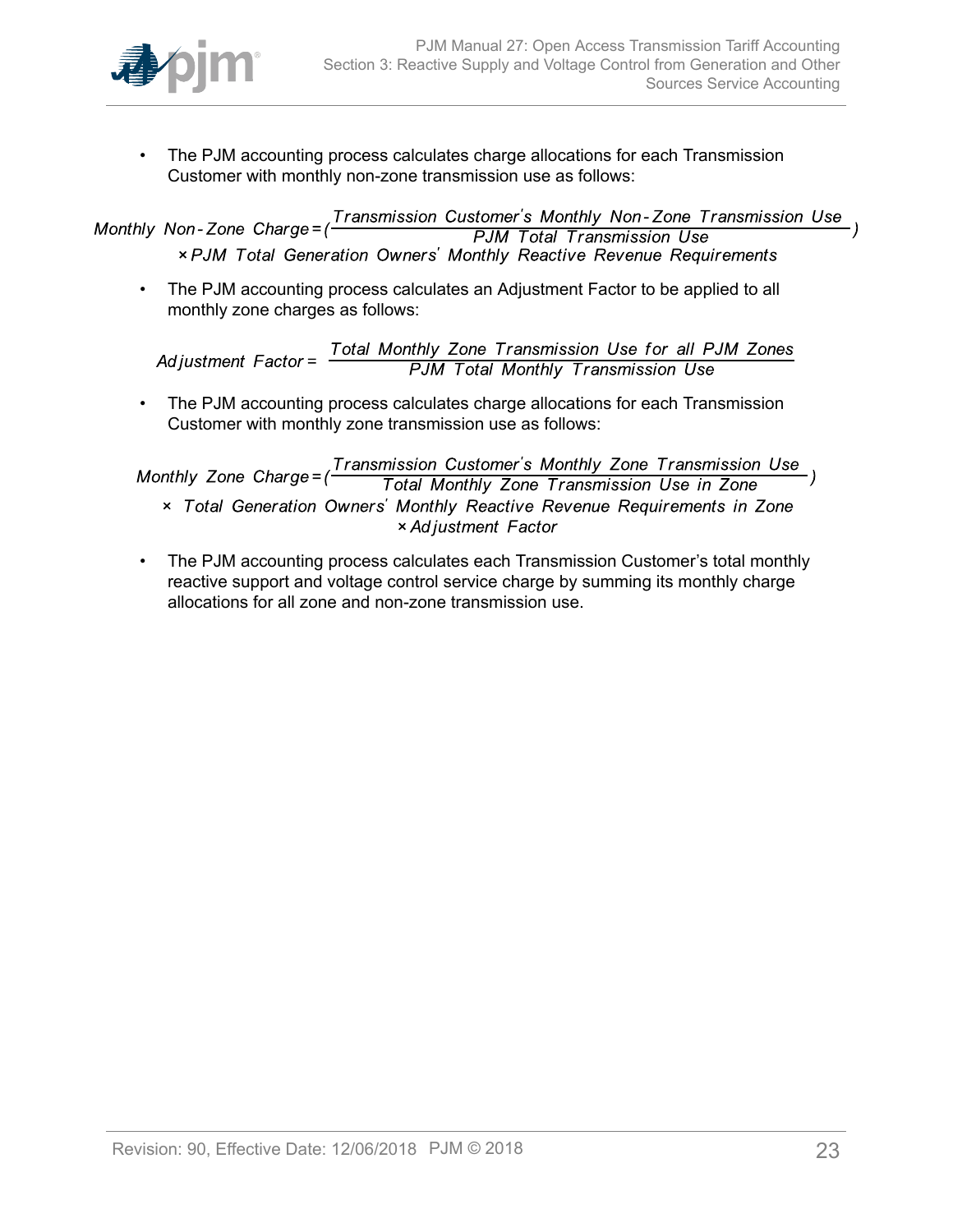

# <span id="page-23-0"></span>**Section 4: Energy Imbalance Service Accounting**

Welcome to the Energy Imbalance Service Accounting section of the **PJM Manual for Open Access Transmission Tariff Accounting**. In this section, you will find the following information:

• A description of the Energy Imbalance ancillary service accounting (see "Energy Imbalance Service Accounting Overview").

# <span id="page-23-1"></span>**4.1 Energy Imbalance Service Accounting Overview**

Energy Imbalance service is provided when a difference occurs between the scheduled and the actual delivery of energy over a single hour to a load that is located within PJM. PJM must offer this service when Transmission Service is used to serve load located with PJM. Currently PJM has none of these types of transmission customers.

Each Transmission Customer must purchase Energy Imbalance service through PJM. For each Network Customer and Point-to-Point Transmission Customers. Energy Imbalance service is considered PJM Interchange and is therefore accounted for as Spot Market energy using real-time five minute Locational Marginal Prices (LMP), as described in the *[PJM Manual for](http://www.pjm.com/~/media/documents/manuals/m28.ashx) [Operating Agreement Accounting \(M-28\).](http://www.pjm.com/~/media/documents/manuals/m28.ashx)*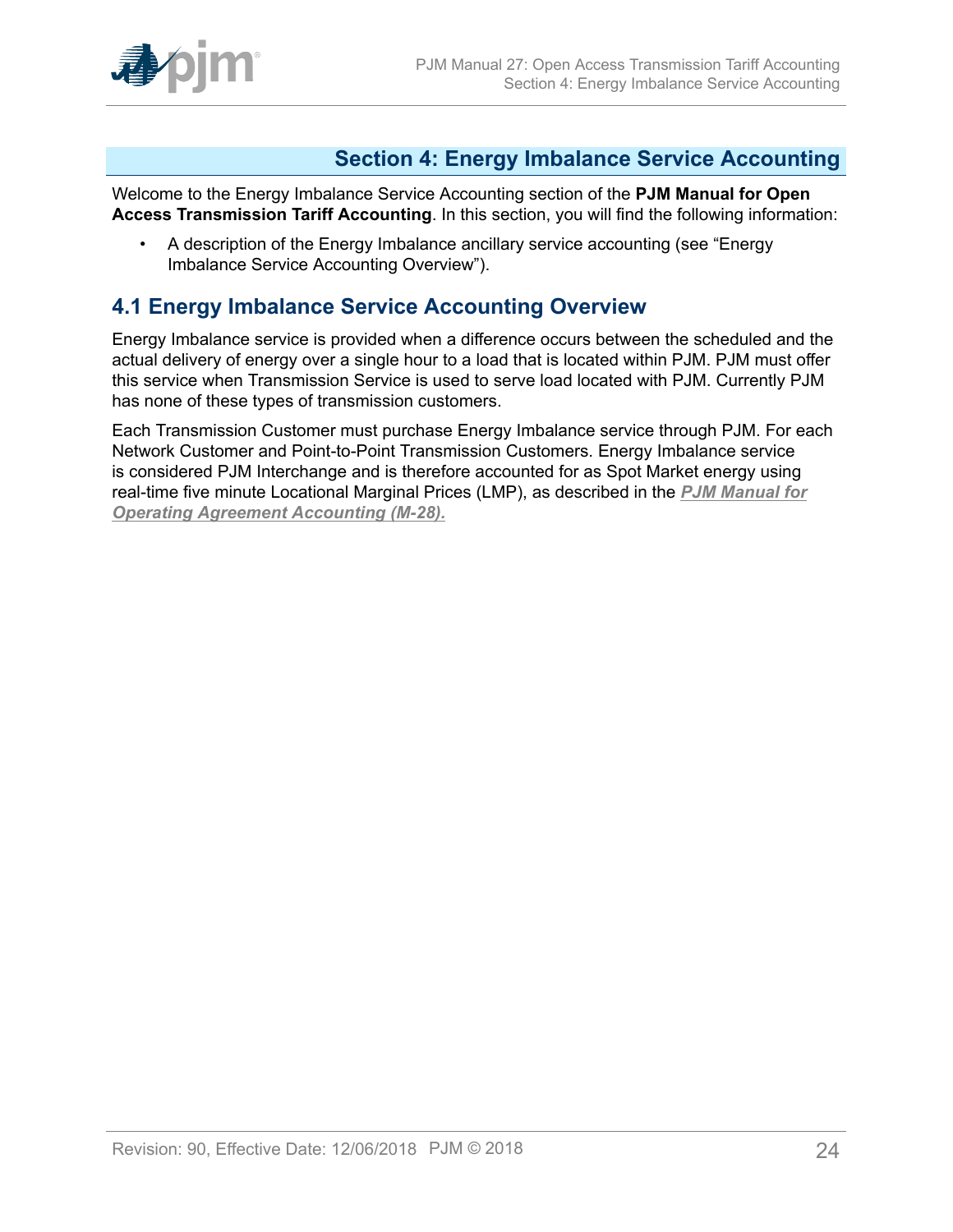

# <span id="page-24-0"></span>**Section 5: Network Integration Transmission Service Accounting**

Welcome to the *Network* Integration *Transmission Service Accounting* section of the *PJM Manual for Open Access Transmission Tariff Accounting*. In this section, you will find the following information:

- An overview of Network Integration Transmission Service Accounting (see "*Network Integration Transmission Service Accounting Overview*").
- How charges for Network Integration Transmission Service are calculated for Network Customers (see "*Network Integration Transmission Service Charges*").
- How credits for Network Integration Transmission Service are calculated TOs (see "*Network Integration Transmission Service Credits*").

# <span id="page-24-1"></span>**5.1 Network Integration Transmission Service Accounting Overview**

The PJM provides accounting services for Network Integration Transmission Service. Network Integration Service allows Network Customers to integrate, economically dispatch, and regulate their current and planned Network Resources to serve their Network Load that is located in PJM and any additional load that is properly designated by the Network Customers. Network Customers taking Network Integration Service must obtain or provide Ancillary Services.

Network Customers pay the Transmission Provider for the following costs:

- Monthly demand charge
- Direct assignment facilities charge
- Other supporting facilities charge
- Ancillary Services

Each Network Customer pays a monthly demand charge that is based on its daily Network Service Peak Load contribution (including losses) located with the Zone and the Network Integration Transmission Service rate for the Zone in which the Network Load is located.

The Network Service demand charges are then allocated to the appropriate TO based on its Annual Transmission Revenue Requirement. The Annual Transmission Revenue Requirement is the total annual cost to support capital and O&M expenses for the Transmission System for the purpose of Network Integration Transmission Service.

The current Network Integration Transmission Service Rate and the Annual Transmission Revenue Requirement for each Zone in PJM is posted on the PJM website under Markets & Operations/Market Settlements at [http://www.pjm.com/markets-and-operations/billing](http://www.pjm.com/markets-and-operations/billing-settlements-and-credit.aspx)[settlements-and-credit.aspx](http://www.pjm.com/markets-and-operations/billing-settlements-and-credit.aspx). The PJM Non-Zone network rate is \$14,714/MW/year.

# <span id="page-24-2"></span>**5.2 Network Integration Transmission Service Charges**

A daily demand charge for network transmission service is calculated by the PJM for each Network Customer, including TOs, for the Zone(s) in which the Network Load of the Network Customer is located. It is based on the Network Customer's daily network service peak load contribution (including losses), coincident with the zonal peak for the 12 months ending October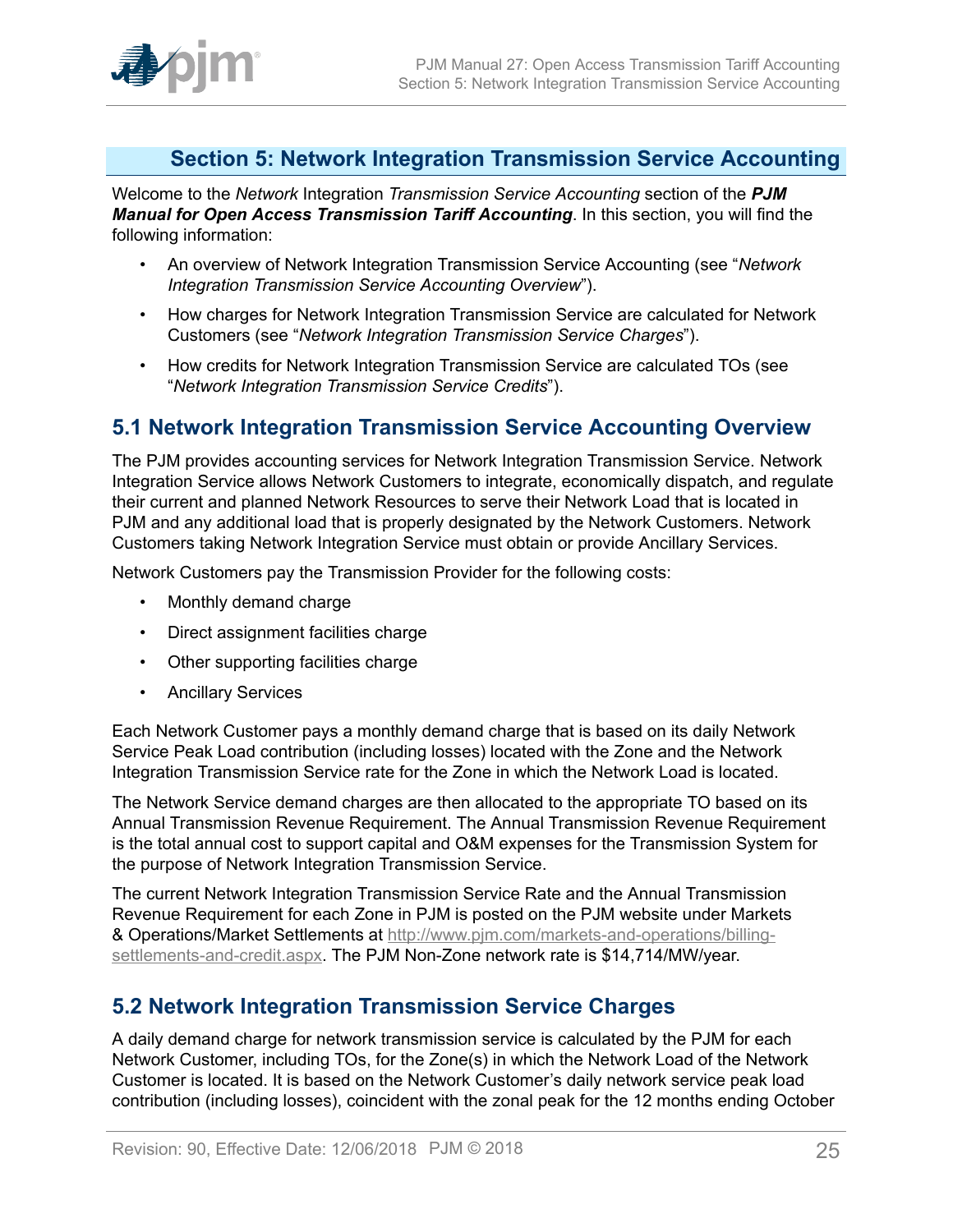

31 of the preceding year for each zone in which load is served. For non-zone network service, the customer pays the non-zone rate based on their load at the hour of the PJM regional peak for the 12 months ending October 31 of the preceding year. The preceding year's zonal peak load contributions are effective each January 1.

For Network Customers taking Network Integration Transmission Service under state required retail access programs, peak load contributions may change daily, and are expressed in tenths of a MW. These daily peak load contributions are submitted to PJM by the associated Electric Distribution Companies (EDCs) 36 hours prior to the day being billed, and may be corrected up to 12:00 PM Eastern Prevailing Time of the next business day following the Operating Day. These daily peak load contributions are then subtracted from the EDC's fixed peak load obligation to obtain the EDC's daily peak load contribution.

- The daily sum of all LSEs' Network Service Peak Load contributions including losses in a zone/area must equal the EDC's Network Service Peak Load allocation in the zone/area.
- A Network Service Peak Load Scaling Factor will be used to scale the uploaded LSE Network Service Peak Load values to the fixed Network Service Peak Load Allocation of the zone/area in the event that the Network Service Peak Load values uploaded by the EDC do not exactly sum to the Annual Network Service Peak Load Allocation for the zone/area.

# Daily Network Service Peak Load Scaling Factor =  $\frac{\text{Annual} \text{ zone Area Network Service Peak Load Allocation}}{\sum \text{ zone Area Network Service Peak Load Uploads}}$

Network customers who are TOs do not actually pay themselves for use of their own transmission facilities. Network demand charges are shown on TOs' invoices only to identify their cost responsibility, as ordered by FERC, and they are offset by an equal amount of network service credits.

# **PJM Actions**

- The PJM accounting process prepares a list of Network Customers.
- The PJM accounting process retrieves the following information:
	- o Network Customer's daily peak load contribution (including losses) by zone
	- o Zonal network integration transmission service rates (\$/MW-year)
- The PJM accounting process calculates the daily demand charge for each Network Customer (\$) for each zone in which load is served as follows:

Sum of  $\left(\frac{Zonal\ Daily\ Peak\ Load\ Continution\ *\ Annual\ Zonal\ Network\ Integration\ Transmission\ Service\ Rate}{Number\ of\ days\ per\ year}$ 

- The PJM accounting process calculates the demand charge for each Network Customer (\$) by summing the daily charges.
- PJM calculates the negative charge offsets for the network customers in the Allegheny Power zone based on their peak load contribution and the applicable tariff rebate rate.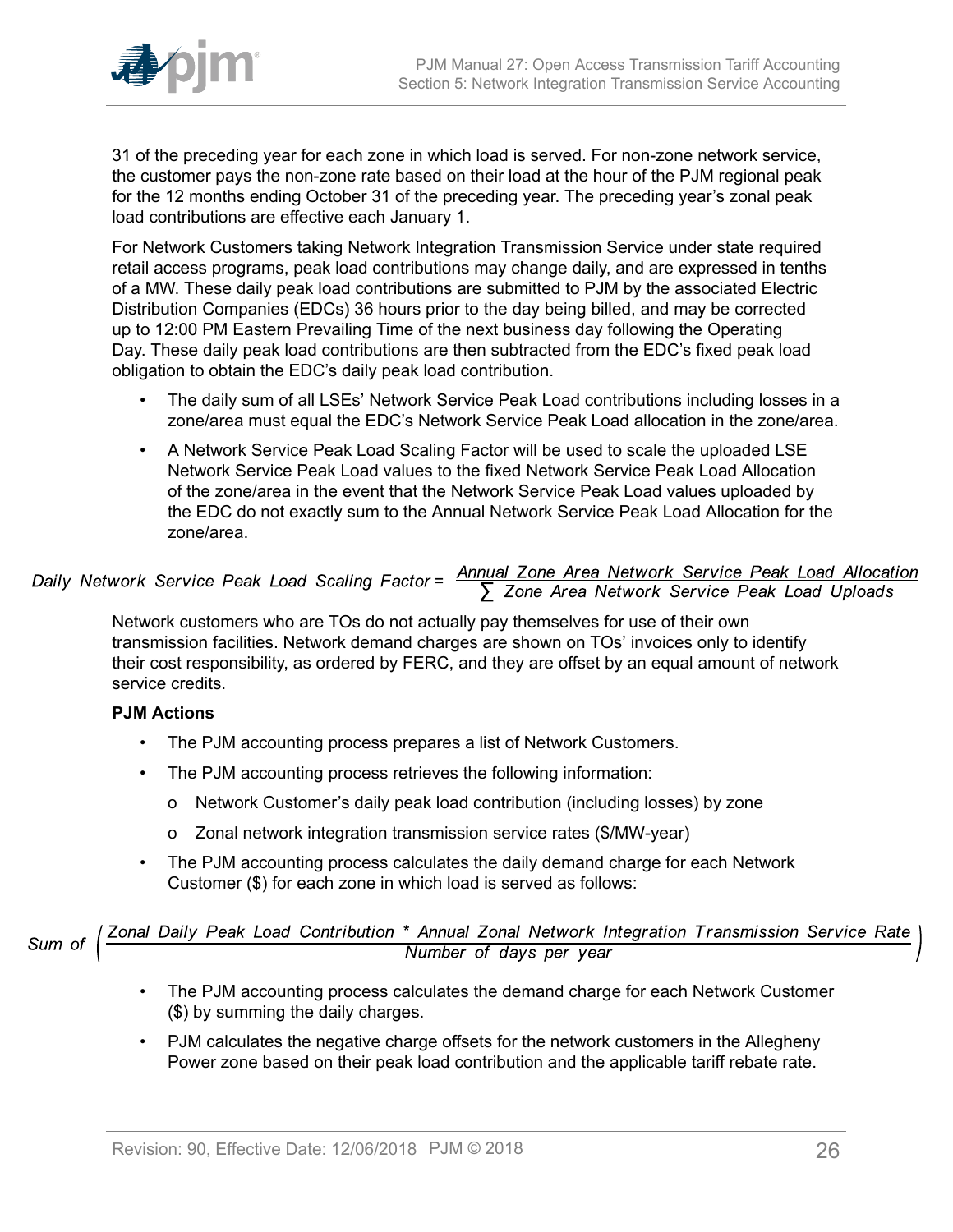

• PJM calculates the AEP RTO Startup Cost Recovery charges for the network and firm point-to-point transmission customers serving load in the AEP zone.

# <span id="page-26-0"></span>**5.3 Network Integration Transmission Service Credits**

The monthly transmission service demand charges for Network Customers are then allocated to the appropriate TO. This allocation appears as a credit on the PJM Open Access Tariff portion of the bill.

TOs do not actually pay themselves for use of their own transmission facilities Network demand credits on TOs' invoices may include their own demand charges which are only shown to identify their cost responsibility.

# **PJM Actions**

- The PJM accounting process prepares a list of Network Customers and TOs for each zone.
- The PJM accounting process retrieves the following information for each zone:
	- o Annual Transmission Revenue Requirement for each TO (\$)
	- o Demand charge for each Network and Firm Point-to-point load-serving Customer (\$)
- The PJM accounting process calculates the total Zone charges (\$) for each Zone by summing the demand charges for each Network Customer within the Zone.
- The PJM accounting process calculates the Zone revenue requirement for each Zone by summing Transmission Revenue Requirements for all TOs within that Zone.
- The PJM accounting process calculates the TOs share of the Transmission Network Service charges (\$) as follows:

# TO's Annual Transmission Revenue Requirement \* Total Zone Charges<br>Zone Revenue Requirement TO's Network Integration Service Credit=

Non-zone network revenues are allocated to PJM transmission owners based on transmission revenue requirement ratio shares, with the ComEd, AEP, and Dominion shares further allocated to their respective load-serving network and firm point-to-point customers based on demand charge ratios.

# <span id="page-26-1"></span>**5.4 Direct Assignment Facilities Charges**

If, based on a System Impact Study, the PJM determines that the Transmission System is not capable of providing Firm or Non-Firm Point-to-Point Transmission Service without:

- Degrading or impairing the reliability of service to Native Load Customers, Network Customers, and Transmission Customers taking Firm Point-to-Point Transmission Service or
- Interfering with PJM's ability to meet prior firm contractual commitments to others.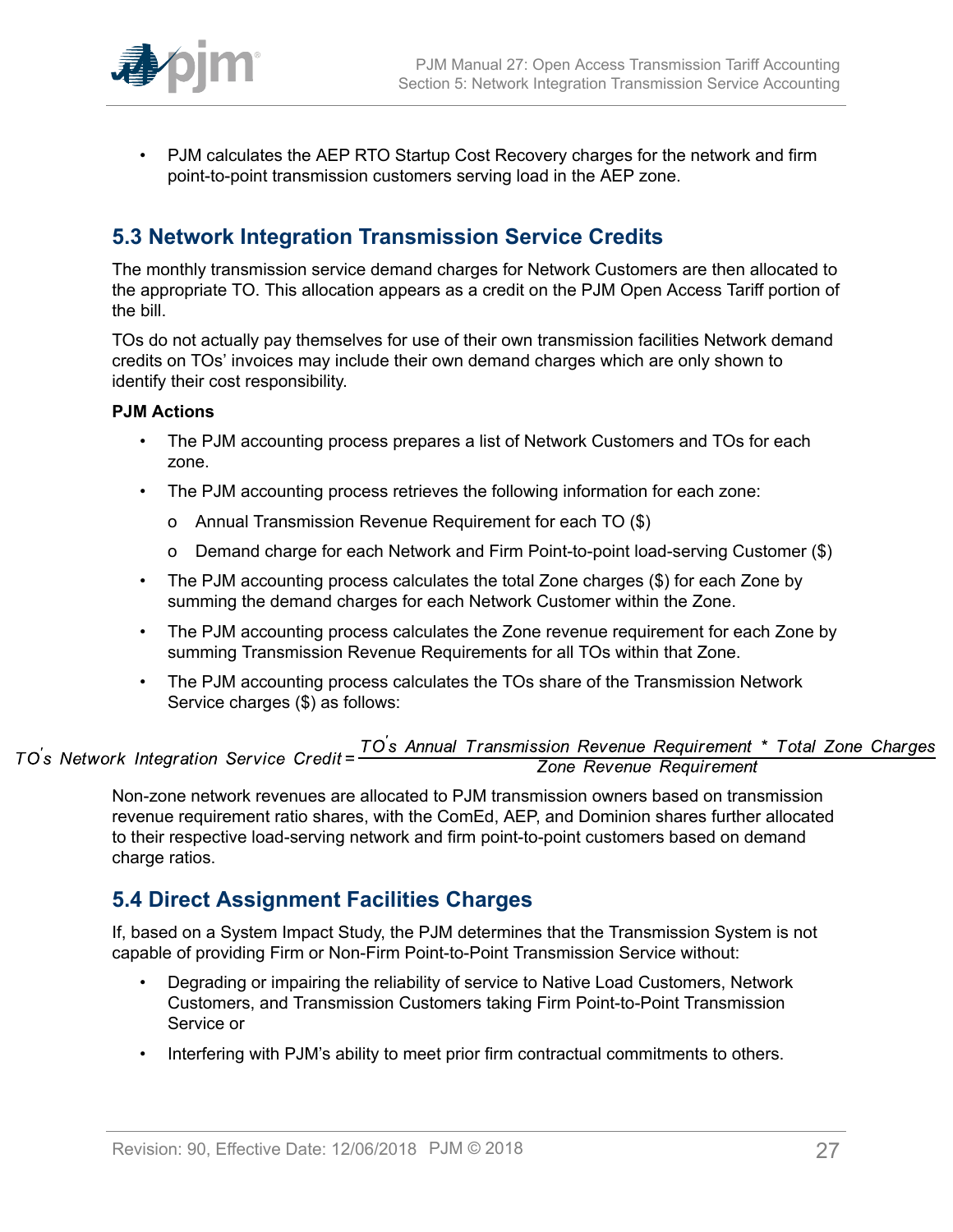

The TO is obligated to expand or upgrade the Transmission System. The Transmission Customer must agree to compensate the TO(s) for any necessary transmission facility additions, consistent with FERC policy.

The TO determines the costs and provides them to PJM. The PJM then bills the appropriate Transmission Customer. These charges may also apply to existing network customers based on specifications in their network service agreements.

# <span id="page-27-0"></span>**5.5 Other Supporting Facilities Charges**

The Transmission Customer shall also pay charges based on a case-by-case basis for facilities necessary to provide Transmission Service at voltages lower than those shown in Attachment H of the PJM Open Access Transmission Tariff for the applicable Zone(s).

The Transmission Customer provides these billing quantities to PJM via their Network Integration Transmission Service agreement. PJM bills the appropriate Transmission Customer and provides the revenues to the appropriate Transmission Owner.

# <span id="page-27-1"></span>**5.6 Business Rules for Nodal Pricing Settlement of Network Load**

The definition of eligibility for nodal settlement shall be:

- Any LSE taking network transmission service from PJM via Schedule F-1 of the PJM Tariff and serving retail load that is connected to a single identifiable bus or set of buses with hourly metering such that the customer's load can be clearly separated from other load on the bus or buses.
- Other than those eligible in the preceding bullet, PJM will address eligibility on a case by case basis based on whether a bus or buses can be identified, whether the load can be separated from other LSE load on the bus or buses, and that hourly metering is in place.

The effective date of moves to nodal price load settlement for ALL eligible loads is:

- The available date for moves to nodal price load settlement for all loads requesting such will be June 1 of each year to coincide with the PJM planning year.
- Requests for nodal price load settlement must be provided by the LSE of record for the given load to PJM and the zonal EDC including the proposed applicable bus distribution no later than January 15th or at least 30 days prior to the start of PJM's annual ARR/ FTR allocation process, whichever is later. By January 25th, or 10 days after the initial notice from LSE whichever is later, the zonal EDC must specify the appropriate node definition in PJM InSchedule for this load. The LSE must confirm the InSchedule(s) by February 1st, or 15 days after the initial notice whichever is later.

Requests from the LSE of record to move their load to nodal price settlement must be submitted in writing to the PJM Market Settlement Operations Department, and they must include the following information:

• Name of nodal priced load; name of the PJM billing account in which this load is to be represented; name of the zonal EDC; the peak load at the time of the PJM annual peak from the previous year; and, the load bus identifier(s) with associated distribution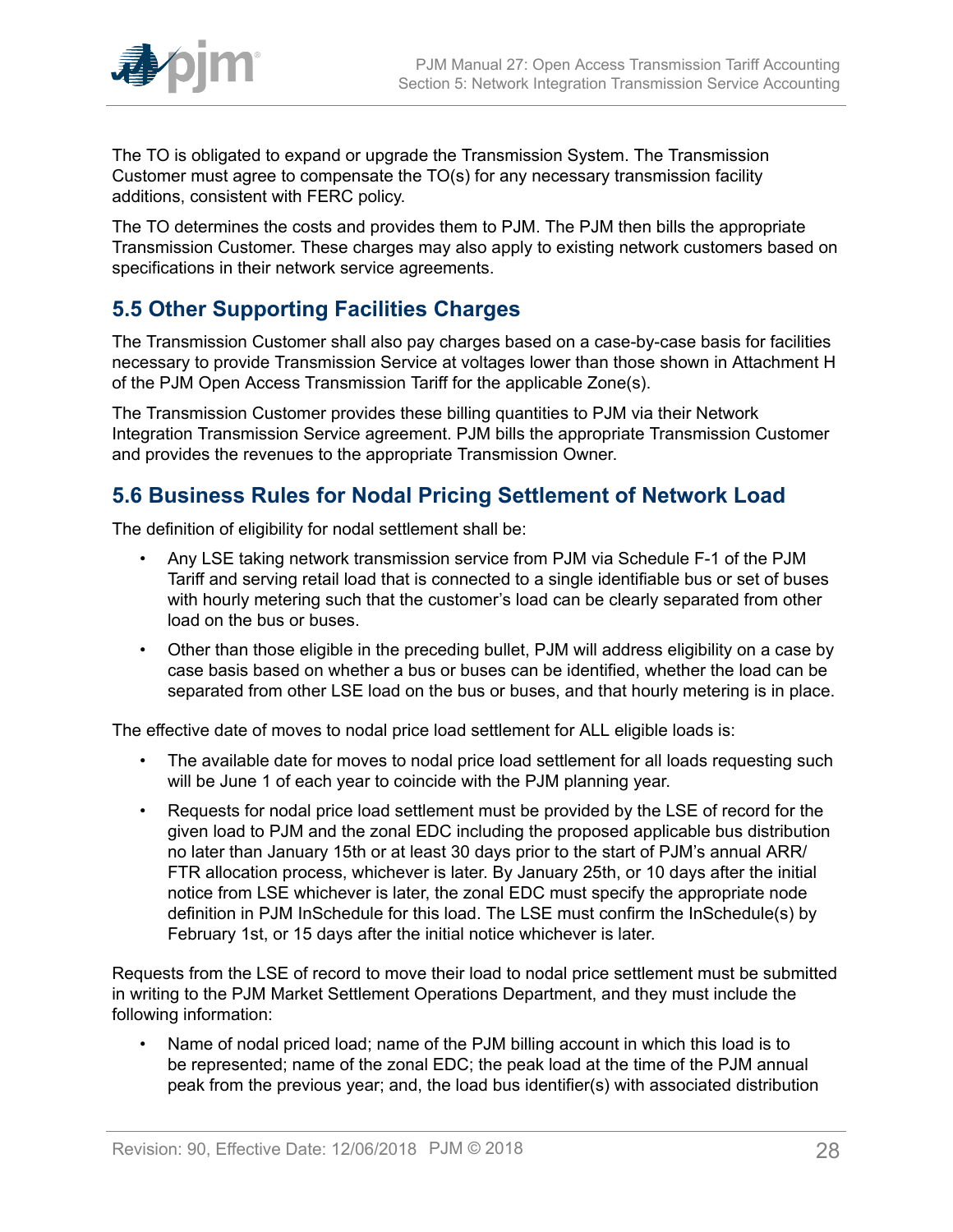

percentages (totaling exactly 100%) in order for PJM to create the aggregate node definition.

All ARRs or FTRs granted in the annual direct allocation process must be configured to a nodal sink point for load that takes or has requested nodal settlement. This does not apply to any purchased FTRs.

Any network load receiving nodal settlement will be permanently settled at that node or nodes unless the physical interconnection infrastructure changes to require mapping the load to a different bus or group of busses. This rule shall be in force unless and until FERC approves any submitted tariff language changes by which a move from nodal to zonal settlement can occur.

Demand response offered into all of PJM's load response programs will be settled at the applicable load settlement aggregate point for the load that is reduced (zone, residual zone, or node bus or buses).

# <span id="page-28-0"></span>**5.7 Business Rules for Changing Settlement Area Definitions of Network Load**

This section is only applicable to network load served under Attachment F of the PJM OATT.

- A change in the definition of an existing energy settlement area for purposes of setting energy settlement prices is defined as:
	- o Splitting an existing area into two or more areas
	- o Combining two or more existing areas into a single area
	- o Creating aggregates of groups of buses within an existing area
	- o Any other activity that changes the defined area for which energy prices are aggregated for settlement purposes.

# **Exceptions**

- A. Implementing nodal settlement for an individual customer served under Schedule F-1 of the PJM OATT.
- B. Changes due to addition, replacement or retirement of transmission system components or metering facilities.

#### **Note:**

Rules in the PJM OATT require that each settlement area must be a subset of a single transmission zone.

• PJM's policy is that once a more specific settlement area is defined for load settlement, that settlement area must remain in use unless subject to exception "B" as stated above. When implementing exception "B," PJM will require the most specific bus definition available after any physical change to be used in place of the previously used definition.

# **Notifications**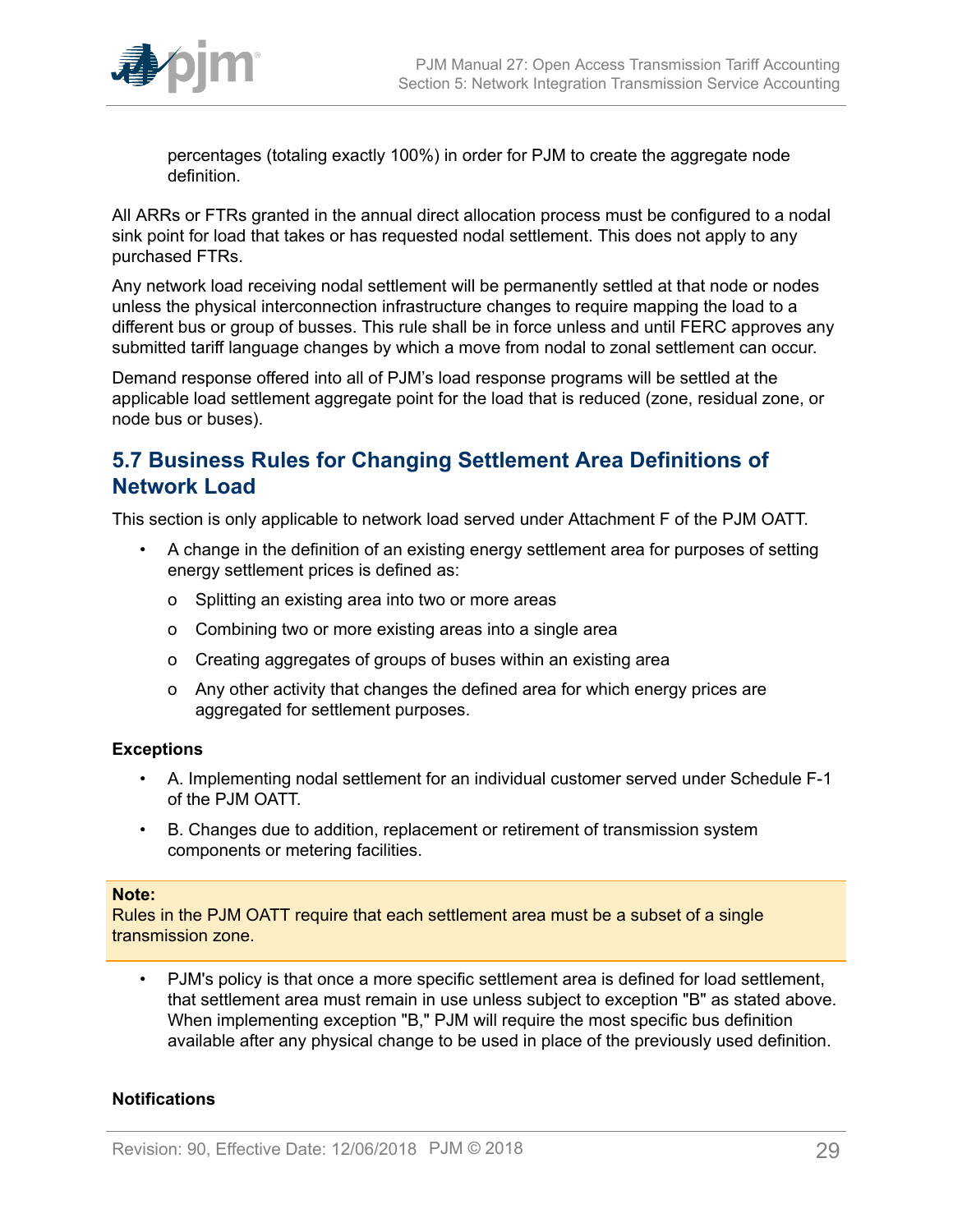

- At any time following the receipt of a request regarding a potential change to settlement area definitions, PJM may enter into informal discussions with member companies. PJM will make a confidential notification of any such discussions to the ex officio members representing regulatory authorities (as defined in Section 8.2.2 of the PJM Operating Agreement) and State offices of the Consumer Advocate (as defined in Section 8.2.3 of the PJM Operating Agreement) of the PJM Members Committee.
- Formal notification by a PJM Member of intent to change energy settlement area compositions will be given to PJM no later than October 1 of the year before the new area composition is to become effective. PJM shall promptly notify all other Members of planned changes in energy settlement area definitions through notices to members of the Members Committee, Electricity Markets Committee and Market Implementation Committee and to the ex officio members representing regulatory authorities (as defined in Section 8.2.2 of the PJM Operating Agreement) and State offices of the Consumer Advocate (as defined in Section 8.2.3 of the PJM Operating Agreement) of these three standing Committees.
- No later than December 1, the affected EDC and Network Customer will fully identify the composition of the new area. PJM will promptly transmit this information to members of the Members Committee, Markets and Reliability Committee and Market Implementation Committee and to the ex officio members representing regulatory authorities (as defined in Section 8.2.2 of the PJM Operating Agreement) and State offices of the Consumer Advocate (as defined in Section 8.2.3 of the PJM Operating Agreement) of these three standing Committees.
- The LSE nodal peak load at the time of the PJM annual peak from the previous year must be submitted by January  $15<sup>th</sup>$  or at least 30 days prior to the start of PJM's annual FTR/ARR allocation process, whichever is later.

# **Technical requirements**

- All changes in the definition of PJM energy settlement areas will become effective on the first day of a planning period --- June 1 of each year.
- Changes to metering, data transmission, settlement or other systems may be required to be made by PJM, the EDC(s) in the affected transmission zone, other Network Customers and the PJM member(s) requesting the change in settlement area definitions. Each involved party must commit to making needed additions, changes or upgrades in time to meet the June 1 implementation date for the new settlement area definitions. Accordingly, each party must either certify that it can make all necessary infrastructure changes in time to meet the June 1 implementation date for the new settlement area definitions, or must identify activities that cannot be implemented in time. Such declaration must be made to PJM for distribution to all parties by December 1 of the year before the expected June 1 implementation date. Certifications shall not be unreasonably withheld.
- Implementation will be delayed one year to the following June 1 if all notifications and technical certifications have not been received according to the above business rules.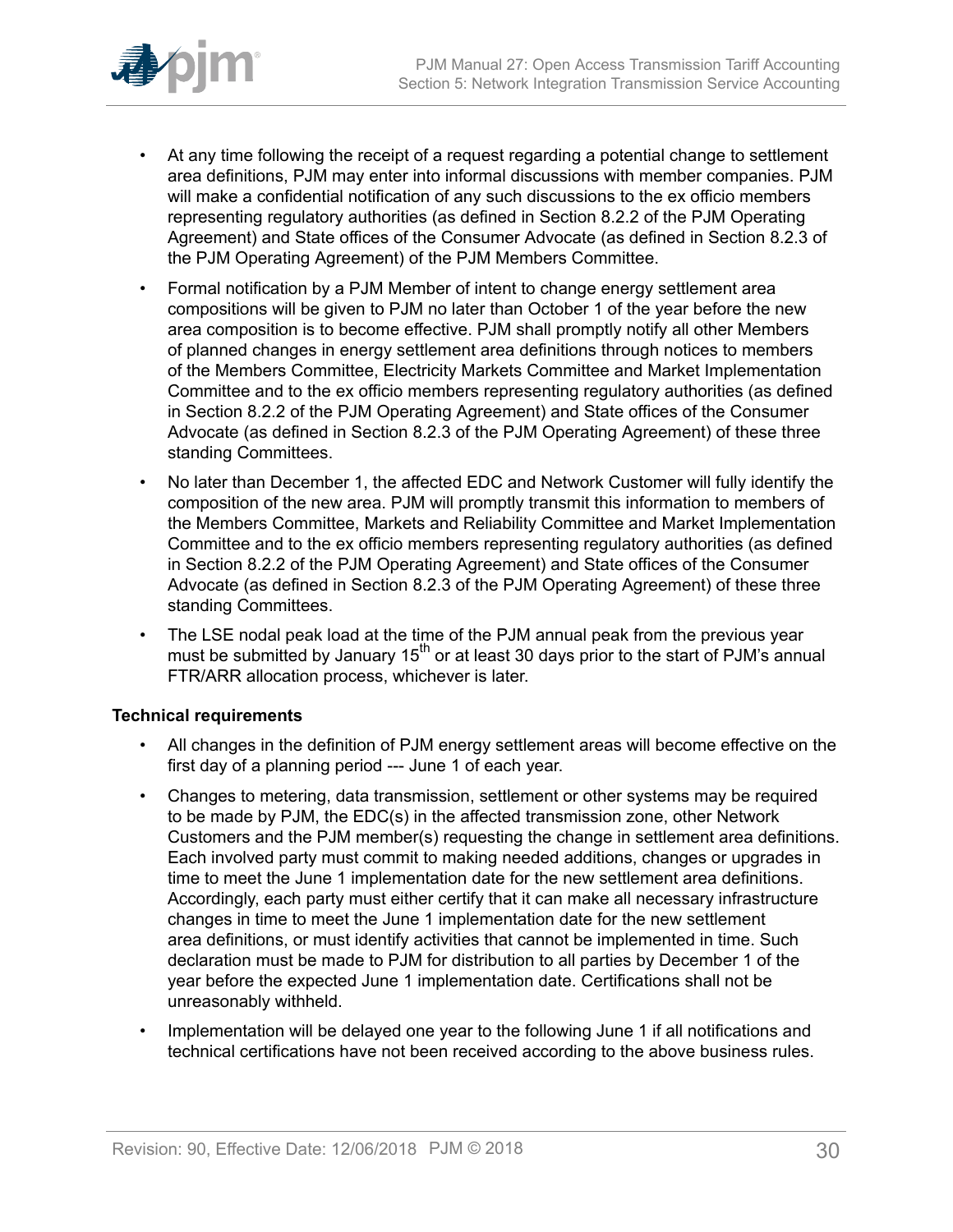# <span id="page-30-0"></span>**Section 6: Point-to-Point Transmission Service Accounting**

Welcome to the Point-to-Point Transmission Service Accounting section of the **PJM Manual for Open Access Transmission Tariff Accounting**. In this section, you will find the following information:

- An overview of Point-to-Point Transmission service accounting (see "Point-to-Point Transmission Service Accounting Overview").
- How service charges are calculated for Firm and Non-Firm Transmission Customers (see "Point-to-Point Transmission Service Charges").
- How service credits are calculated for Firm and Non-Firm Transmission Customers (see "Point-to-Point Transmission Service Credits").

# <span id="page-30-1"></span>**6.1 Point-to-Point Transmission Service Accounting Overview**

Transmission Providers provide Firm and Non-Firm Point-to-Point Transmission Service according to the terms in the PJM Open Access Transmission Tariff. Point-to-Point Transmission Service is necessary for transmission of capacity and energy from designated Point(s) of Receipt to designated Point(s) of Delivery.

The PJM accounting process calculates each Transmission Customer's Firm and Non-Firm Point-to-Point Transmission service charge. Weekly adjustments to Point-to-Point service charges are made so that the total daily demand charge in any week does not exceed the weekly rate. The collected Point-to-Point transmission charges are then allocated as credits.

# <span id="page-30-2"></span>**6.1.1 Firm Point-to-Point Transmission Service**

- Each Firm Point-to-Point Transmission Customer is billed each month for its Reserved Capacity.
- Firm Point-to-Point Transmission Service requested with a Point of Delivery (POD) at a MISO interface is not charged.

Exhibit 1 presents the current demand charge border rates for Firm Point-to-Point Transmission Service.

<span id="page-30-3"></span>

| <b>Yearly Charge</b><br>(\$/KN) | <b>Monthly</b><br>Charge (\$/kW) | <b>Weekly</b><br>Charge (\$/kW) | Weekday<br>Charge (\$/kW) | Weekend/<br><b>NERC</b><br>Holiday(\$/kW) |
|---------------------------------|----------------------------------|---------------------------------|---------------------------|-------------------------------------------|
| 18.888                          | 1.574                            | 0.3632                          | 0.0726                    | 0.0519                                    |

# *Exhibit 1: Firm Point-to-Point Transmission Service Rates*

The total daily demand charge in any week shall not exceed the rate specified in Exhibit 1 for weekly service times the highest amount of Reserved Capacity in any day during the week. A week is defined as Monday through Sunday.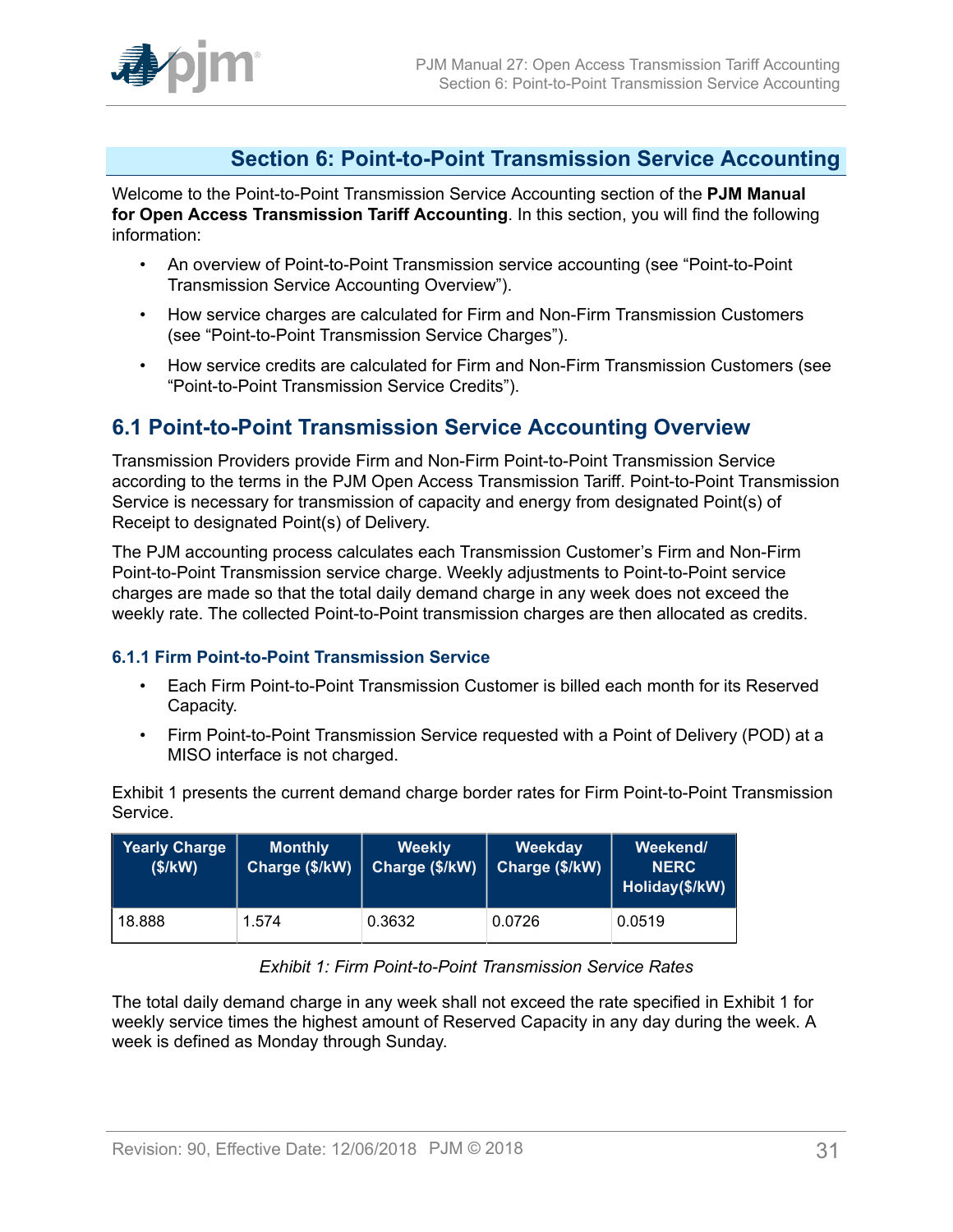

# <span id="page-31-0"></span>**6.1.2 Non-Firm Point-to-Point Transmission Service**

Each Non-Firm Point-to-Point Transmission Customer is billed each month for its Reserved Capacity. Non-firm Point-to-Point Transmission Service requested with a Point of Delivery at a MISO interface is not charged. The current demand charge border rate is discounted to \$0.67/ MWh for all Reserved Capacity for Non-Firm Point-to-Point Transmission Service with a point of delivery equal to the PJM Border.

# <span id="page-31-1"></span>**6.2 Point-to-Point Transmission Service Charges**

The PJM accounting process calculates each Point-to-Point Transmission Customer's Transmission Service demand charge.

# <span id="page-31-2"></span>**6.2.1 Firm Point-to-Point Transmission Service Charges**

Firm Point-to-Point demand charges are calculated for each Point-to-Point Transmission Customer taking firm service.

### **PJM Actions**

- The PJM accounting process prepares a list of the Transmission Customers.
- The PJM accounting process retrieves the following information:
	- o List of Transmission Customer's Firm Point-to-Point Transmission Service contracts
	- o Charge rates for Firm Point-to-Point transactions
- The PJM accounting process calculates the transmission service charge (\$) for each transaction as follows:

Transmission Service Charge= Applicable Firm Point-to-Point Transaction Charge Rate \* Service Contract MW

• The PJM accounting process calculates each Transmission Customer's Firm Pointto-Point Transmission service charge for the month by summing the individual Transmission Service charges for each hour.

# <span id="page-31-3"></span>**6.2.2 Adjustment to Firm Daily Point-to-Point Transmission Service Charges**

A Point-to-Point Transmission Customer's daily Firm Point-to-Point demand charge needs to be adjusted if the total demand charge in the week exceeds the weekly rate times the highest amount of Reserve Capacity in any day during that week. A week is defined as Monday through Sunday.

# **PJM Actions**

- The PJM accounting process prepares a list of Transmission Customers.
- The PJM accounting process retrieves the following data:
	- o Weekly charge rate for Firm Point-to-Point transactions (\$/MW-wk)
	- o Each Firm Transmission Customer's maximum daily reserved transmission capacity (MWh)
	- o Each Transmission Customer's total demand charges (\$) for Daily Firm Point-to-Point reservations during the week.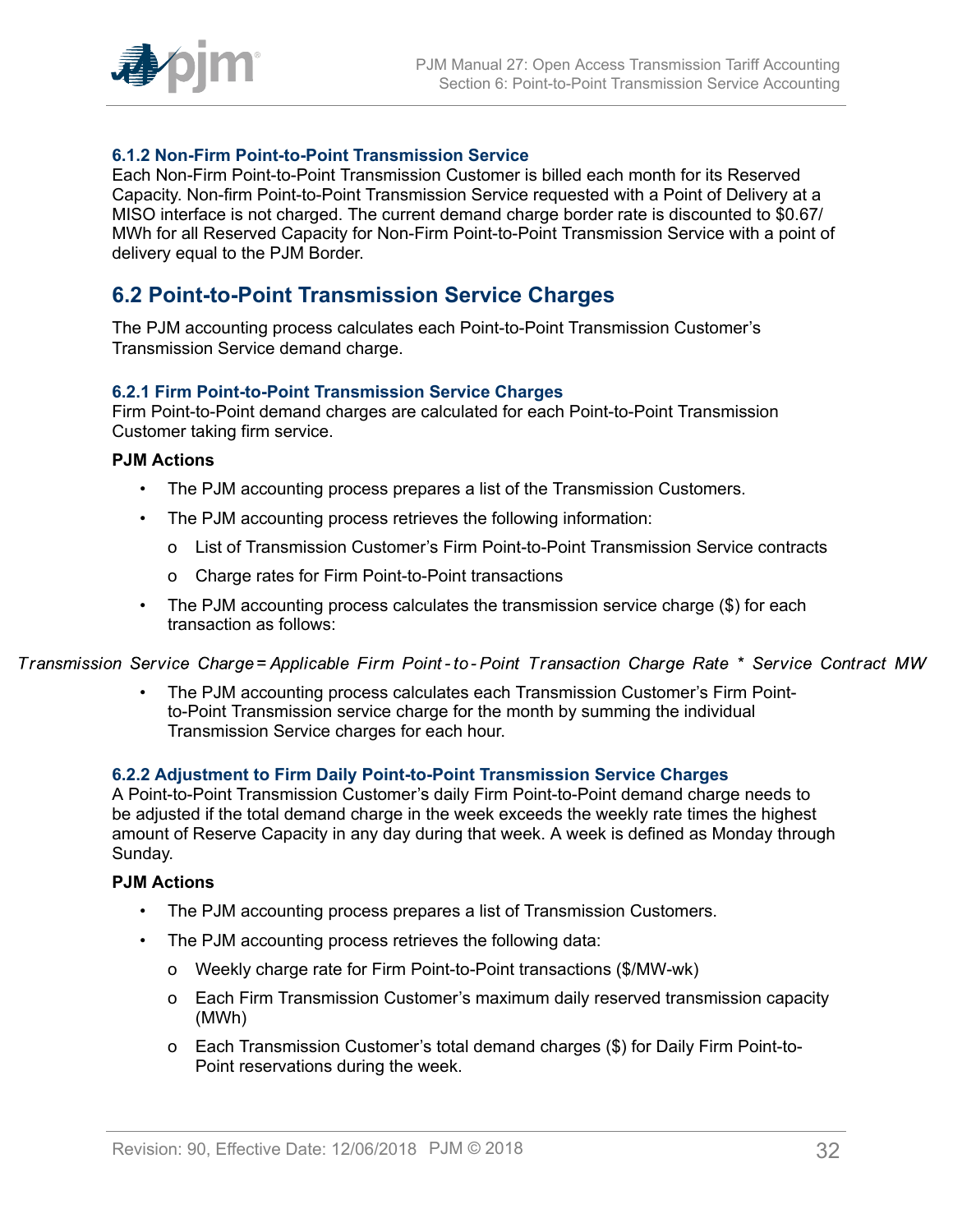

- The PJM accounting process calculates each Point-to-Point Transmission Customer's total daily demand charges by summing all daily Firm Point-to-Point transmission service charges during the week.
- The PJM accounting process sets the comparable weekly transmission capacity for each Transmission Customer to the maximum value of the customer's Firm daily reservations for any day during the week.
- The PJM accounting process calculates the comparable weekly demand charge for each Point-to-Point Transmission Customer (\$) as follows:

Comparable Weekly Demand Charge=Weekly Demand Charge \* Comparable Weekly Transmission Capacity

• If the Comparable Weekly Demand charge is less than the sum of the actual Daily demand charges for the week then:

Weekly Adjustment to Daily Charges=

Weekly Sum of Actual Daily Demand Charges - Comparable Weekly Demand Charge

• The Transmission Customer's total Firm Daily Demand charge for the month is reduced by the amount of the weekly adjustment to Daily charges, for any week that ended during that billing month.

# <span id="page-32-0"></span>**6.2.3 Non-Firm Transmission Service Charges**

Non-Firm Point-to-Point service charges are calculated for each Non-Firm Point-to-Point Transmission Customer taking non-firm service. The charges are based on the discounted hourly demand charge for non-firm point-to-point transactions.

# **PJM Actions**

- The PJM accounting process prepares a list of Point-to-Point Transmission Customers.
- The PJM accounting process retrieves the following information:
	- o List of Transmission Customer's Non-Firm Point-to-Point Transmission Service contracts
	- o Hourly demand charge rate for Non-Firm Point-to-Point transactions (\$/MWh)
	- o Hourly amount of each reservation curtailed by PJM (MW)
	- o Hourly congestion charges associated with each reservation
- The PJM accounting process calculates the non-firm demand charge for each hour for each reservation (\$) as follows:

Hourly Non-Firm Transmission Service Charge=

[Hourly Demand Charge Rate\* (MWs Reserved - MWs Curtailed) ] -

Hourly Congestion Charge (if congestion charge is > 0)

• If the result of this calculation is a negative value, Hourly Non-Firm Transmission Service Charge = \$0.00.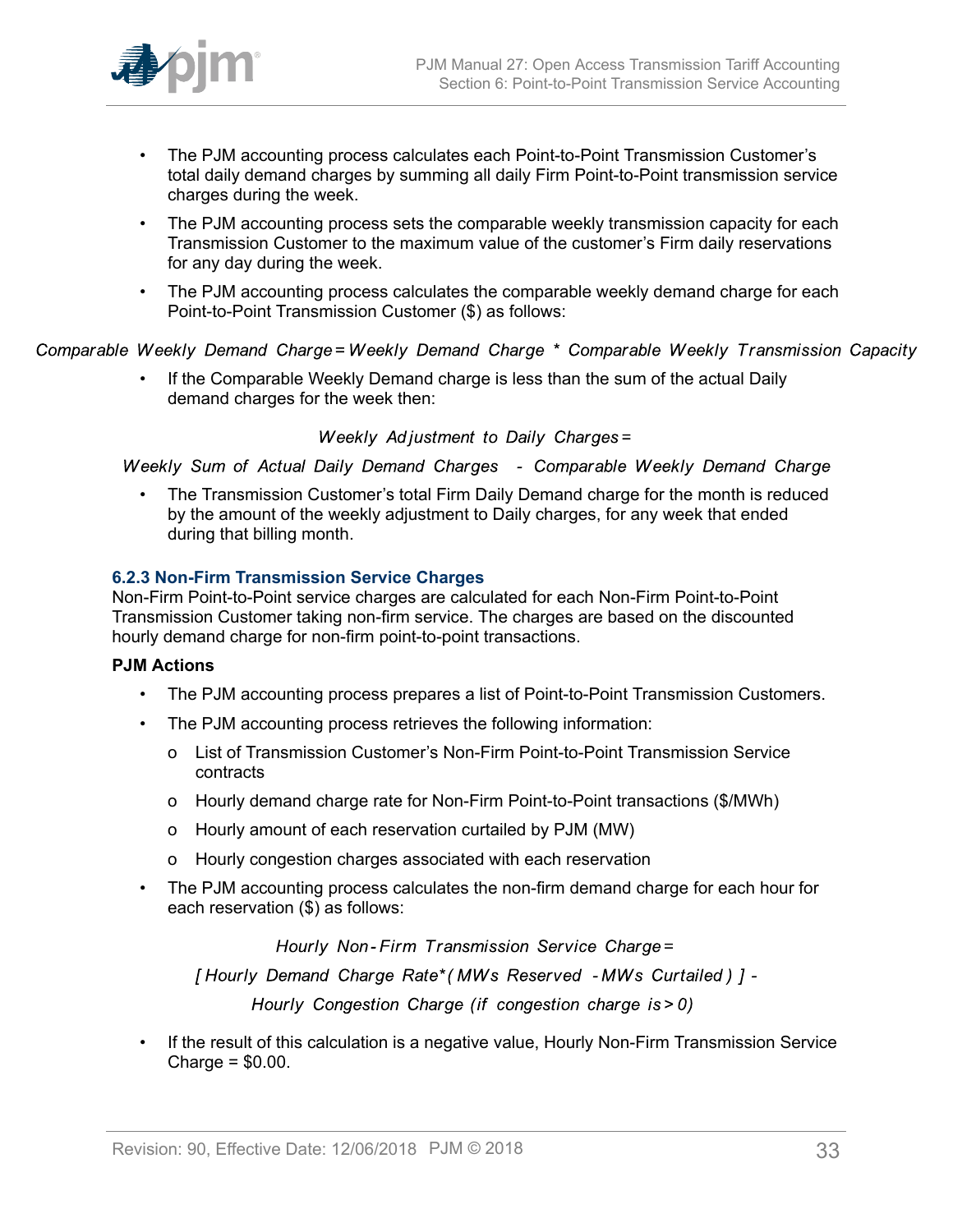

• The PJM accounting process calculates each Transmission Customer's Non-Firm Pointto-Point Transmission service charges by summing the individual hourly transmission service charges.

# <span id="page-33-0"></span>**6.3 Point-to-Point Transmission Service Credits**

The monthly demand charges for Point-to-Point Transmission Customers are then allocated as credits. This allocation appears as a credit on the PJM Open Access Transmission Tariff portion of the bill.

# <span id="page-33-1"></span>**6.3.1 Firm Transmission Service Credits**

The monthly sum charges for Firm Point-to-Point Transmission Customers are allocated to PJM transmission owners based on transmission revenue requirement ratio shares, with the ComEd, AEP, and Dominion shares further allocated to their network and firm point-to-point load-serving customers based on demand charge ratios.

### **PJM Actions**

- The PJM accounting process prepares a list of the Transmission Owners and a list of network customers in the ComEd, AEP, and Dominion zones.
- The PJM accounting process retrieves the following information:
	- o Each TOs Revenue Requirement based on Attachment H (\$)
	- o Each ComEd network customer's network service charges (\$)
	- o Each Dominion network customer's network service charges (\$)
	- o Each AEP network customer's network service charges and firm point-to-point charges for serving load in the AEP zone (\$)
	- o Each Transmission Customer's Firm Point-to-Point transmission service charge (\$)
- The PJM accounting process calculates the total PJM Transmission Revenue Requirement by summing the TO Transmission Revenue Requirements.
- The PJM accounting process calculates the total Firm Point-to-Point Transmission service charge by summing the Firm Point-to-Point transmission service customers' charges (\$).
- The PJM accounting process calculates the allocation of Firm Point-to-Point Transmission Service charges (\$) to PJM TOs based on transmission revenue requirement percentage shares.
- The PJM accounting process further allocates the respective Dominion and ComEd zone revenue share to all network customers in the Dominion and ComEd zones based on their network service peak load contributions for the month, and further allocates the AEP zone revenue share to all network and firm point-to-point customers in the AEP zone based on their network service peak load and firm point-to-point peak usage contributions for the month.

#### <span id="page-33-2"></span>**6.3.2 Non-Firm Transmission Service Credits**

Transmission revenues from Non-Firm Point-to-Point Transmission Service (other than revenues for congestion charges) are allocated to PJM Network Customers and PJM Firm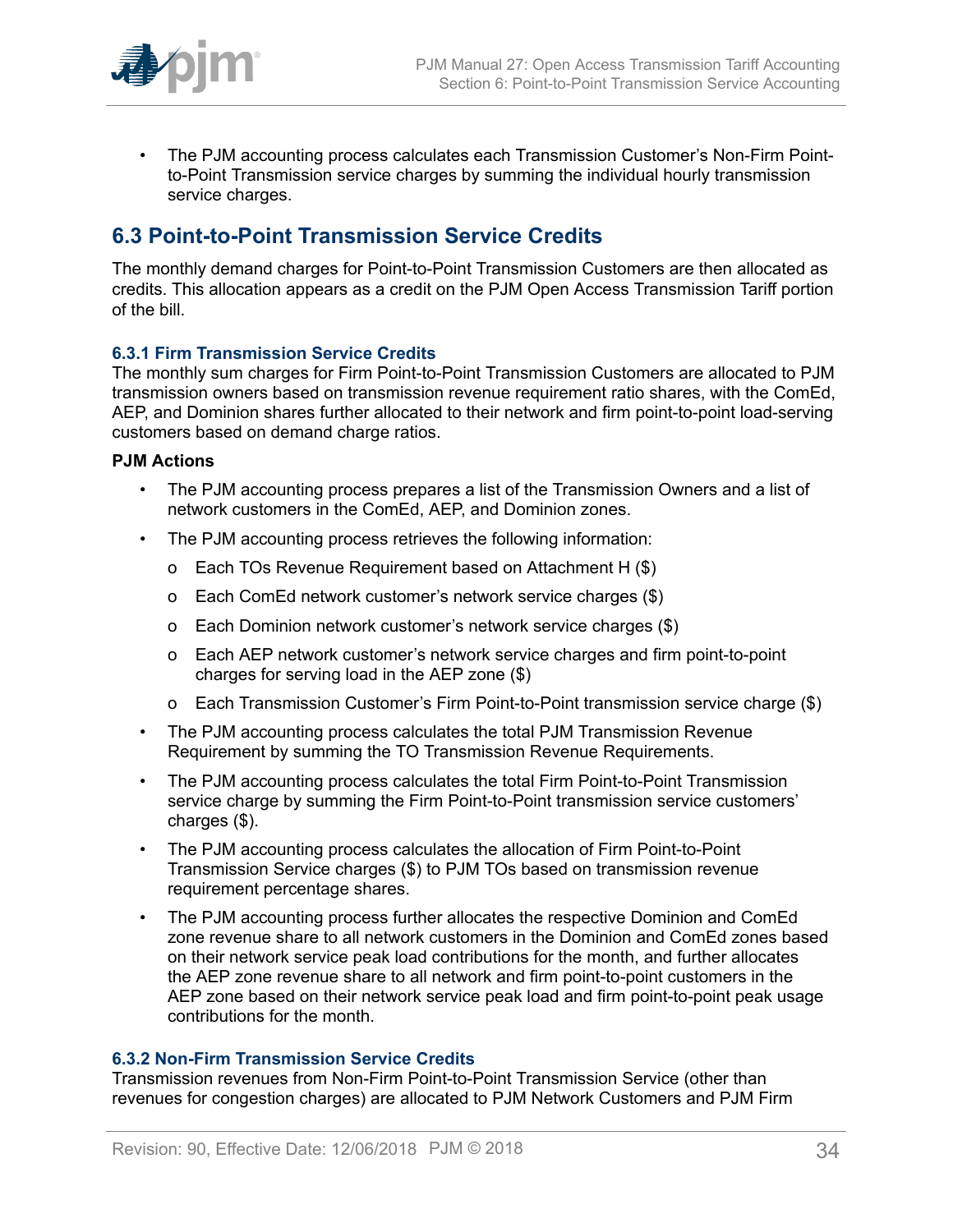

Point-to-point Customers based on monthly demand charge ratios in accordance with Section 27A of the PJM Open Access Transmission Tariff.

Transmission revenues from Non-Firm Point-to-Point Transmission Service (other than revenues for congestion charges) are allocated in accordance with Section 27A of the PJM Open Access Transmission Tariff.

### **PJM Actions**

- The PJM accounting process prepares a list of the Transmission Owners.
- The PJM accounting process retrieves the following information:
	- o Each Transmission Customer's Non-firm Point-to-Point transmission service charge (\$)
	- o Each Transmission Customer's Firm Point-to-Point transmission service charge (\$)
	- o Each PJM network customer's demand charge (\$)
- The PJM accounting process calculates the total PJM Transmission Revenue Requirement by summing the TO Transmission Revenue Requirements.
- The PJM accounting process calculates the total Non-Firm Point-to-Point Transmission service charge by summing the Non-Firm Point-to-Point transmission service customers' charges (\$).
- The PJM accounting process calculates the allocation of Non-Firm Point-to-Point Transmission Service charges (\$) to all Firm Point-to-Point and Network transmission customers based on percentage shares of their Firm and Network demand charges.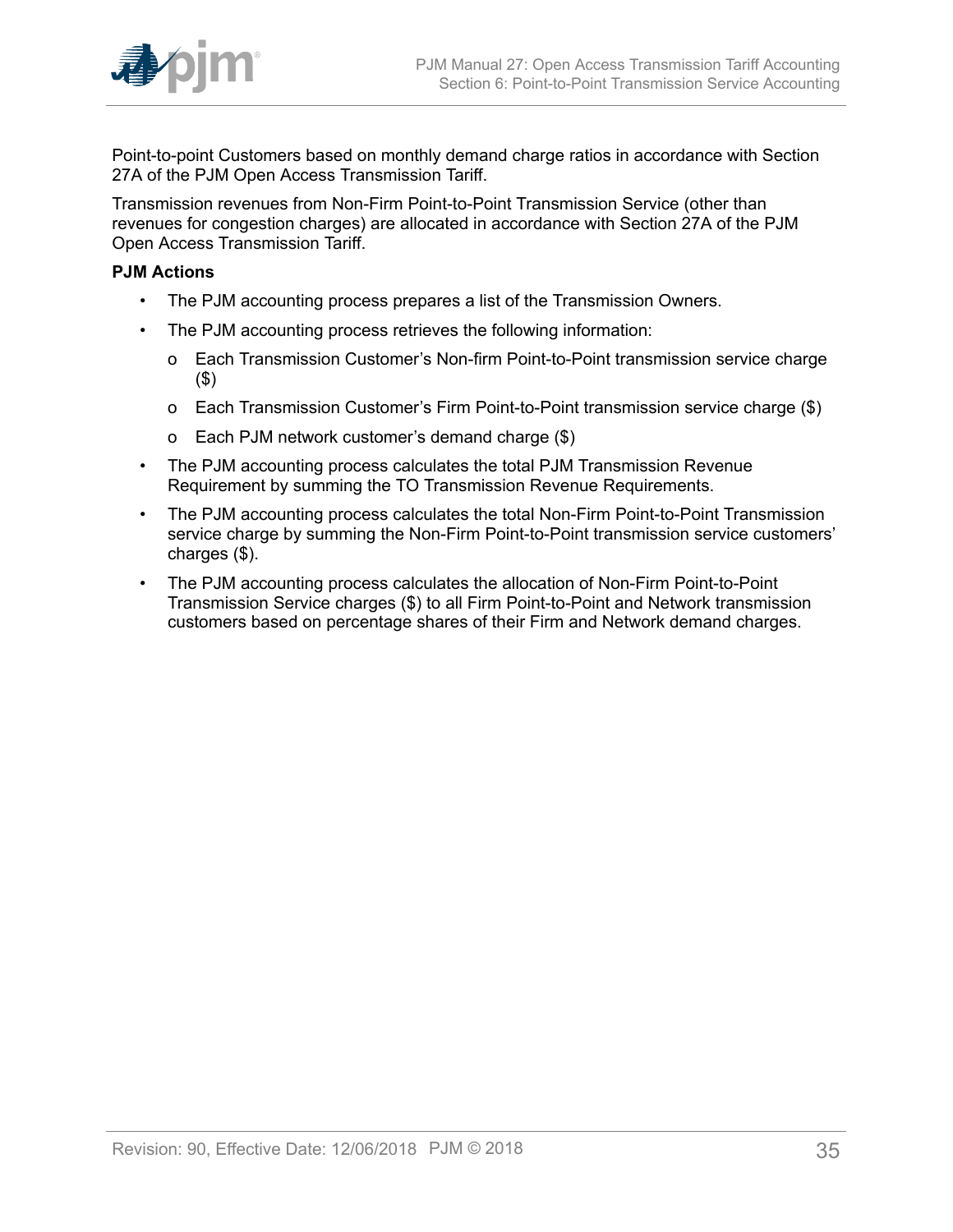

# <span id="page-35-0"></span>**Section 7: Black Start Service Accounting**

Welcome to the *Black Start Service Accounting* section of the *PJM Manual for Open Access Transmission Tariff Accounting*. In this section, you will find the following information:

- An overview of the black start service accounting process (see "Black Start Service Accounting Overview").
- How credits for black start service are calculated (see "Black Start Service Credits").
- How charges for black start service are calculated for Network and Point-to-Point Transmission Customers (see "Black Start Service Charges").

# <span id="page-35-1"></span>**7.1 Black Start Service Accounting Overview**

To ensure the reliable restoration following a shutdown of the PJM Transmission System, black start service is necessary to facilitate the goal of complete system restoration. Black Start Service is the capability of generating units to start without an outside electrical supply or the demonstrated ability of a generating unit with a high operating factor to automatically remain operating at reduced levels when disconnected from the grid. Black Start Service enables the Transmission Provider in collaboration with Transmission Owners to designate specific generators (Black Start Units) whose location and capabilities are required to re-energize the transmission system following a system-wide blackout (see the *[PJM Manual for Balancing](http://www.pjm.com/~/media/documents/manuals/m12.ashx) [Operations \(M-12\)](http://www.pjm.com/~/media/documents/manuals/m12.ashx)*for more details and eligibility).

Black Start Service is provided by the Transmission Provider, and all Transmission Customers must purchase this service from the Transmission Provider, pursuant to the PJM Open Access Transmission Tariff Schedule 6A. The charges for this service are based on a formula rate that allocates generation owners' black start revenue requirements and applicable Day-ahead and Balancing Operating Reserve Credits to Network and Point-to-Point Transmission Customers based on their monthly transmission use on a megawatt basis. Customers serving zonal Network and Point-to-point load are allocated a ratio share of the total revenue requirements and applicable Day-ahead and Balancing Operating Reserve Credits in the applicable zone(s). Customers serving non-zone load (including Point-to-Point Transmission Customers not serving PJM load) are allocated a ratio share of the total revenue requirements and applicable Dayahead and Balancing Operating Reserve Credits for PJM. Effective December 1, 2012, the applicable Day-ahead and Balancing Operating Reserve Credits are those credits associated with the scheduling of units for Black Start service or testing of Black Start units.

# <span id="page-35-2"></span>**7.2 Black Start Service Credits**

Each generation owner of Black Start Units that meet the PJM and NERC criteria, receives a monthly Black Start Service credit equal to one-twelfth (1/12) of its annual black start revenue requirement. Revenue requirements for Black Start Service may include the following, where applicable: NERC CIP Capital Costs, fixed black start unit costs, variable black start costs, training expenses, fuel storage costs for liquefied natural gas, propane or oil and an incentive factor. Revenue requirements for units with the ability to disconnect from the grid automatically and remain operating at reduced levels (ALR) may only recover training costs, NERC compliance costs, and an incentive factor. For more information on Black start unit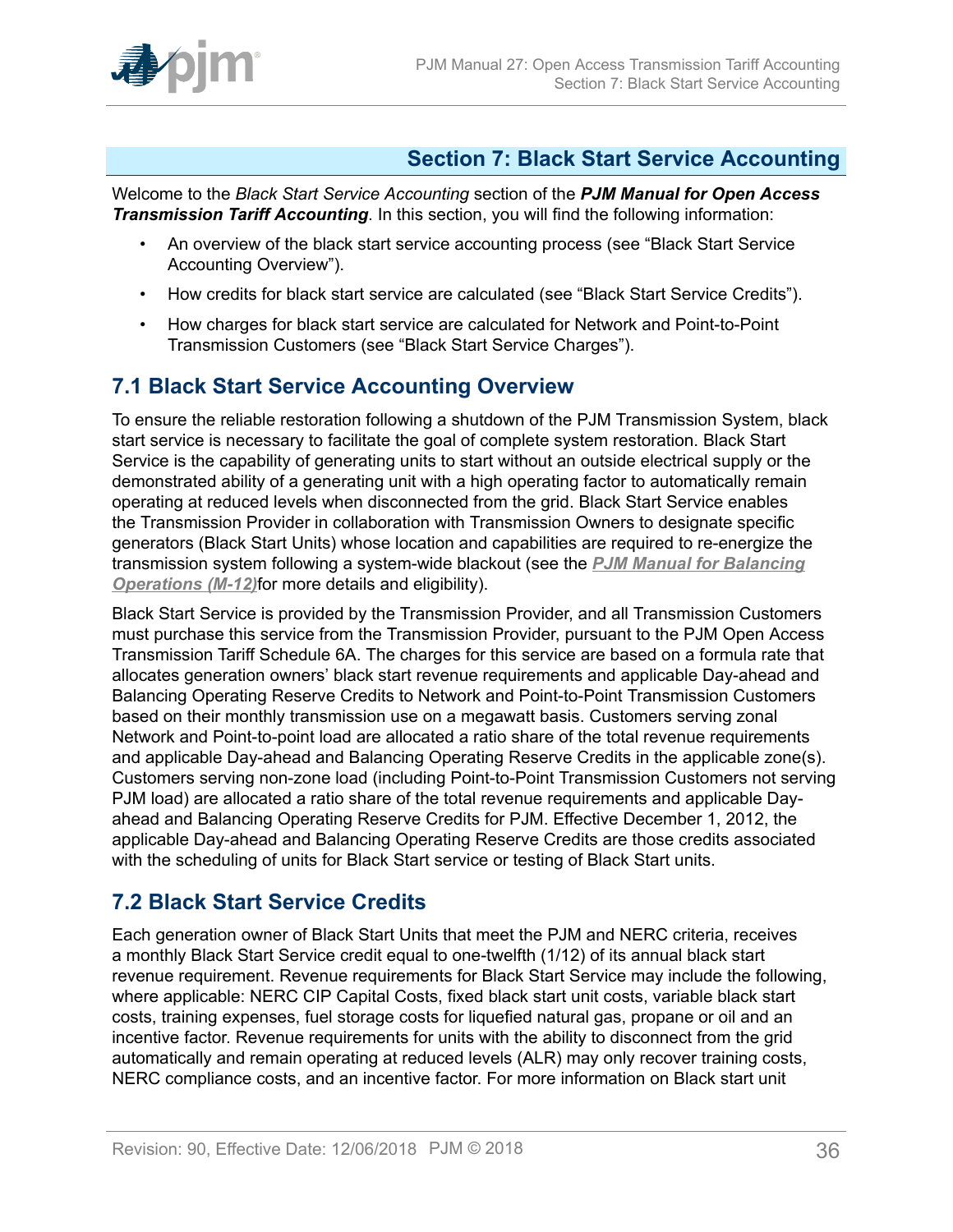

revenue requirements, please see **Schedule 6A, PJM's Open Access Transmission Tariff (OATT).**

A new Black Start Unit owner's monthly credits will be held by PJM in a non-interest bearing account until PJM's acceptance of the owner's annual revenue requirement pursuant to section 17 of the Open Access Transmission Tariff Schedule 6A. New Black Start Unit owners will begin to receive monthly credits, including any monthly credits held by PJM, back to its in-service date and any required estimated annual revenue requirement true up in the monthly bill after PJM's acceptance of the new Black Start Unit owner's annual revenue requirement.

Monthly black start service revenues are forfeited for: units that fail a black start test and do not successfully pass a test within a ten day grace period immediately following a failed test; and, for units without a successful black start test on record with PJM within the last thirteen months.

Revenue requirements for joint-owned black start units are allocated to the owners based on their ownership shares. Zonal revenue requirements equal the total revenue requirements of all black start units nominated as critical by the Transmission Provider in that zone regardless of zonal location and the share of annual revenue requirements of black start units designated as critical across multiple zones (cross-zonal coordination).

The current zonal revenue requirements are posted on the PJM website under Markets & Operations/Billing, Settlements & Credit.

# <span id="page-36-0"></span>**7.3 Black Start Service Charges**

This section describes the process of calculating the Black Start Service charges. Charges for black start service are calculated for zone (Network Customers and customers serving load with Point-to-Point Transmission Service) and for non-zone (Non-Zone Network Customers and Point-to-Point Transmission Customers) load separately. The sum of all customers' monthly charges equal one-twelfth (1/12) of the total annual black start revenue requirements that are credited to generation owners of black start units as well as a share of the applicable Dayahead and Balancing Operating Reserve Credits that are credited to generation owners of black start units for the month. Effective December 1, 2012, the applicable Day-ahead and Balancing Operating Reserve Credits are those credits associated with the scheduling of units for Black Start service or testing of Black Start units.

Total annual black start revenue requirements will include estimated annual revenue requirements for new Black Start Units from the date the units enter Black Start Service to the last day of the month preceding PJM's acceptance of the unit's annual revenue requirement. The estimated annual revenue requirement will be based on the Black Start Unit owner's best estimate at the time the unit enters Black Start Service. Any estimated annual revenue requirement true up will be included in the monthly bill after PJM accepts the new Black Start unit's annual revenue requirement.

Each Transmission Customer's charge is calculated by determining the Transmission Customer's monthly zone and non-zone transmission use on a megawatt basis.

• Monthly zone transmission use is the sum of a Transmission Customer's Network daily peak load contributions to a PJM zone and daily average Point-to-Point energy reservations where the point of delivery is within a PJM zone.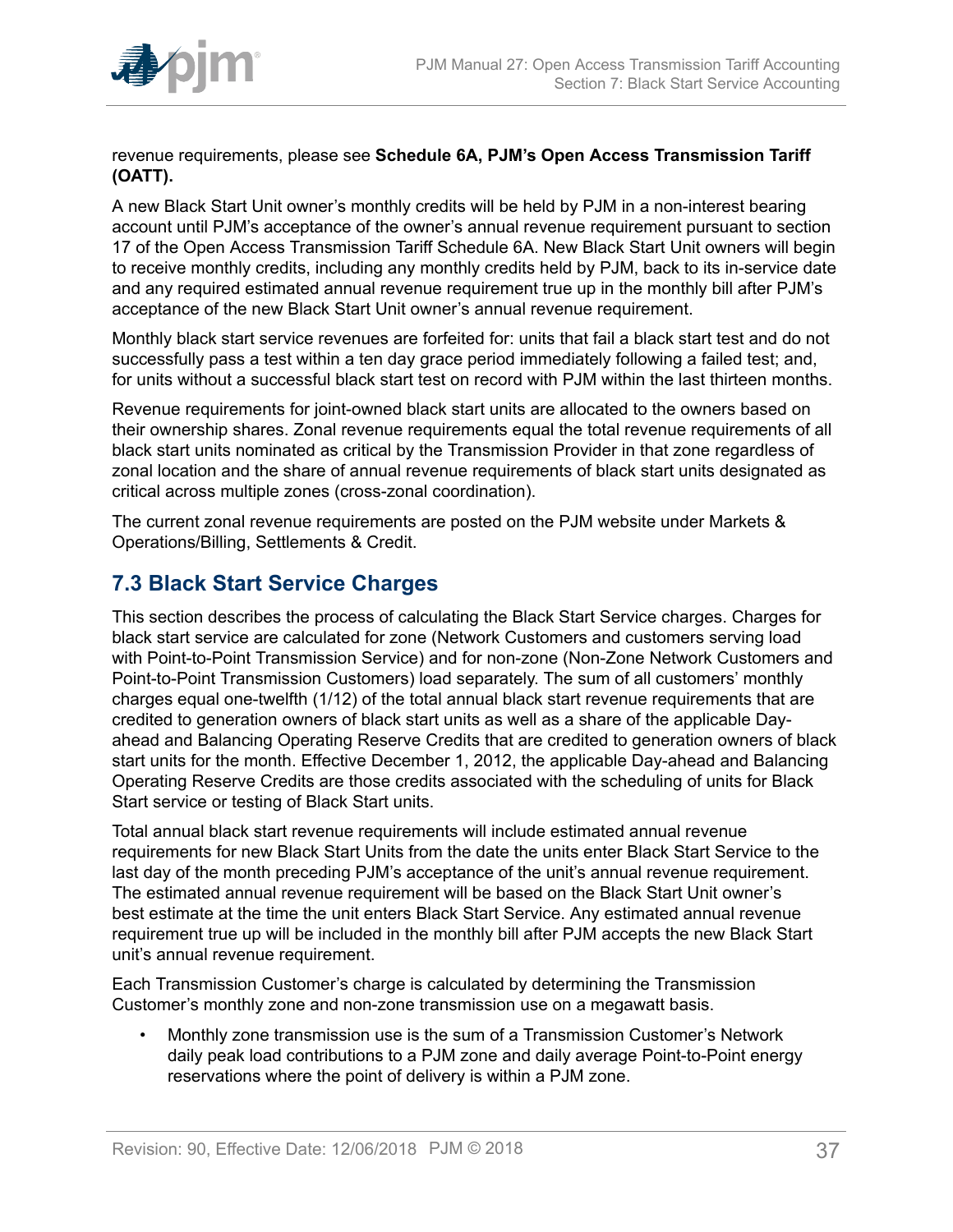

• Monthly non-zone transmission use is the sum of a Transmission Customer's nonzone Network daily peak load contributions and daily average Point-to-Point energy reservations where the point of delivery is the border of PJM.

Transmission Customers with monthly non-zone transmission use are charged a share of the total PJM pool-wide black start revenue requirement and applicable Day-ahead and Balancing Operating Reserve Credits based on their portion of the total PJM monthly transmission use. Transmission Customers with monthly zone transmission use are charged a share of the applicable zonal black start revenue requirements and applicable Day-ahead and Balancing Operating Reserve Credits (less the total share of revenue requirements recovered from nonzone transmission use) based on their portion of monthly transmission use in that zone(s).

# **PJM Actions**

- The PJM accounting process collects each generation owner's annual black start revenue requirement for each zone. Monthly black start revenue requirements equal 1/12 of the annual revenue requirements. Annual revenue requirements for black start units that are shared and designated to serve multiple zones will be allocated by Transmission Owner designated critical load percentage to determine the amount applicable for each zone.
- The PJM accounting process collects each generation owner's day-ahead operating reserve credits and balancing operating reserve credits that are associated with the scheduling of units for black start service or black start testing for each zone. Additional details on testing of units for Black Start service can be found in PJM's Manual 12, Balancing Operations. The PJM accounting process retrieves the point-to-point energy reservations for each Transmission Customer.
- The PJM accounting process calculates each Transmission Customer's monthly nonzone transmission use (MW) by summing for all hours in the month all of their point-topoint energy reservations (adjusted for PJM curtailments) and dividing that value by 24.
- The PJM accounting process calculates each Transmission Customer's monthly zone transmission use (MW) by summing for all days in the month all of their daily network integration transmission service peak load contributions for each zone (see *Network Integration Transmission Service Accounting* section of the *PJM Manual for Open Access Transmission Tariff Accounting*).
- The PJM accounting process calculates charge allocations for each Transmission Customer with monthly non-zone transmission use as follows:

Monthly Non-Zone Charge= $\left(\frac{Transmission\ Customer's\ Monthly\ Non-Zone\ Transmission\ Use}{PJM\ Total\ Transmission\ Use}\right)$ 

x (PJM Total Generation Owners' Monthly Black Start Revenue Requirements

- + PJM Total Monthly Day-ahead and Balancing Operating Reserves Credits associated with Black Start)
	- The PJM accounting process calculates an Adjustment Factor to be applied to all monthly zone charges as follows: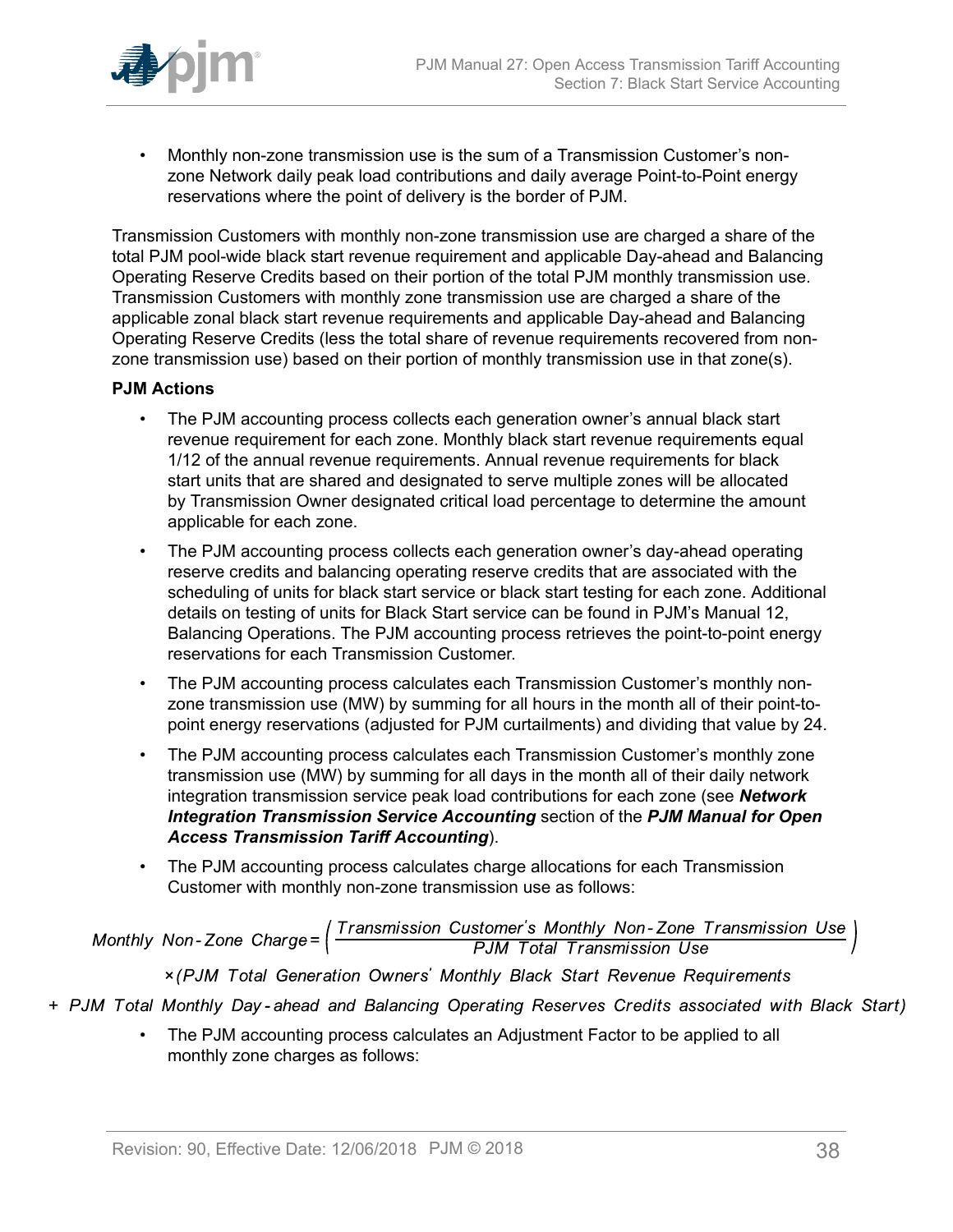

Total Monthly Zone Transmission Use for all PJM Zones<br>PJM Total Monthly Transmission Use Ad iustment  $Factor =$ 

• The PJM accounting process calculates charge allocations for each Transmission Customer with monthly zone transmission use as follows:

Monthly Zone Charge=  $\left(\frac{Transmission\ Customer's\ Monthly\ zone\ Transmission\ Use\ }}{Total\ Monthly\ Zone\ Transmission\ Use\ in\ Zone}$ 

x (Total Generation Owners' Monthly Black Start Revenue Requirements in Zone

+ Total Generation Owners' Monthly Day-ahead and Balancing Operating Reserves Credits associated with

Black Start in Zone) × Adjustment Factor

• The PJM accounting process calculates each Transmission Customer's total monthly black start service charge by summing its monthly charge allocations for all zone and non-zone transmission use.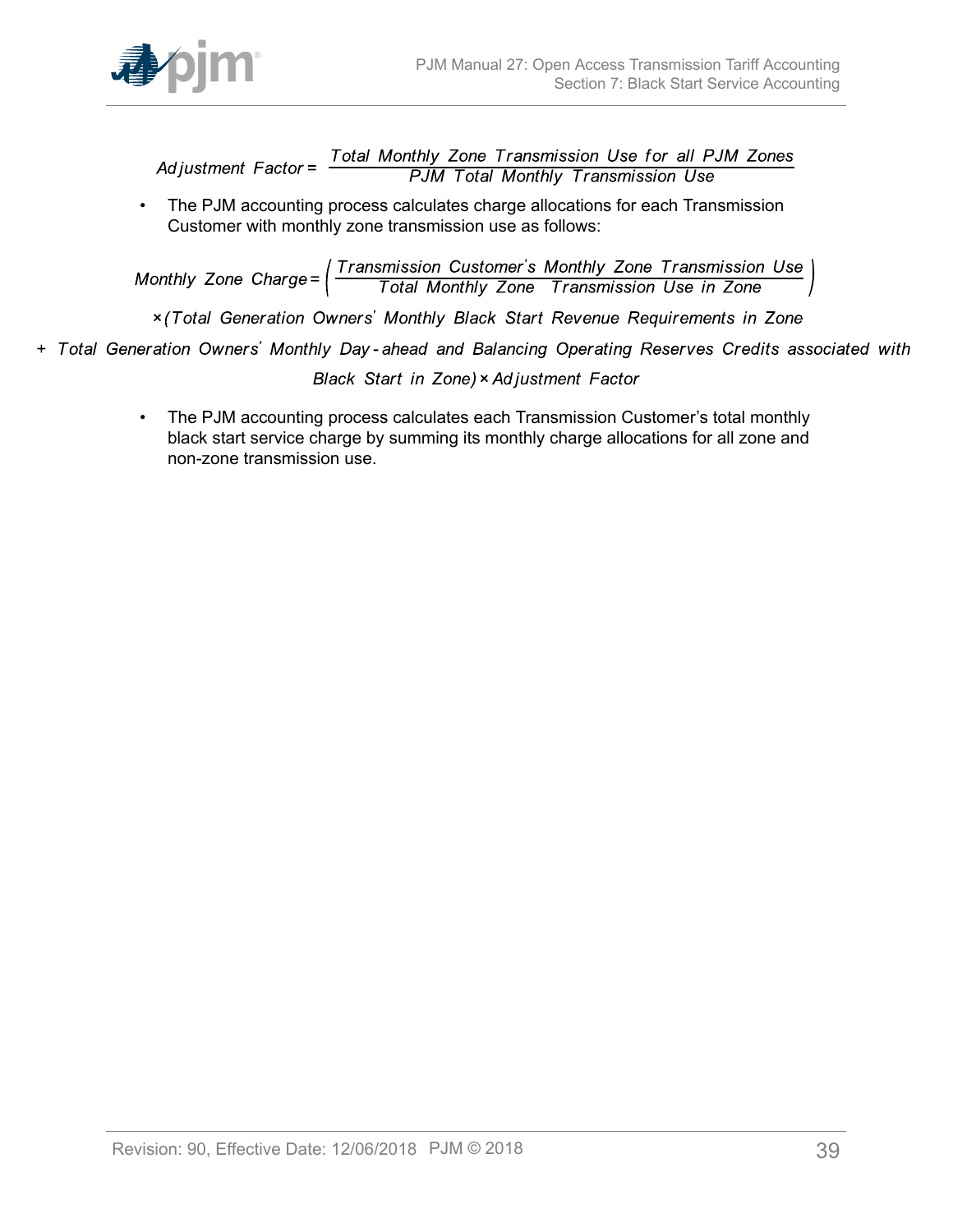

# <span id="page-39-0"></span>**Section 8: Deleted**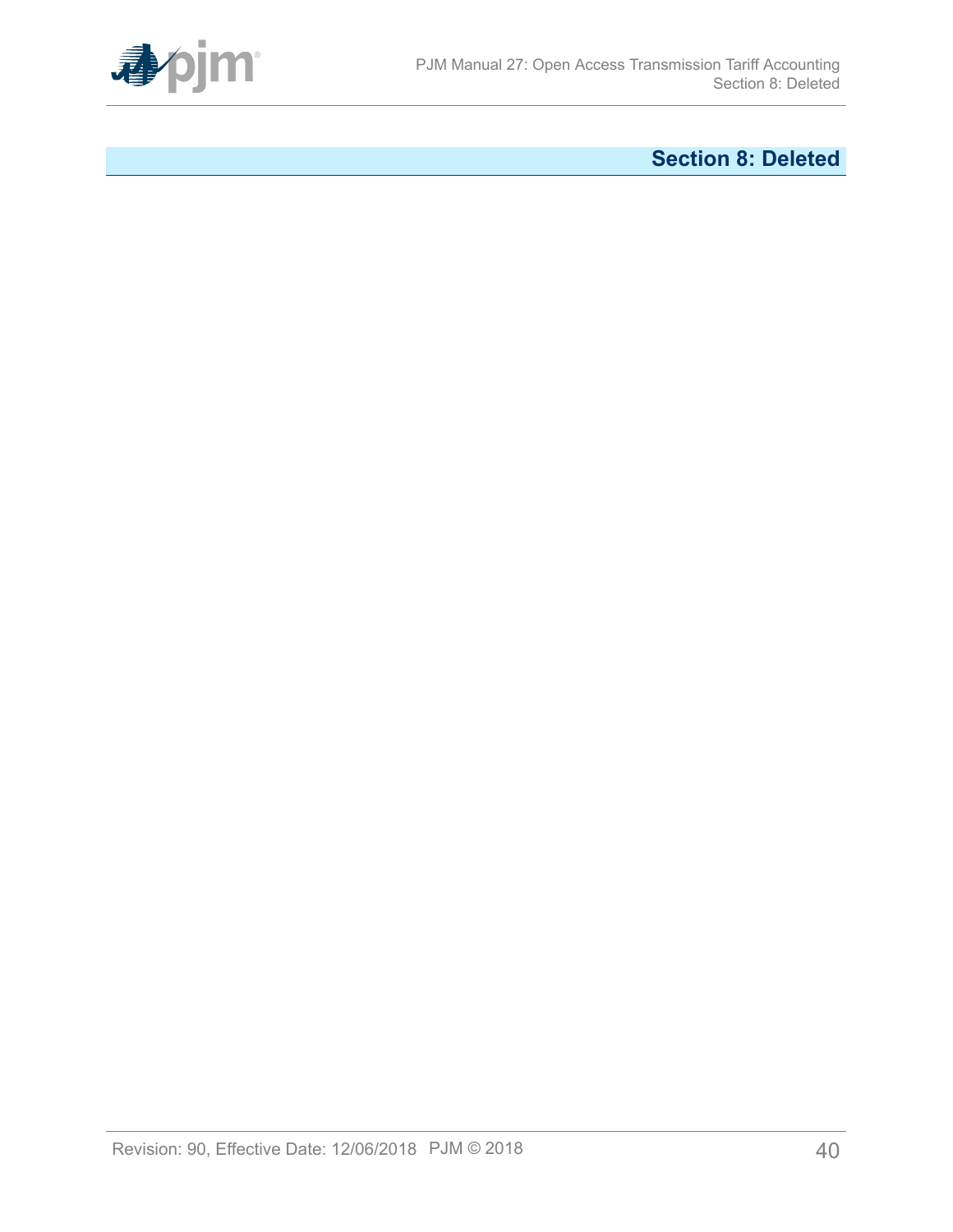

# <span id="page-40-0"></span>**Section 9: Billing**

Welcome to the *Billing* section of the *PJM Manual for Open Access Transmission Tariff Accounting*. In this section, you will find the following information:

• A summary of the billing process for the PJM Open Access Transmission Tariff (see "Billing Process Overview").

# <span id="page-40-1"></span>**9.1 Billing Process Overview**

A single billing statement is issued monthly by the PJM to each PJM customer account. The bill details all charges and credits under the PJM Operating Agreement and the PJM Open Access Transmission Tariff for the month, as they apply to that customer account. The billing statement presents a net amount due from or due to the customer. Weekly billing statements are also issued for certain line items. The **[PJM Manual for Billing \(M-29\)](http://www.pjm.com/~/media/documents/manuals/m29.ashx)** describes the billing process in detail.

The PJM Open Access Transmission Tariff related billing statement line items that are described in this manual are as follows:

- PJM Scheduling, System Control and Dispatch Service (charges, and load reconciliation charges)
- TO Scheduling, System Control and Dispatch Service (charges/credits, and load reconciliation charges)
- Reactive Supply and Voltage Control from Generation and Other Sources Service (charges/credits)
- Energy Imbalance Service (charges/credits)
- Network Integration Transmission Service (charges/credits)
- Network Integration Transmission Service Offset (charges/credits)
- Direct Assignment Facilities (charges/credits)
- Other Supporting Facilities (charges/credits)
- Firm Point-to-Point Transmission Service (charges/credits)
- Non-Firm Point-to-Point Transmission Service (charges/credits)
- Black Start Service (charges/credits)
- Expansion Cost Recovery (charges/credits)
- RTO Start-up Cost Recovery (charges/credits)
- Generation Deactivation (charges/credits)
- PJM Settlement, Inc. (charges)
- MMU (charges, and load reconciliation charges)
- FERC (charges, and load reconciliation charges)
- OPSI (charges, and load reconciliation charges)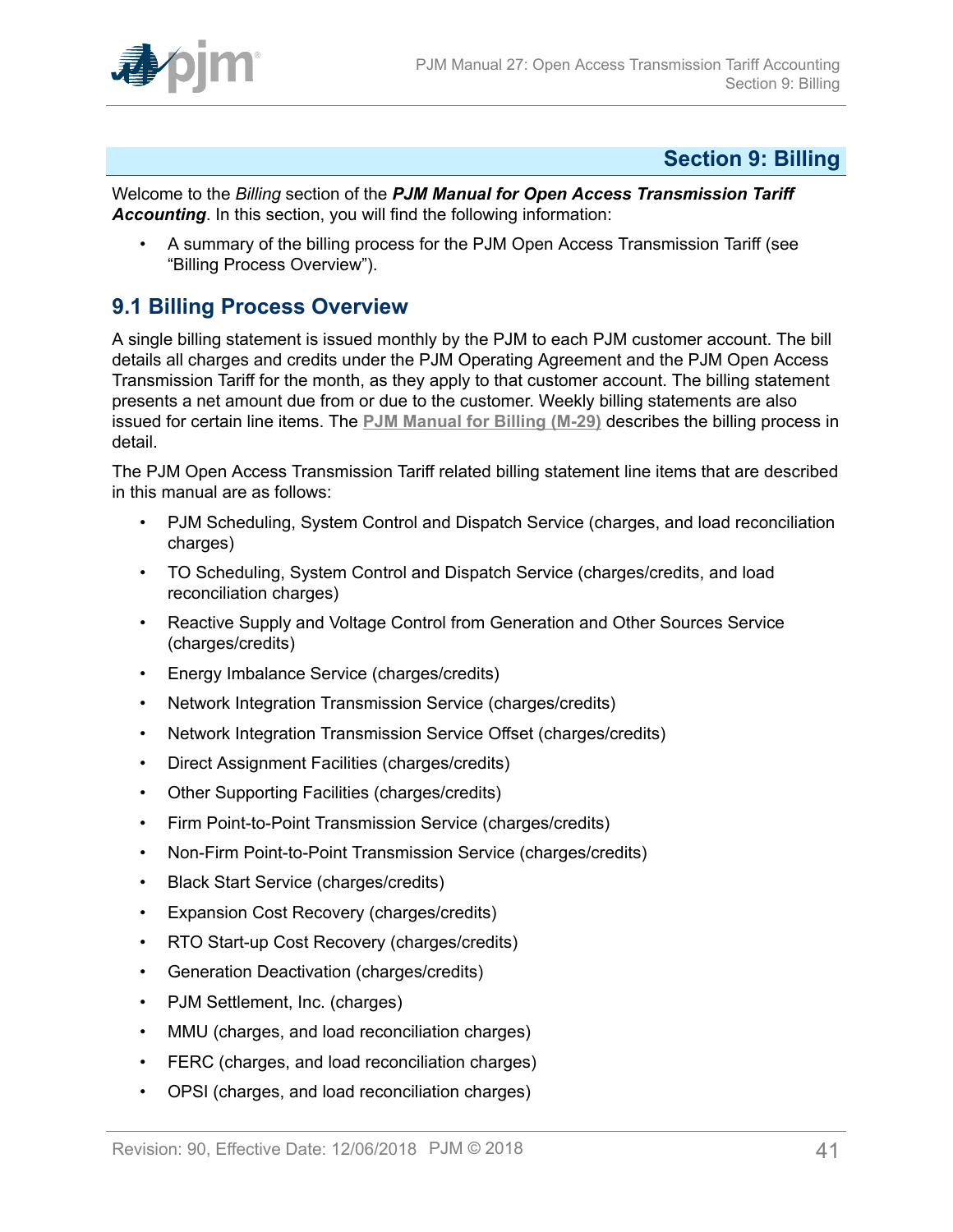

- CAPS (charges, and load reconciliation charges)
- NERC (charges, and load reconciliation charges)
- RFC (charges, and load reconciliation charges)
- RPM Auction (charges/credits)
- Locational Reliability (charges)
- Interruptible Load for Reliability (charges)
- Capacity Transfer Rights (credits)
- Incremental Capacity Transfer Rights (credits)
- Non-Unit Specific Capacity Transaction (charges/credits)
- Generation Resource Rating Test Failure (charges/credits)
- Capacity Resource Deficiency (charges/credits)
- Peak Season Maintenance Compliance Penalty (charges/credits)
- Peak-Hour Period Availability (charges/credits)
- Demand Resource and ILR Compliance Penalty (charges/credits)
- Qualifying Transmission Upgrade Compliance Penalty (charges/credits)
- Load Management Test Failure (charges/credits)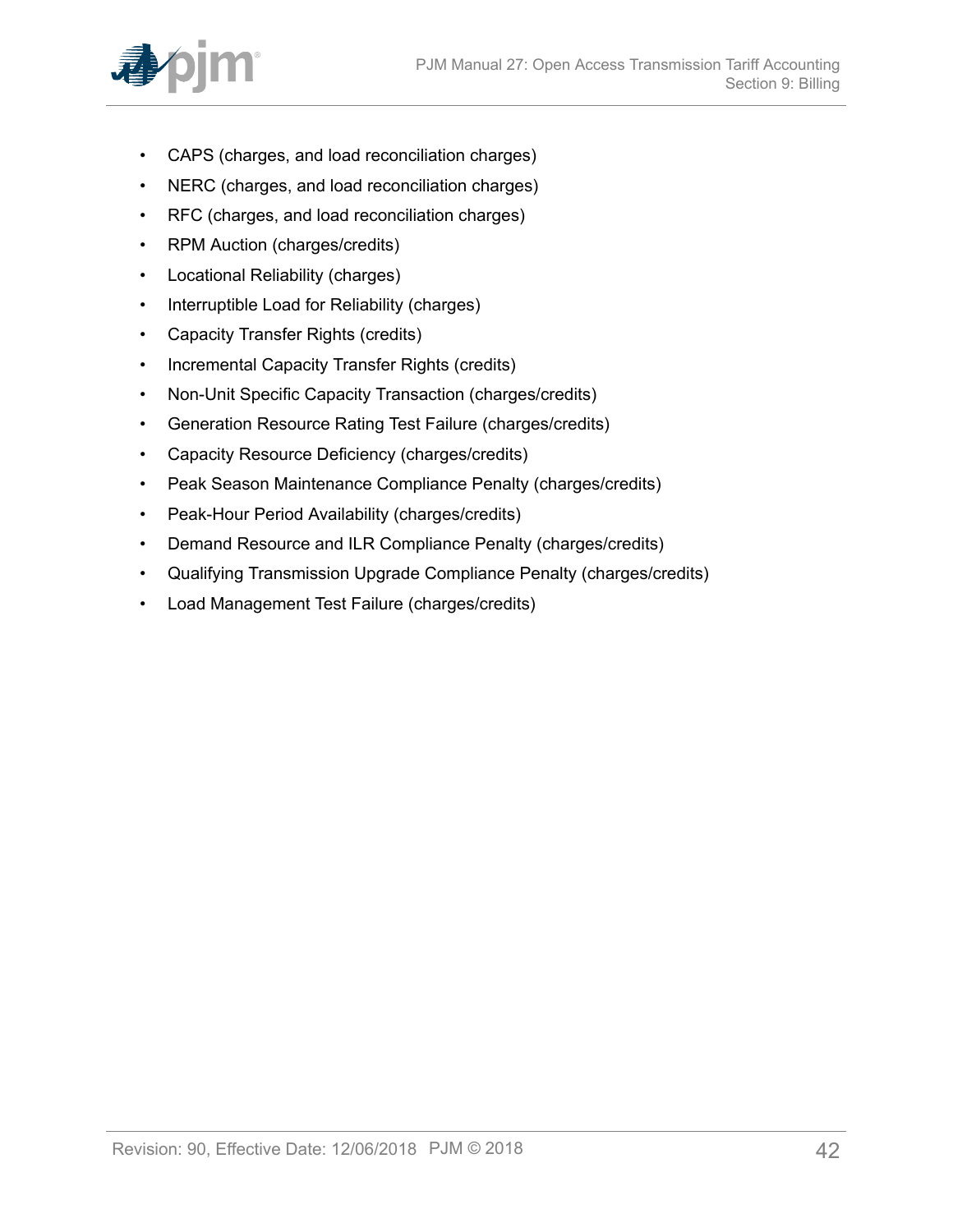

# <span id="page-42-0"></span>**Revision History**

#### **Revision 89 (04/01/2018):**

• Updated Section 4 for Five Minute Settlements (FERC Order 825) to replace references to "hourly" with "five minute".

#### **Revision 88 (11/16/2017):**

• In Section 7, Black Start Service Accounting, added a description of how charges and credits are handled for a new Black Start unit.

### **Revision 87 (2/1/2017):**

- Section 5.3 Network Integration Transmission Service Credits:
	- o Removed MetEd and Penelec from TO list and added MAIT to reflect new consolidated MAIT TO entity as approved by 1/26/2017 FERC Order (ER17-214-001).

### **Revision 86 (01/26/2017):**

- Cover to Cover Periodic Review
- Added language in Section 5.2 to allow for Network Service Peak Load values submitted by Electric Distribution Companies to be scaled if the values do not sum to the Annual Network Service Peak Load for the zone.
- Updated Sections 2 and 9 to include language on funding and charges for Consumer Advocates of PJM (CAPS)
- Updated the web link in Section 7 for the Black Start Revenue Requirements posting on pjm.com.
- Removed references to Manual 35 as this manual was retired on November 17, 2016.

#### **Revision 85 (07/15/2015):**

In Section 5.2, remove a reference to a specific number of days in a year in the equation to calculate a customer's daily demand charge for network transmission service.

#### **Revision 84 (01/01/2015):**

• Remove references to ATSI Low Voltage Network Integration Service Charges. Effective 1/1/2015, ATSI no longer requires dual voltage billing.

#### **Revision 83 (01/01/2015):**

• Revise submission timing for peak load contributions in Section 5.2 per Docket ER15-134.

#### **Revision 82 (12/01/2014):**

• Revise applicable Black Start revenue requirements in Section 7 per Docket ER14-2883.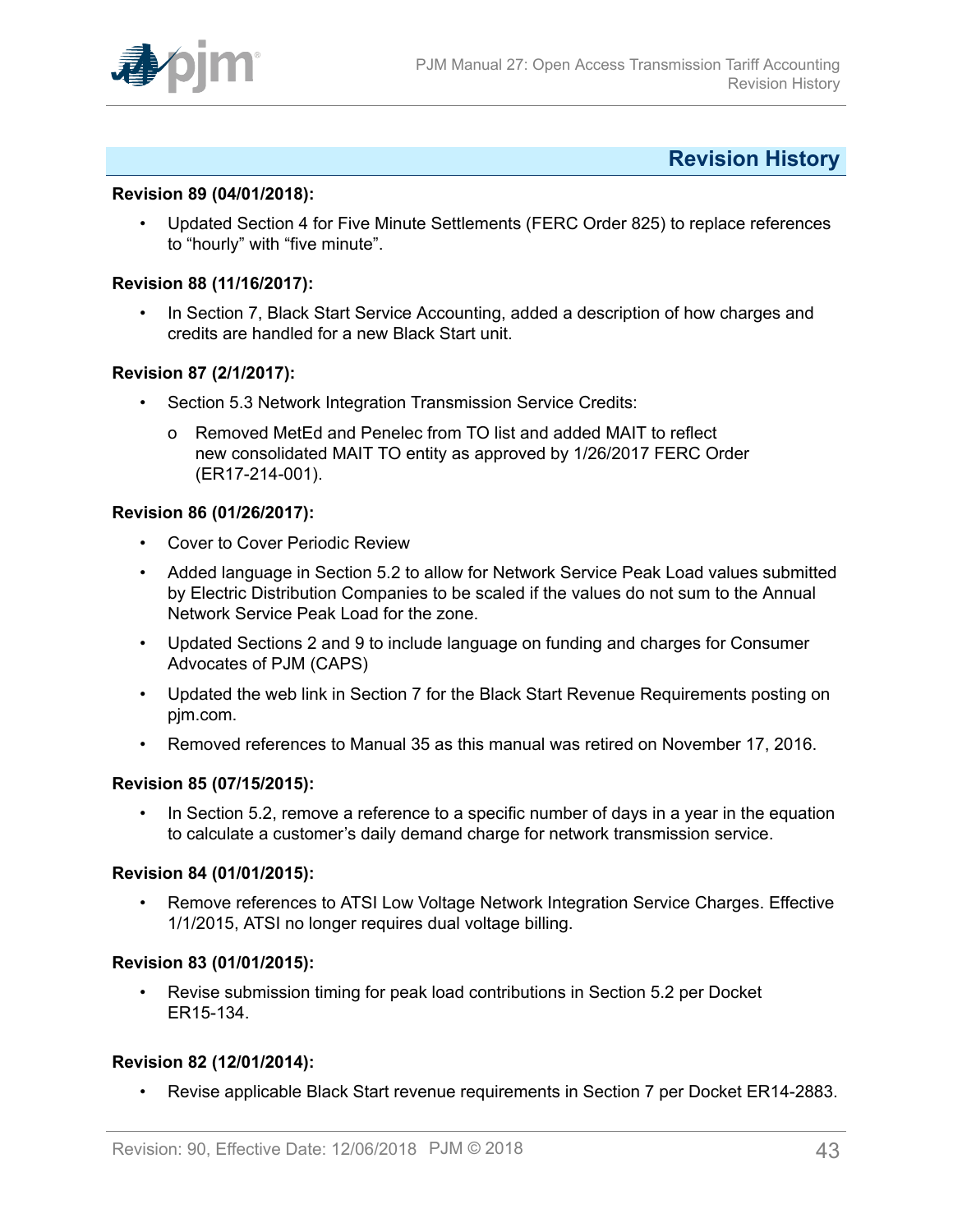

### **Revision 81 (09/09/2013):**

• Conforming changes in Section 7, Black Start Service Accounting, for cost allocations to support the provision of cross-zonal black start support per Docket ER13-1911.

#### **Revision 80 (06/01/2013):**

- Conforming changes in Sections 3, 8, 9, and 11 to incorporate rules for Residual Zone Pricing as approved by FERC in Docket(s) ER13-347. Residual metered load pricing is effective 6/1/2015.
- Changes to incorporate EKPC integration effective 06/01/2013. Section 2.2: Update to Schedule 10 charges, Section 5.3: Added EKPC to list of zones who do not pay themselves for use of their own transmission facilities, Section 8.1 and 8.1.1: Added EKPC to zones exempt from Expansion Cost Recovery Charges

#### **Revision 79 (12/01/2012):**

- Black Start Service Charges Changes to Section 7 outlining the allocation of Operating Reserve Credits for the scheduling of units for Black Start service and testing of Black Start units.
- References to the eSchedules application were updated to InSchedule to reflect the recent upgrade and renaming of this PJM application

#### **Revision 78 (05/22/2012)**

• Section 7.2 Black Start Service Credits, updated section to comply with current version of Schedule 6A of the Tariff. The effective date for the language was November 1, 2011. The change was endorsed May 22, 2012.

#### **Revision 77 (01/01/2012)**

• Updates to reflect the integration of the DEOK zone

#### **Revision 76 (09/15/2011)**

• Section 4.1 Energy Imbalance Service Accounting Overview: Updated section to comply with current version of Schedule 4 of the Tariff.

#### **Revision 75 (06/01/2011)**

• Updates to reflect the integration of the ATSI zone and creation of PJM Settlement, Inc.

#### **Revision 74 (03/17/2010)**

• Replaced the Expansion Cost Recovery rates with a link to the PJM Guide to Billing on the pjm.com website and added the new RPM billing line items called Load Management Test Failure Charge/Credit.

#### **Revision 73 (06/01/2009)**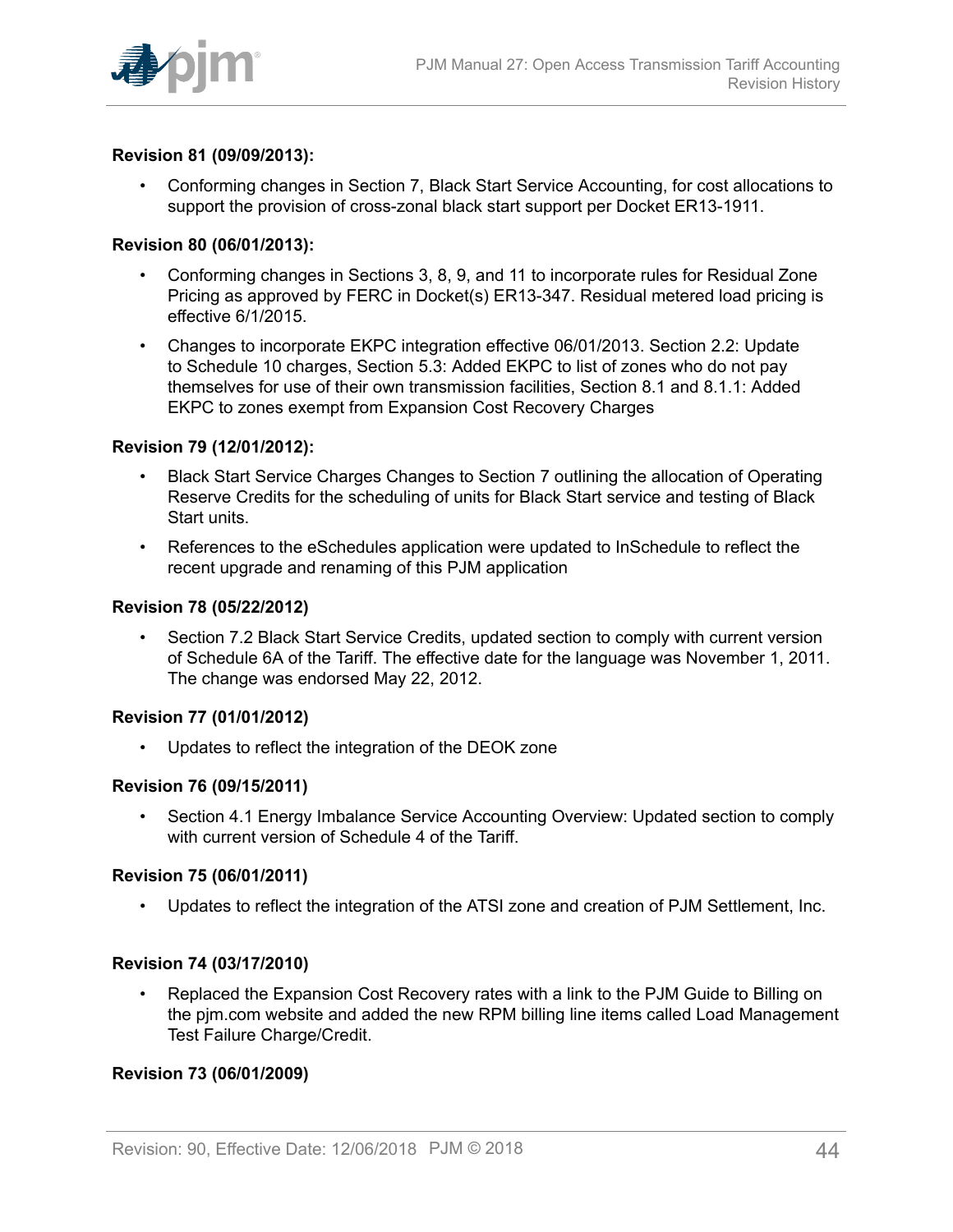

• Removed the Network Transmission Service rate/revenue requirement table and the Black Start revenue requirement table to avoid periodic manual updates and instead reference the applicable PJM.com website addresses.

# **Revision 72 (3/1/2009)**

• Revised transmission revenue requirement and rate for the AEP zone (Exhibit 1).

# **Revision 71 (1/01/2009)**

- Revised transmission revenue requirements and rates for PSEG and Dominion zones (Exhibit 1).
- Revised black start revenue requirements table (Exhibit 3).
- Clarified how Schedule 9 refunds apply to all quarters of the year (Section 2).
- Added descriptions of several new load reconciliation items recently implemented.

# **Revision 70 (11/01/2008)**

- Revised transmission revenue requirements and rates for PSEG and PPL (Exhibit 1).
- Revised black start revenue requirements table (Exhibit 3).

### **Revision 69 (08/01/2008)**

- Revised black start revenue requirements table (Exhibit 3).
- Added description for the collection of Schedule 9-MMU monthly costs to Section 2 that start in August 2008.

# **Revision 68 (06/01/2008)**

- Revised Dominion network transmission revenue requirements and rates in Exhibit 1 to reflect their formula rate approved by FERC retroactively to 1/1/2008, and added the TrAILCo revenue requirement.
- Revised Network Transmission Service Credits and Firm Point-to-Point Transmission Service Credits sections to reflect the fact that the Dominion zonal share of these credits are further allocated to Dominion's network customers effective 1/1/2008.
- Revised black start revenue requirements table (Exhibit 3).
- Added description for the collection of Schedule 9-6 AC<sup>2</sup> monthly costs to Section 2 that start in June 2008.

# **Revision 67 (06/01/2008)**

• Revised network transmission revenue requirements and rates table (Exhibit 1) to reflect revised formula rates.

# **Revision 66 (5/1/2008)**

• Revised black start revenue requirements table (Exhibit 3).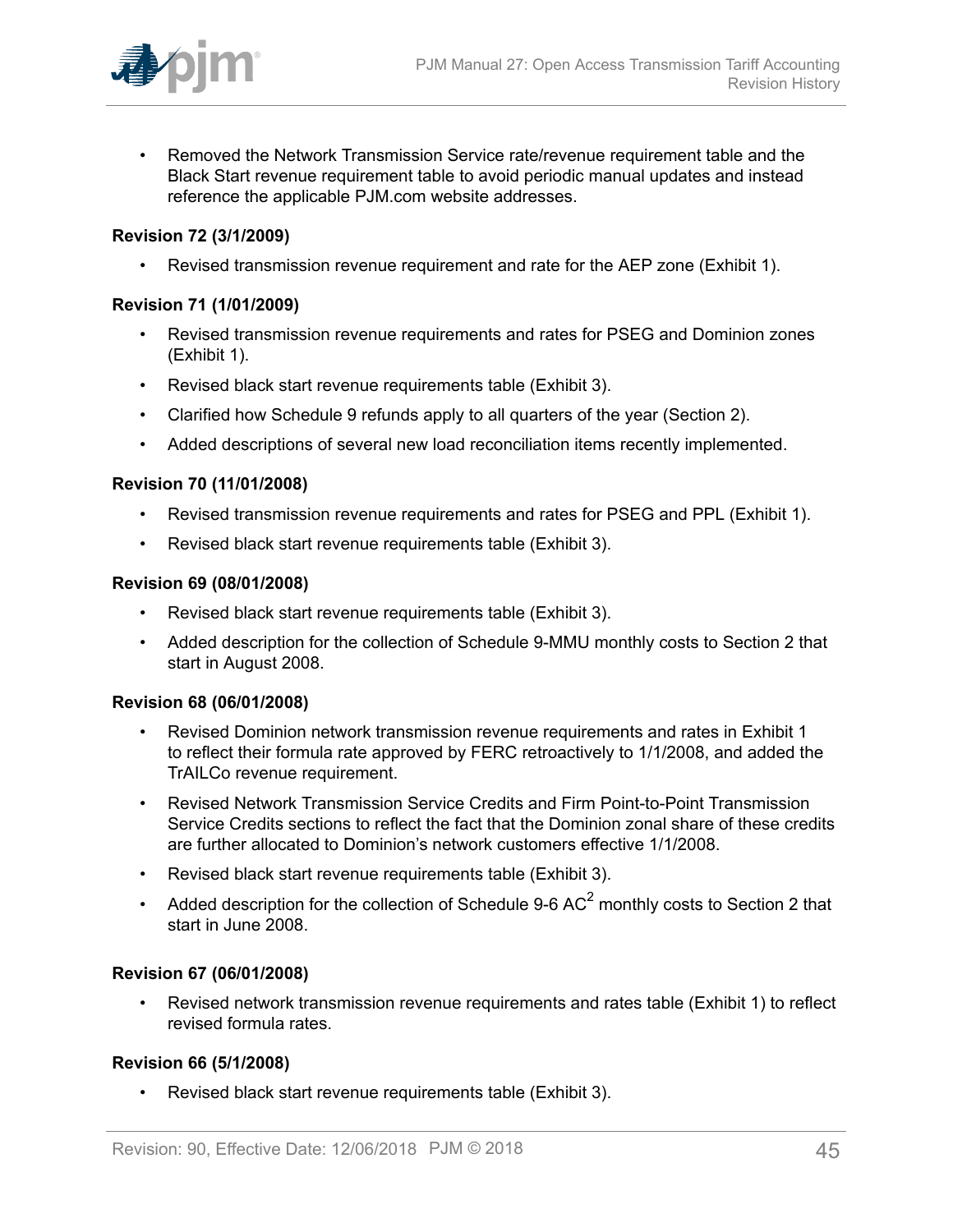

# **Revision 65 (4/1/2008)**

- Revised transmission revenue requirements for ComEd (Exhibit 1).
- Revised black start revenue requirements table (Exhibit 3).

### **Revision 64 (2/1/2008)**

- Removed reactive revenue requirements table (Exhibit 1) per FERC order ER08-339.
- Revised black start revenue requirements table (Exhibit 3).

### **Revision 63 (1/01/2008)**

- Revised black start revenue requirements table (Exhibit 1).
- Added ODEC as a Delmarva zonal transmission owner in Exhibit 2.
- Revised Expansion Cost Recovery Charge rates for 2008.

### **Revision 62 (1/01/2008)**

- Revised reactive revenue requirements table (Exhibit 1).
- Revised black start revenue requirements table (Exhibit 4).

### **Revision 61 (9/01/2007)**

- Revised reactive revenue requirements table (Exhibit 1).
- Revised black start revenue requirements table (Exhibit 4).

#### **Revision 60 (07/01/2007)**

- Revisions were made to reflect the implementation of Marginal Losses and for general clean-up.
- Revised reactive revenue requirements table (Exhibit 1).
- Revised black start revenue requirements table (Exhibit 4).
- Revised Section 2 to reflect Schedule 9 refunds.

# **Revision 59 (06/01/2007)**

• Revisions moved to revision 60

# **Revision 58 (01/01/2007)**

- Revised black start revenue requirements table (Exhibit 4).
- Revised rates in Expansion Cost Recovery Charges (Section 8).
- Revised Duquesne's network service rate and revenue requirement (Exhibit 2).
- Revised Section 2 to include new Schedules 10-NERC and 10 RFC
- Introduction trimmed to eliminate redundant information.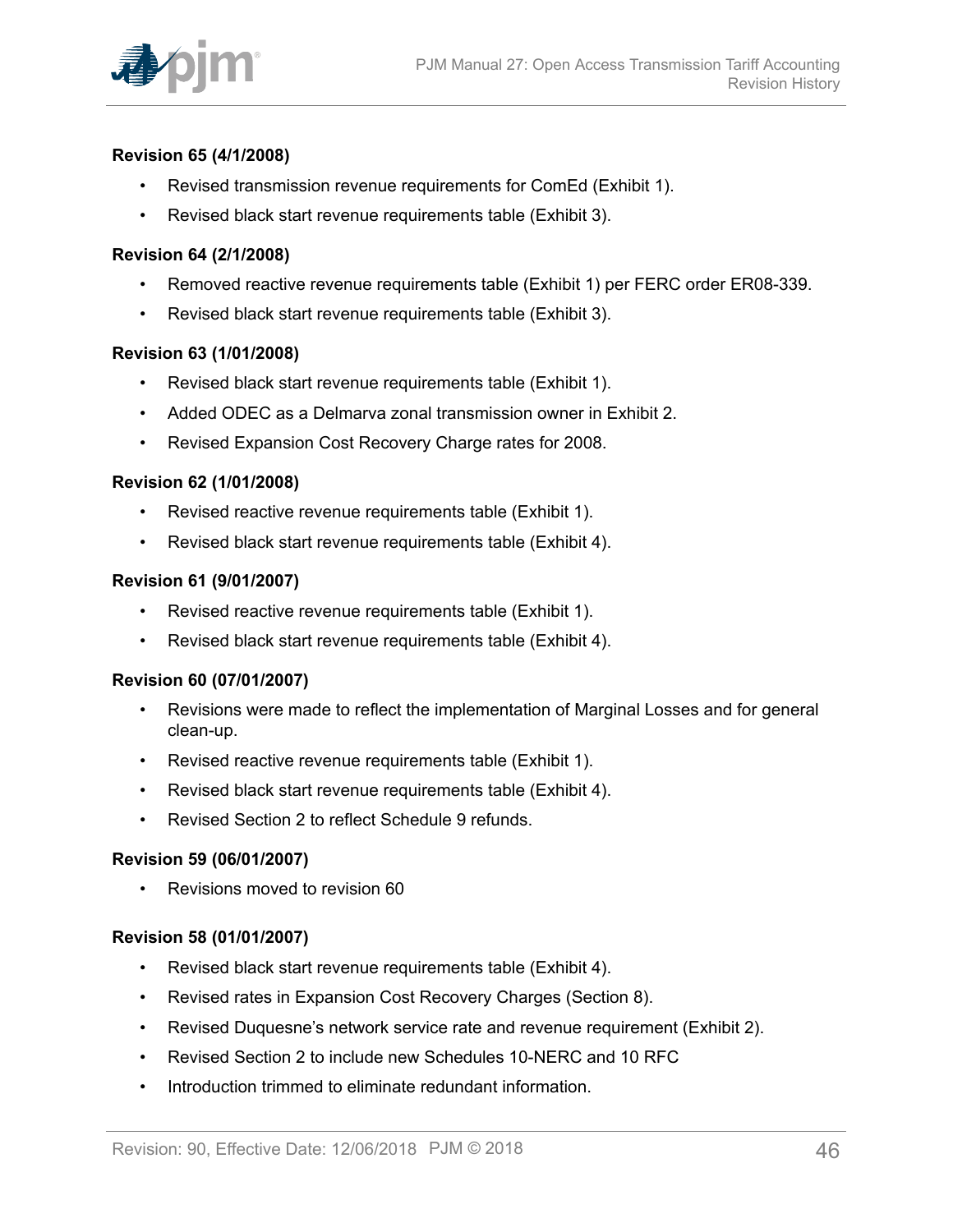

- List of PJM Manuals exhibit removed, with directions given to PJM Web site where all the manuals can be found.
- Revision History permanently moved to the end of the manual

# **Revision 57 (10/01/2006)**

- Revised reactive revenue requirements table (Exhibit 2).
- Revised network transmission revenue requirements table (Exhibit 3).
- Revised black start revenue requirements table (Exhibit 5).

### **Revision 56 (09/01/2006)**

- Revised reactive revenue requirements table (Exhibit 2).
- Revised black start revenue requirements table (Exhibit 5).

#### **Revision 55 (8/1/06)**

• Revise reactive revenue requirements table (Exhibit 2), revise network transmission revenue requirements table (Exhibit 3), and revise black start revenue requirements table (Exhibit 5).

#### **Revision 54 (6/1/06)**

• Revise reactive revenue requirements table (Exhibit 2), revise network transmission revenue requirements table (Exhibit 3), revise black start revenue requirements table (Exhibit 5), revise PJM Scheduling, System Control and Dispatch Service Accounting section to reflect PJM's stated rate implementation, and revise Expansion Cost Recovery Accounting section to reflect retroactive FERC order.

#### **Revision 53 (4/1/06)**

- Revise network transmission revenue requirements table (Exhibit 3), revise black start revenue requirements table (Exhibit 5), remove SECA references since the original SECA period has terminated (Section 8: Seams Elimination Cost Assignment Accounting), and remove MAAC charge references since this charge has terminated (Section 7: Mid-Atlantic Area Council Charge Accounting). Since Sections 7 and 8 were deleted, Sections 9 through 11 were renumbered accordingly.
- Revisions were made on the following pages: 29, 35, 36 and 40-45.

# **Revision 52 (3/1/06)**

- Revise reactive revenue requirements table.
- Revisions were made on the following page: 23.

#### **Revision 51 (2/1/06)**

• Add new subsection to Network Service Accounting for business rules regarding the changing of settlement area definitions.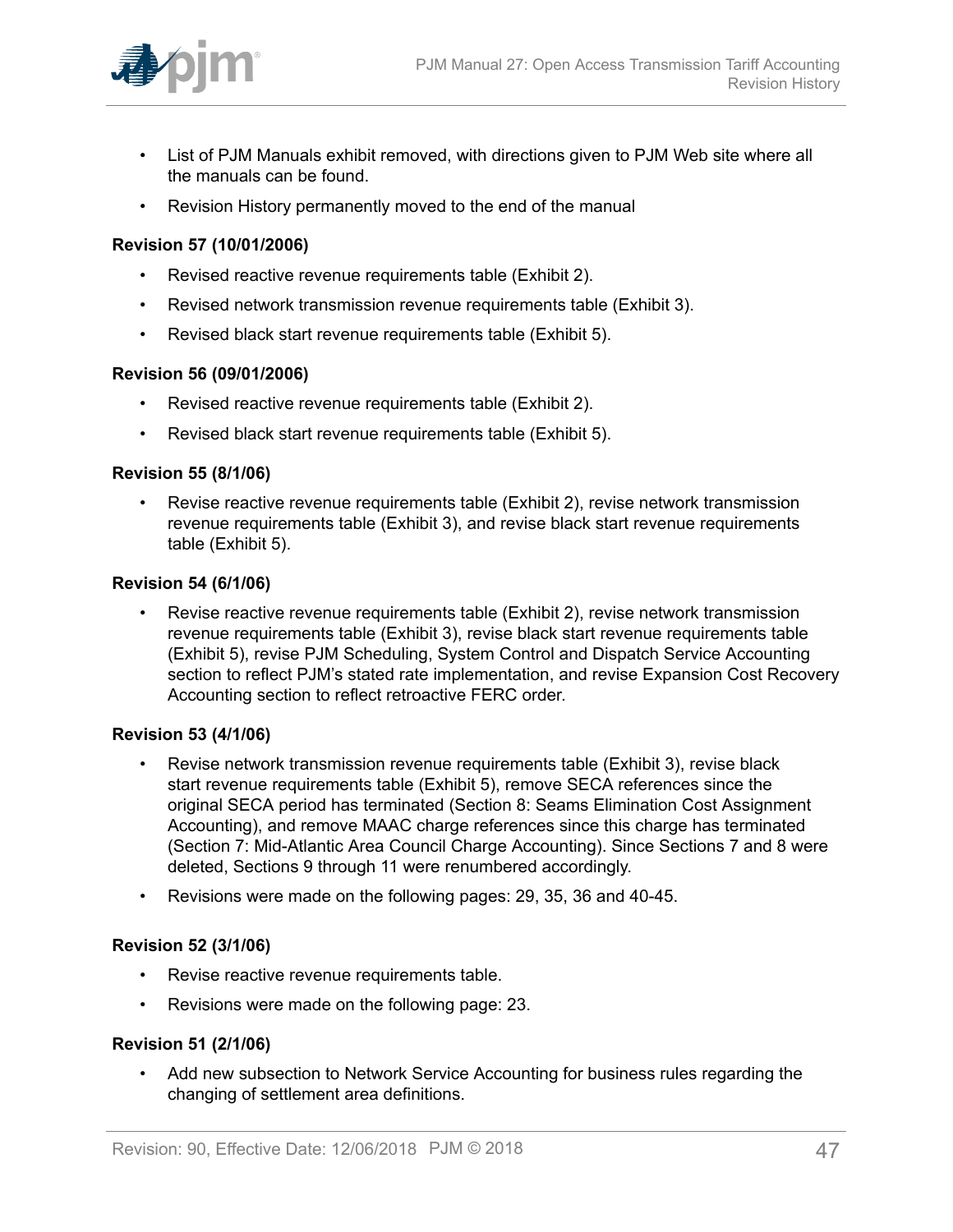

• Revisions were made on the following pages: 33 and 34.

#### **Revision 50 (1/1/06)**

- Revise reactive and black start revenue requirements tables.
- Revisions were made on the following pages: 23 and 44.

#### **Revision 49 (1/1/06)**

- Revise reactive and black start revenue requirements tables, add Schedule 9-OPSI billing description, and add new subsection to Network Service Accounting for nodal pricing business rules.
- Revisions were made on the following pages: 16, 19, 23, 30, 32, 33 and 44.

#### **Revision 48 (11/1/05)**

• Revise reactive and black start revenue requirements tables; AEP Network Service rate, revenue requirement, and pass-through credit allocations; and, Schedule 13 (Expansion Cost Recovery) billing description.

#### **Revision 47 (7/1/05)**

• Revise reactive and black start revenue requirements table, revise AECO, BGE, DPL, and PEPCO Network Service rates and revenue requirements, and add Schedule 13 (Expansion Cost Recovery) billing description.

#### **Revision 46 (5/1/05)**

• Revise reactive and black start revenue requirements table, clarify SECA settlements, and make changes to include Dominion.

#### **Revision 45 (2/16/05)**

• Revise reactive revenue requirements table.

#### **Revision 44 (1/1/05)**

• Revise reactive and black start revenue requirements tables.

#### **Revision 43 (1/1/05)**

• Revise reactive and black start revenue requirements tables and the AEP network integration transmission service rate. Add Duquesne's network integration transmission service revenue requirement and rate. Remove AP revenue neutrality and transitional market expansion charge sections.

#### **Revision 42 (12/22/04)**

• Revise to reflect FERC Regional Through and Out Rate (RTOR) elimination between PJM and MISO and the new SECA billing.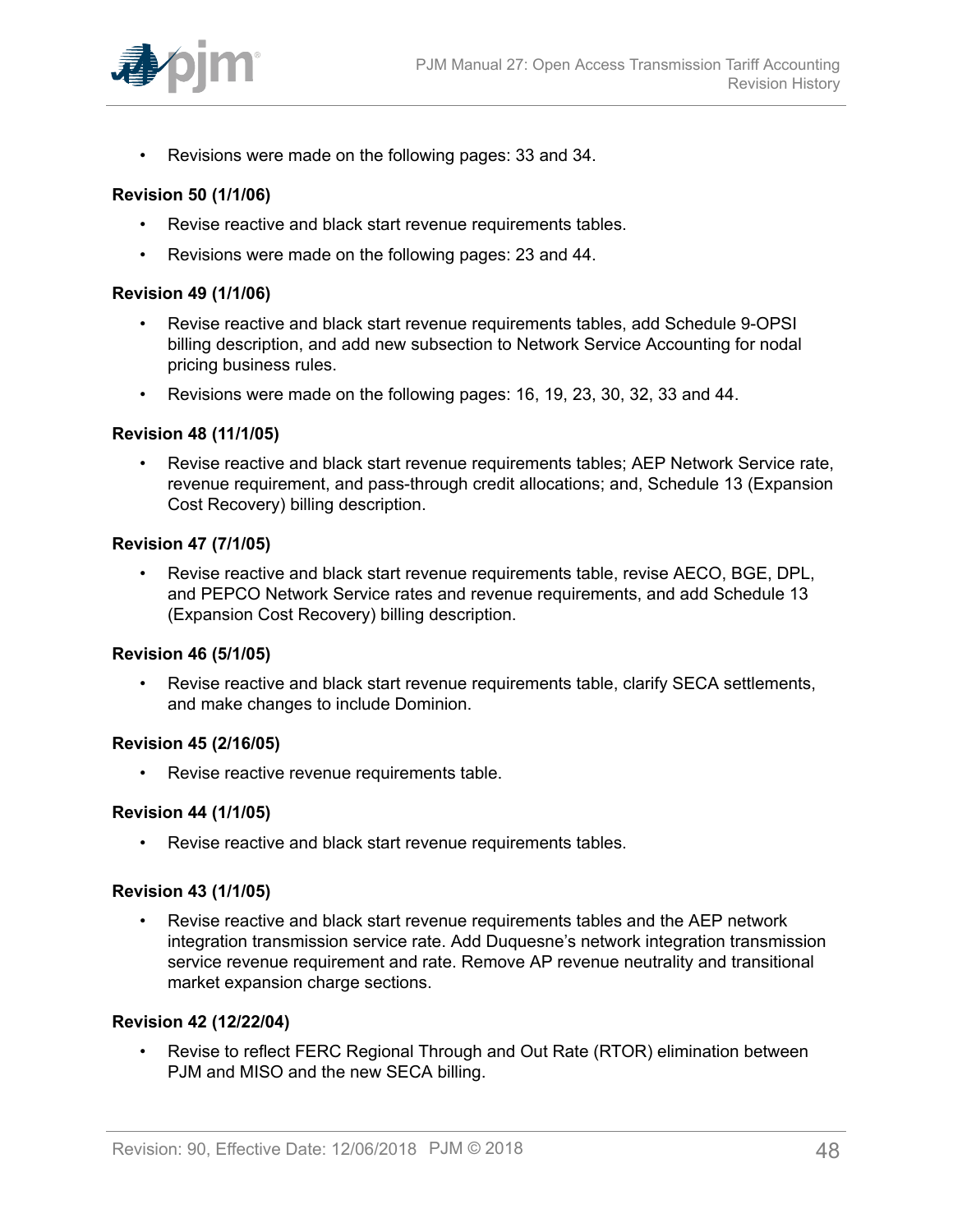

# **Revision 41 (11/01/04)**

• Revise reactive and black start revenue requirements tables.

#### **Revision 40 (10/01/04)**

- Revise to reflect the AEP/Dayton market integration.
- Updated Exhibit 1: List of PJM Manuals to reflect new manuals

#### **Revision 39 (07/31/04)**

• Revised reactive revenue requirements listed in Exhibit 2 of Section 3: Reactive Supply & Voltage Control from Generation Sources Service Accounting.

#### **Revision 38 (06/30/04)**

• Revised reactive revenue requirements listed in Exhibit 2 of Section 3: Reactive Supply & Voltage Control from Generation Sources Service Accounting.

#### **Revision 37 (06/01/04)**

• Revised annual black start revenue requirements listed in Exhibit 5 of Section 11: Black Start Service Accounting.

#### **Revision 36 (05/01/04)**

- Globally changed all references from "*PJM Control Area*" to "*PJM Region*"
- Revised Section 2: Scheduling, System Control & Dispatch Service Accounting to incorporate the changes to PJM Service Category; Capacity Resource and Obligation Management Service (Schedule 9-5).
- Revised annual reactive revenue requirements listed in Exhibit 2 of Section 3: Reactive Supply & Voltage Control from Generation Sources Service Accounting.
- Revised annual transmission owner revenue requirements listed in Exhibit 3 of Section 5: Network Integration Transmission Service Accounting.
- Revised firm point-to-point transmission service rates listed in Exhibit 4 of Section 6: Point-to-Point Transmission Service Accounting.
- Revised Section 6: Point-to-Point Transmission Service Accounting to incorporate the changes to the Point-to-Point Transmission Service credit allocations.
- Revised Section 9: Transitional Market Expansion Accounting to incorporate the change that these charges do not apply to energy either delivered to load or input into the Transmission System in the PJM zone comprised of Commonwealth Edison.
- Added Section 10: Expansion Integration Accounting and re-numbered other sections accordingly.
- Updated PJM List of Manuals to reflect new manuals

#### **Revision 35 (05/01/04)**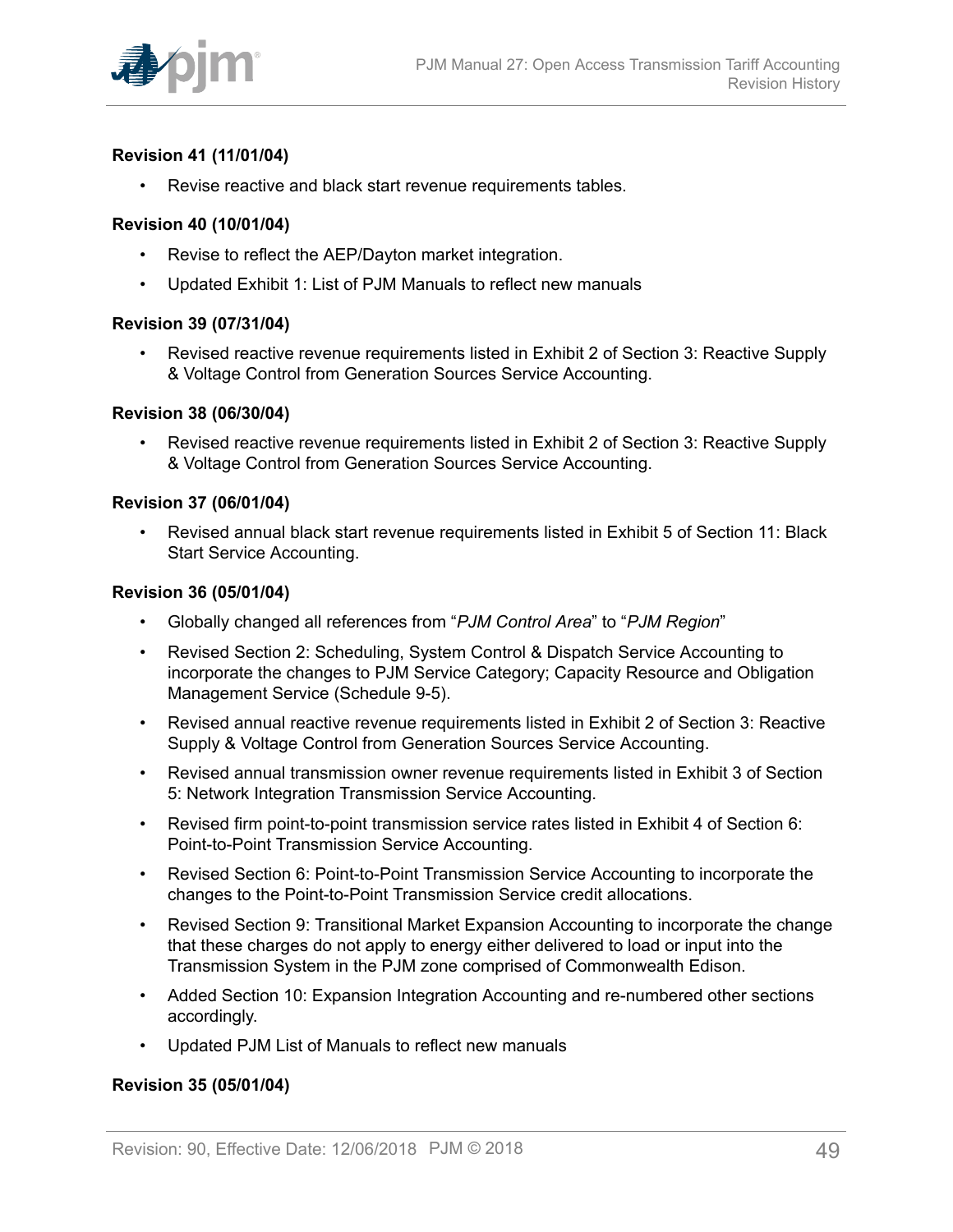

• Revised Section 2: Scheduling, System Control & Dispatch Service Accounting to incorporate the changes to PJM Service Categories; FTR Administration (Schedule 9-2) and Market Support Services (Schedule 9-3).

### **Revision 34 (04/01/04)**

• Revised annual reactive revenue requirements listed in Exhibit 2 of Section 3: Reactive Supply & Voltage Control from Generation Sources Service Accounting.

### **Revision 33 (01/01/04)**

- Revised annual reactive revenue requirements listed in Exhibit 2 of Section 3: Reactive Supply & Voltage Control from Generation Sources Service Accounting.
- Revised Exhibit 1: List of PJM Manuals to reflect two new eFuel manuals

### **Revision 32 (10/01/03)**

• Revised annual reactive revenue requirements listed in Exhibit 2 of Section 3: Reactive Supply & Voltage Control from Generation Sources Service Accounting.

#### **Revision 31 (09/01/03)**

- Revised annual reactive revenue requirements listed in Exhibit 2 of Section 3: Reactive Supply & Voltage Control from Generation Sources Service Accounting.
- Revised annual black start revenue requirements listed in Exhibit 5 of Section 10: Black Start Service Accounting.

#### **Revision 30 (07/01/03)**

- Revised annual reactive revenue requirements listed in Exhibit 2 of Section 3: Reactive Supply & Voltage Control from Generation Sources Service Accounting.
- Revised annual black start revenue requirements listed in Exhibit 5 of Section 10: Black Start Service Accounting.

#### **Revision 29 (06/01/03)**

- Revised Section 5: Network Integration Transmission Service Accounting to reflect the revised procedures to calculate the Network Customer's daily peak load contribution in accordance with FERC's order requiring the use of Network Service Peak Load (NSPL) contributions based on metered peaks instead of unrestricted peaks (Docket EL02-121).
- Changed references to "Fixed Transmission Rights" to "Financial Transmission Rights."
- Schedule 9-5. Revised the sentence "Usage of this service is defined as the sum of the Load-Serving Entity's daily Accounted-For Obligations and Available Capacity Obligations during the month without any reduction for ALM Credit, plus the Capacity Resource Owner's Unforced Capacity and Available Capacity, both measured in MWd" to "Usage of this service is defined as the sum of the Load-Serving Entity's daily Accounted-For Obligations during the month without any reduction for ALM Credit, plus the Capacity Resource Owner's Unforced Capacity, measured in MWd."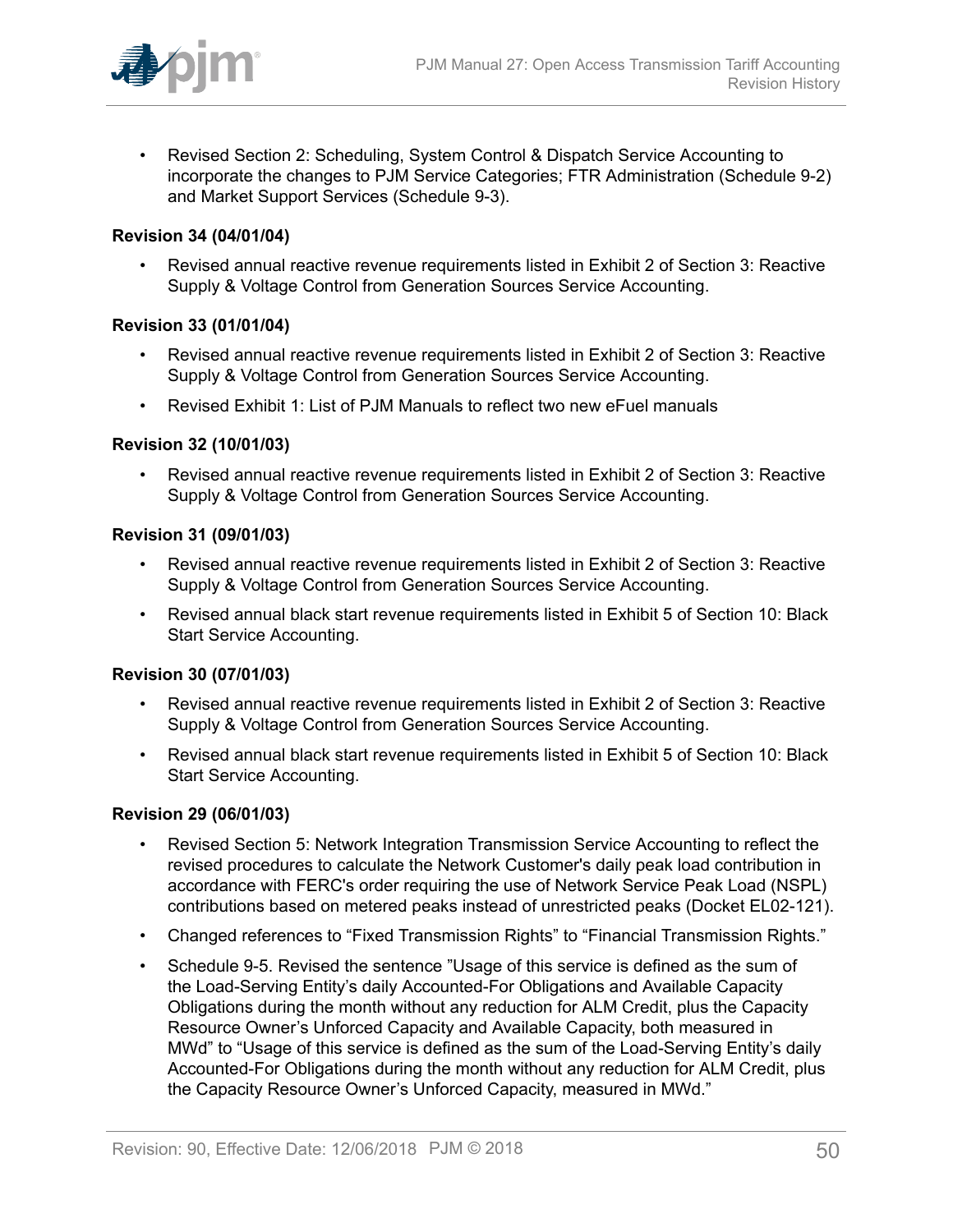

- Removed the sentence. "In addition, PJM will charge a one-time sign-on fee of \$5,000 for each new PJM eCapacity account."
- Changed all references from "*PJM Interconnection, L.L.C.*" to "*PJM*."
- Renamed Exhibits I.1 through 10.1 to Exhibit 1 through Exhibit 5.
- Reformatted to new PJM formatting standard.
- Renumbered pages to consecutive numbering.

### **Revision 28 (04/01/03)**

• Revised annual reactive revenue requirements listed in Exhibit 2 of Section 3: Reactive Supply & Voltage Control from Generation Sources Service Accounting.

#### **Revision 27 (04/01/03)**

• Revised annual reactive revenue requirements listed in Exhibit 2 of Section 3: Reactive Supply & Voltage Control from Generation Sources Service Accounting.

# **Revision 26 (02/01/03)**

• Revised annual reactive revenue requirements listed in Exhibit 2 of Section 3: Reactive Supply & Voltage Control from Generation Sources Service Accounting.

### **Revision 25 (02/01/03)**

• Revised annual reactive revenue requirements listed in Exhibit 2 of Section 3: Reactive Supply & Voltage Control from Generation Sources Service Accounting.

#### **Revision 24 (01/01/03)**

• Revised annual reactive revenue requirements listed in Exhibit 2 of Section 3: Reactive Supply & Voltage Control from Generation Sources Service Accounting.

#### **Revision 23 (01/01/03)**

• Revised Annual Black Start Revenue Requirements in Exhibit 5 of Section 10: Black Start Service Accounting.

#### **Revision 22 (01/01/03)**

- Revised annual reactive revenue requirements listed in Exhibit 2 of Section 3: Reactive Supply & Voltage Control from Generation Sources Service Accounting. The addition of Commonwealth Chesapeake, L.L.C. was effective 11/01/02.
- Revised Section 2: Scheduling, System Control & Dispatch Service Accounting.

# **Revision 21 (12/01/02)**

• Added new Section 10: Black Start Service Accounting. Re-numbered existing Section 10: Billing as new Section 11.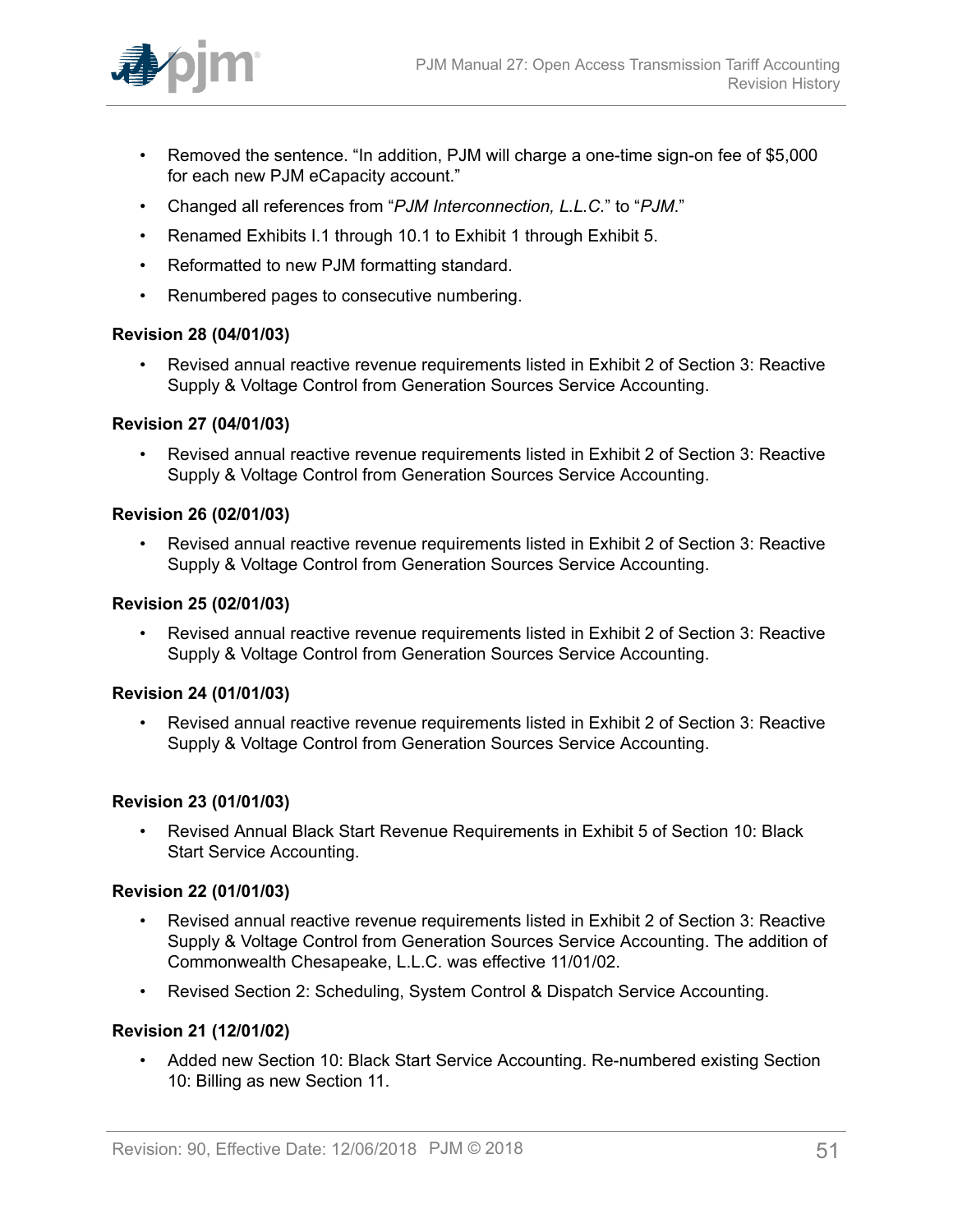

### **Revision 20 (09/01/02)**

• Revised annual reactive revenue requirements listed in Exhibit 2 of Section 3: Reactive Supply & Voltage Control from Generation Sources Service Accounting.

#### **Revision 19 (07/01/02)**

• Revised annual reactive revenue requirements listed in Exhibit 2 of Section 3: Reactive Supply & Voltage Control from Generation Sources Service Accounting.

#### **Revision 18 (04/01/02)**

• Revised to reflect the changes to incorporate the PJM West Region and Rockland Electric Company.

#### **Revision 17 (01/01/02)**

• Revised annual reactive revenue requirements listed in Exhibit 2 of Section 3: Reactive Supply & Voltage Control from Generation Sources Service Accounting.

## **Revision 16 (10/01/01)**

• Revised annual reactive revenue requirements listed in Exhibit 2 of Section 3: Reactive Supply & Voltage Control from Generation Sources Service Accounting.

#### **Revision 15 (09/01/01)**

• Revised annual reactive revenue requirements listed in Exhibit 2 of Section 3: Reactive Supply & Voltage Control from Generation Sources Service Accounting.

#### **Revision 14 (08/01/01)**

• Revised annual reactive revenue requirements listed in Exhibit 2 of Section 3: Reactive Supply & Voltage Control from Generation Sources Service Accounting.

#### **Revision 13 (07/23/01)**

• Revised annual reactive revenue requirements listed in Exhibit 2 of Section 3: Reactive Supply & Voltage Control from Generation Sources Service Accounting.

#### **Revision 12 (06/01/01)**

• Revised to reflect new Transmission Service and Reactive Rates.

#### **Revision 11 (01/01/01)**

- Revised to reflect the new unbundled PJM Scheduling, System Control and Dispatch Service accounting method (Tariff Schedule 9) and the new Mid-Atlantic Area Council Charge billing (Tariff Schedule 10) to be effective 01/01/2001.
- Removed Attachment A: Definitions and Abbreviations. Attachment A is being developed into a 'new' **PJM Manual 35:** *Definitions and Abbreviations*.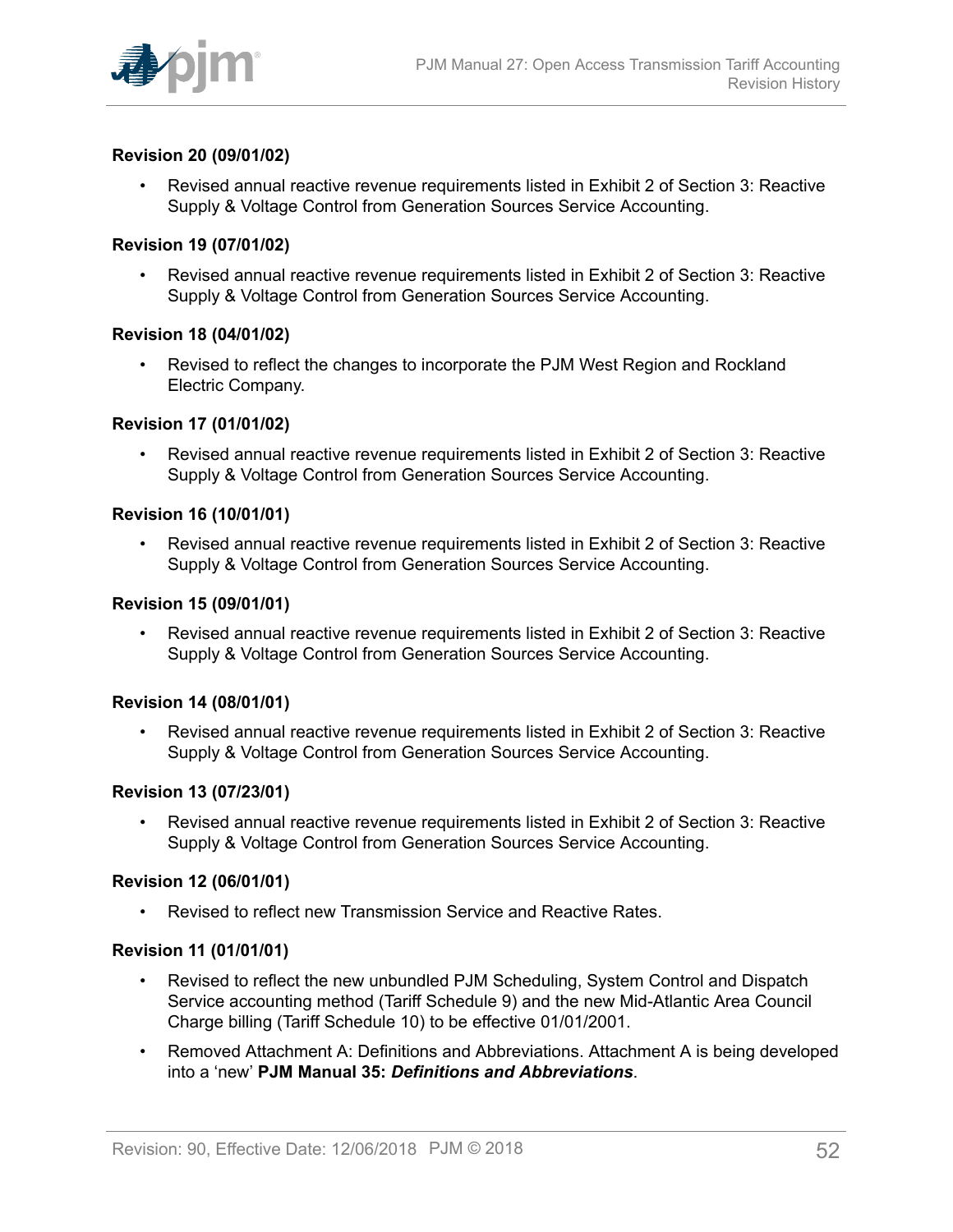

### **Revision 10 (10/01/00)**

• Revised to reflect the new Reactive Supply and Voltage Control from Generation Sources Service (Tariff Schedule 2) accounting method as approved by FERC (Docket No. ER00-3327) to be effective 10/01/2000.

#### **Revision 09 (06/01/00)**

• Sections 5, 6 & 7: Revised to reflect new point-to-point transmission service rates as approved by FERC.

#### **Revision 08 (09/23/99)**

- Section 2: Scheduling, System Control, & Dispatch Service Accounting
- Revised to reflect the new RTO Scheduling, System Control, & Dispatch Service (Schedule 1A) Accounting methodology which was approved by the FERC.

### **Revision 07 (06/01/99)**

- Section 5: Network Integration Transmission Service Accounting
- Revised 'Exhibit 3: Annual Transmission Revenue Requirements' for AE Zone.
- Section 6: Point-to-Point Transmission Service Accounting Overview
- Revised 'Exhibit 4: Firm Point-to-Point Transmission Service Rates' for AE Zone.
- Revised 'Exhibit 5: Non-Firm Point-to-Point Transmission Service Delivery Rates' for AE Zone.

#### **Revision 06 (04/01/99)**

- Section 2: Scheduling, System Control, & Dispatch Service Accounting
- Added reconciliation billing for PJM and RTO Scheduling, System Control & Dispatch Services charges.

#### **Revision 05 (01/01/99)**

- Section 2: Scheduling, System Control, & Dispatch Service Accounting
- Added calculation of RTO scheduling, system control, and dispatch service credits and charges.
- Section 3: Reactive Supply & Voltage Control Service Accounting
- Modified calculation of Reactive Charges and Rates (Exhibit 2)
- Section 5: Network Integration Transmission Service Accounting
- Updated the RTO's Annual Transmission Revenue Requirements (Exhibit 3)
- Revised the Network Integration Transmission Service Charge calculations from monthly to daily.
- Section 6: Point-to-Point Transmission Service Accounting